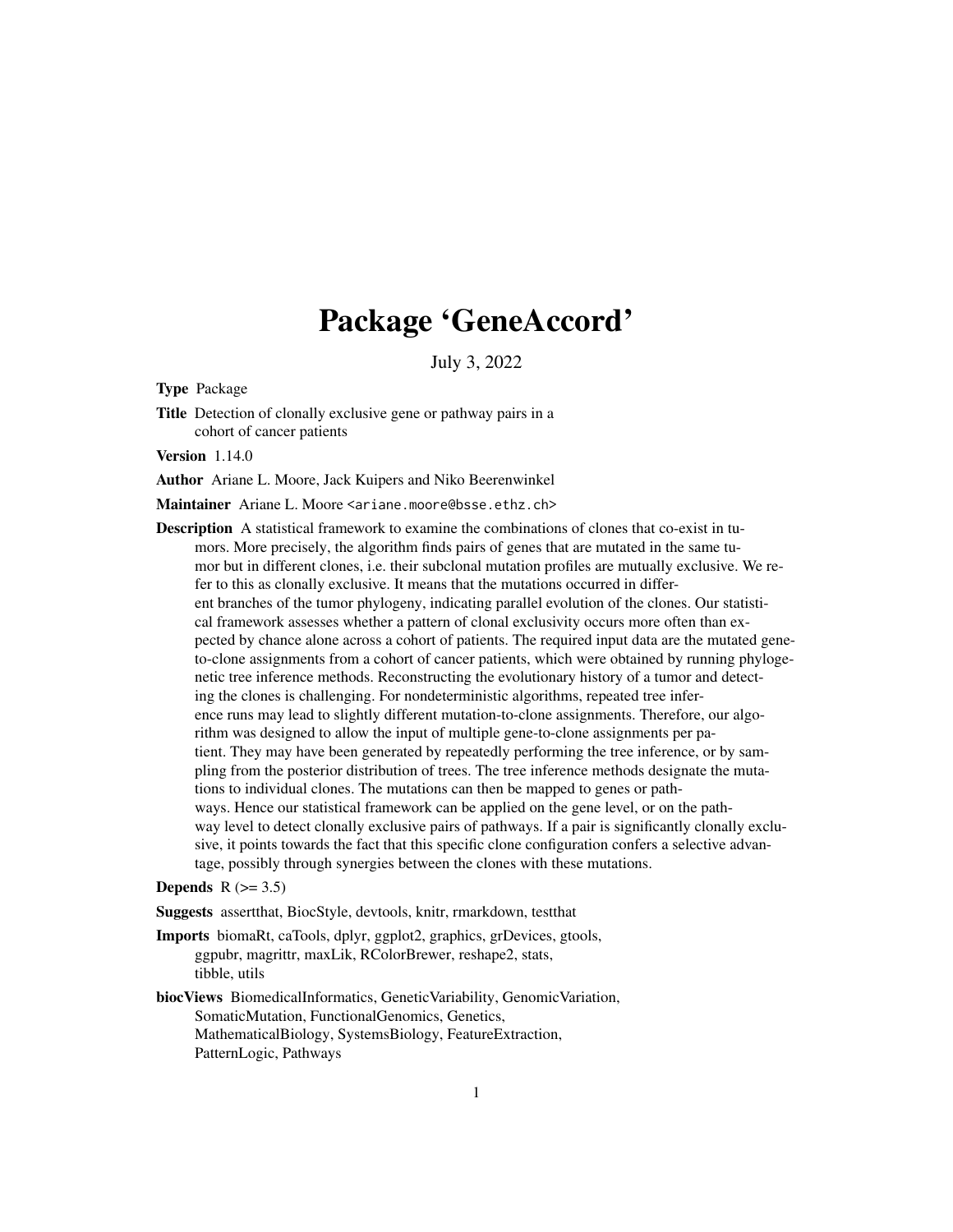License file LICENSE Encoding UTF-8 LazyData true RoxygenNote 6.0.1 VignetteBuilder knitr

URL <https://github.com/cbg-ethz/GeneAccord>

git\_url https://git.bioconductor.org/packages/GeneAccord

git\_branch RELEASE\_3\_15

git\_last\_commit 45b3e1c

git\_last\_commit\_date 2022-04-26

Date/Publication 2022-07-03

# R topics documented:

| 3                                                                                                                                  |
|------------------------------------------------------------------------------------------------------------------------------------|
| $\arg\_rates\_m \dots \dots \dots \dots \dots \dots \dots \dots \dots \dots \dots \dots \dots \dots \dots \dots$<br>$\overline{4}$ |
| $\overline{4}$                                                                                                                     |
| 6                                                                                                                                  |
| $\overline{7}$                                                                                                                     |
| 8                                                                                                                                  |
| 9                                                                                                                                  |
| <b>10</b>                                                                                                                          |
| 11                                                                                                                                 |
| 12                                                                                                                                 |
| 13                                                                                                                                 |
| 13                                                                                                                                 |
| 15                                                                                                                                 |
| 16                                                                                                                                 |
| 17<br>$\mathsf{ensg\_reactome\_path\_map$                                                                                          |
| 18                                                                                                                                 |
| 19                                                                                                                                 |
| <b>20</b>                                                                                                                          |
| 22                                                                                                                                 |
| 24                                                                                                                                 |
| 26                                                                                                                                 |
| 27                                                                                                                                 |
| 28                                                                                                                                 |
| 29                                                                                                                                 |
| 30                                                                                                                                 |
| 31                                                                                                                                 |
| 32                                                                                                                                 |
| 33                                                                                                                                 |
| 33                                                                                                                                 |
| 34                                                                                                                                 |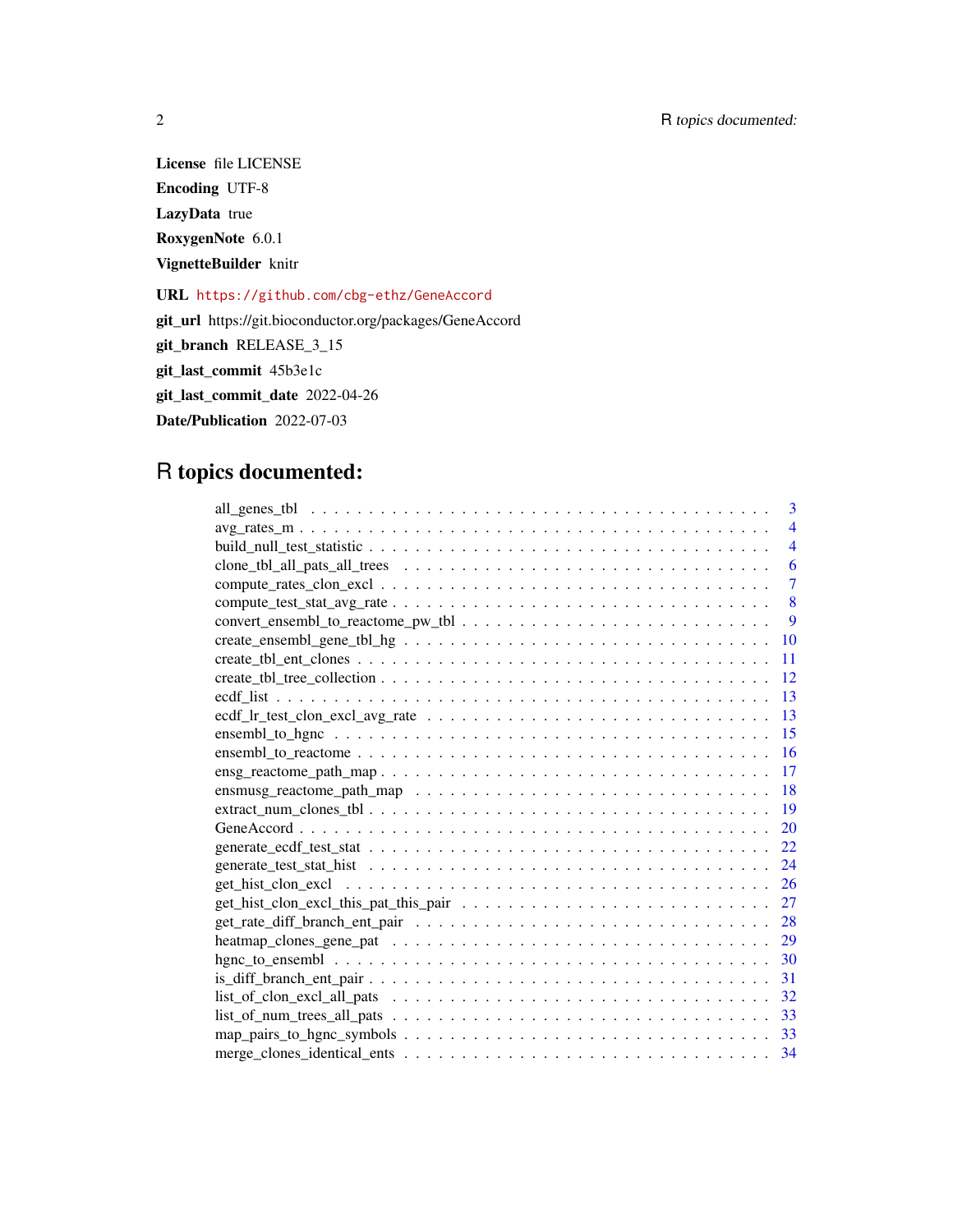# <span id="page-2-0"></span>all\_genes\_tbl 3

| Index |  |
|-------|--|
|       |  |
|       |  |
|       |  |
|       |  |
|       |  |
|       |  |

all\_genes\_tbl *Different gene id's and their chromosomal location.*

#### Description

This is a tibble that contains mappings between different gene identifiers. It can be created with the function [create\\_ensembl\\_gene\\_tbl\\_hg](#page-9-1). These are the human genes from the human genome version hg19/GRCh37, and Ensembl Genes version 88.

#### Usage

all\_genes\_tbl

#### Format

A tibble with 41'393 rows and seven variables:

ensembl\_gene\_id the Ensembl gene id as a character

hgnc\_symbol the HGNC gene symbol as a character

entrezgene the Entrez gene id as an integer

uniprotswissprot the UniProtKB/Swiss-Prot gene id's as a character

chromosome\_name the name of the chromosome where the gene is located as a character, e.g. "3" for chromosome three

start\_position the nucleotide start position of the gene as an integer

end\_position the nucleotide end position of the gene as an integer

# Source

The tibble can be generated with [create\\_ensembl\\_gene\\_tbl\\_hg\(](#page-9-1)), which uses the R-package biomaRt and the Ensembl data base <www.ensembl.org>.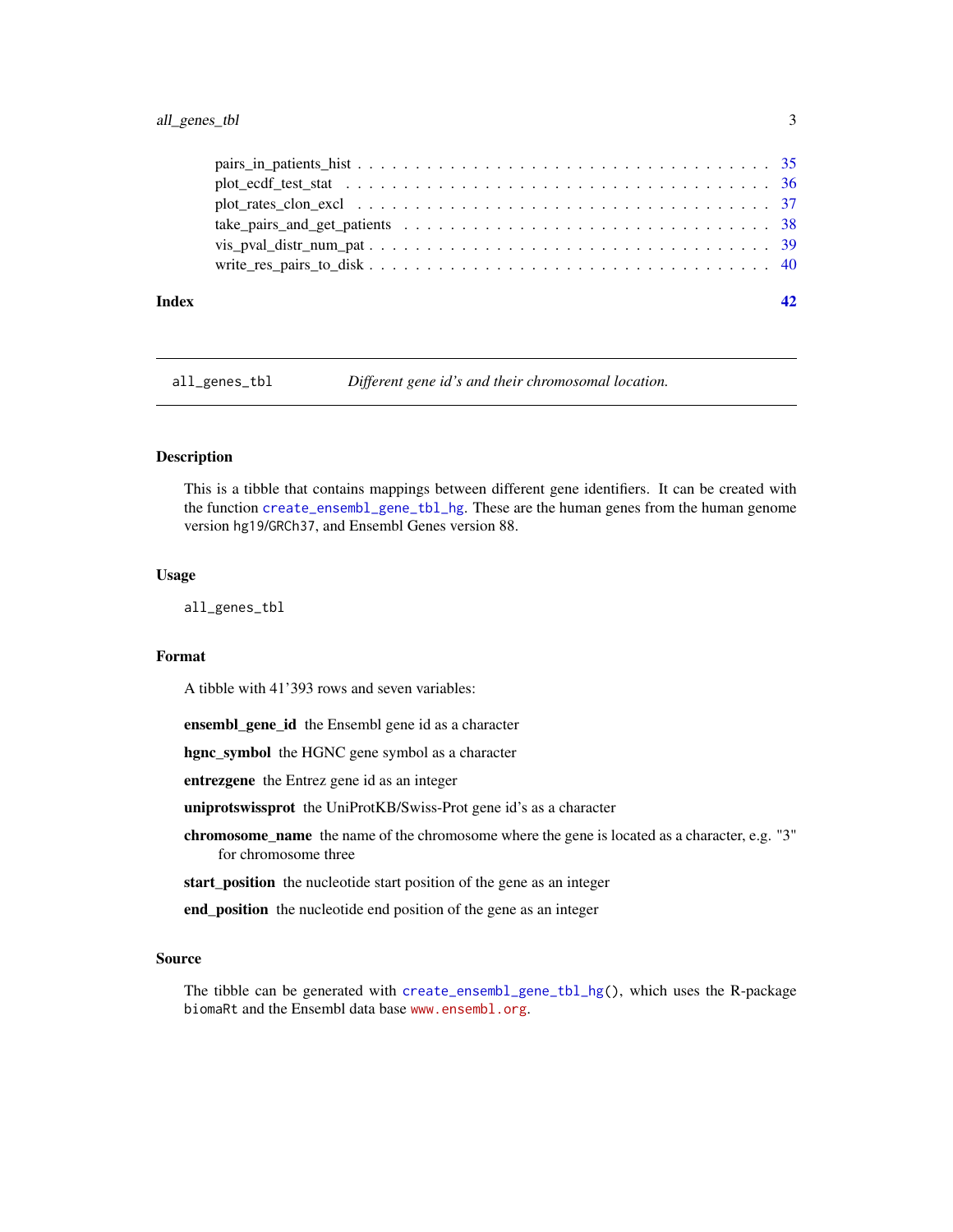<span id="page-3-0"></span>

# Description

This is a named vector that contains the average rate of clonal exclusivity for each of the 82 patients as described in the vignette.

#### Usage

avg\_rates\_m

# Format

A vector with the average rates of clonal exclusivity of each patient. The names of each element is the respective patient name.

#### Source

The rates can be generated for each patient separately with [compute\\_rates\\_clon\\_excl](#page-6-1), and then taking the mean(). This is demonstrated in the vignette.

build\_null\_test\_statistic

*Simulate pairs to generate values of the test statistic under the null distribution*

#### Description

Generate samples from the test statistic under the null distribution - here we take the average rates of clonal exclusivity across trees, and also the histogram for each patient over all pairs with the values # clon. excl./#trees.

# Usage

```
build_null_test_statistic(avg_rates_m, list_of_clon_excl_frac_trees_all_pats,
 num_pat_pair, num_pairs_sim, beta_distortion = 1000)
```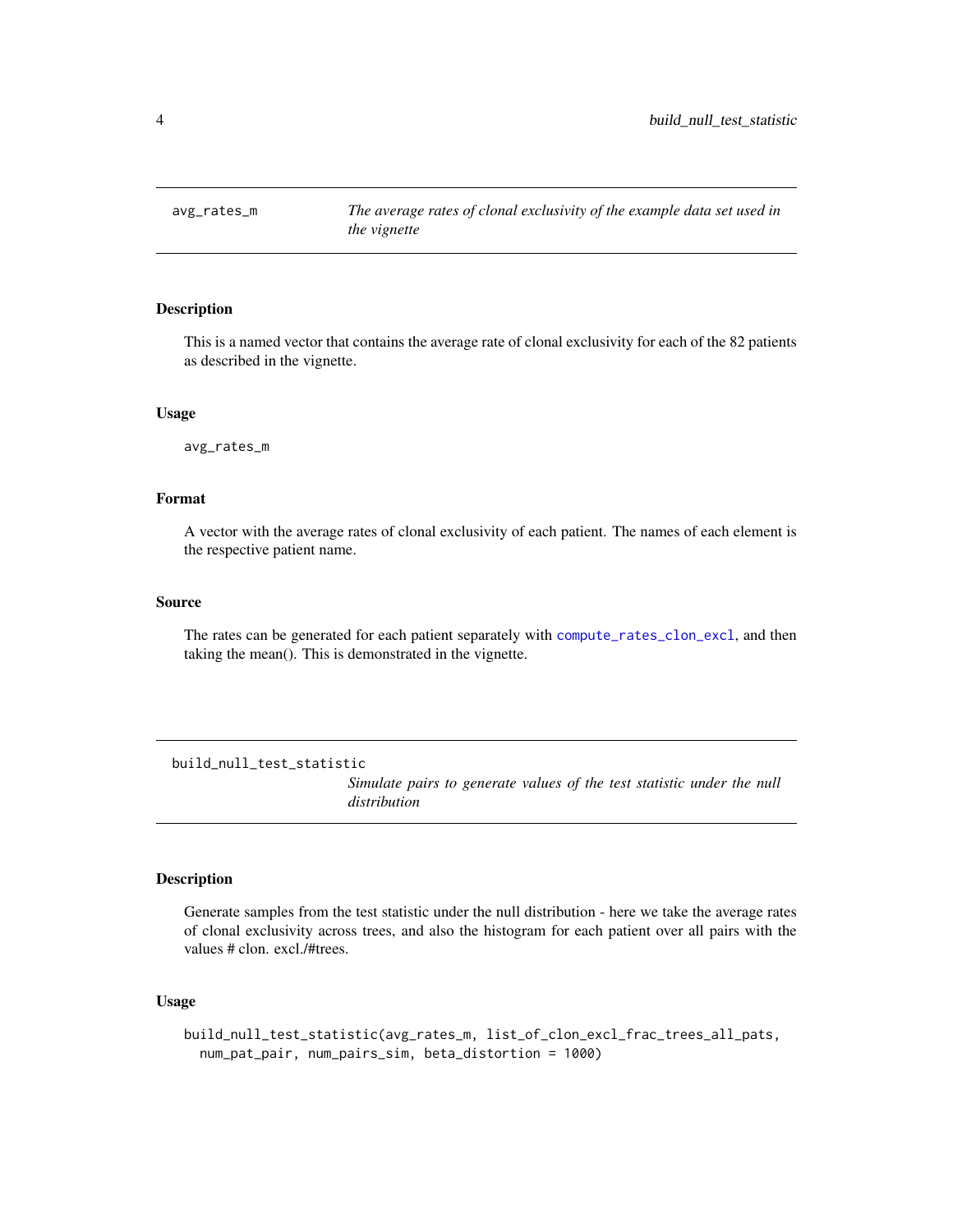#### Arguments

avg\_rates\_m The average rates of clonal exclusivity to be sampled from.

list\_of\_clon\_excl\_frac\_trees\_all\_pats

|                 | The list of two lists. The first one contains a list entry for each patient containing |
|-----------------|----------------------------------------------------------------------------------------|
|                 | the vector with the values of the information from each pair in a patient of how       |
|                 | often it was mutated across trees. The second list entry is a list with an entry       |
|                 | for each patient that is a vector with the values of in how many trees the pair        |
|                 | was clonally exclusive. The patient ordering in the lists has to be the same as in     |
|                 | avg_rates_m.                                                                           |
| num_pat_pair    | The number of patients the simulated pairs are mutated in.                             |
| num_pairs_sim   | The number of simulated gene/pathway pairs to be generated.                            |
| beta_distortion |                                                                                        |

The value M=alpha + beta for the beta distribution, with which the average rates will be distorted. The bigger the M the higher the distribution is peaked around the actual rate. Therefore, the lesser the M, the more distorted the rates will be. Default: 1000.

# Details

This function simulates gene pairs for the likelihood ratio test to generate values from the test statistic under the null. It draws the average rates of clonal exclusivity from the ones provided by the user. That is, the average rates of clonal exclusivity have to be computed first for each patient. The number of patients the simulated pairs are mutated in can be specified with num\_pat\_pair. This function can be used to build the ecdf of the test statistic under the null hypothesis (see Examples). The patients in which the simulated pairs are mutated in are randomly selected proportional to the number of pairs in a patient.

#### Value

The return value is a tibble with the columns 'test\_statistic', 'mle\_delta', and num\_pat\_pair columns with the respective rates that were drawn for each of the patients, num\_pat\_pair columns with the respective number of mutated times across trees, and num\_pat\_pair columns with the respective number of times of being clonally exclusive across trees, and num\_pat\_pair columns with the rate that was distorted by the beta distribution. The 'test\_statistic' is the test statistic of the likelihood ratio test. The 'mle delta' is the maximum likelihood estimate of the delta for the elevated clonal exclusivity rate in the alternative model of the likelihood ratio test.

#### Author(s)

Ariane L. Moore

```
avg_rates_m=c(0.4, 0.3)
list_of_clon\_excl_frac_trees\_all_pats \leftarrow list(list(c(5, 4, 5), c(5, 4)),list(c(4, 4, 3), c(3, 2)))sim_pairs <- build_null_test_statistic(avg_rates_m,
             list_of_clon_excl_frac_trees_all_pats, 2, 100,
```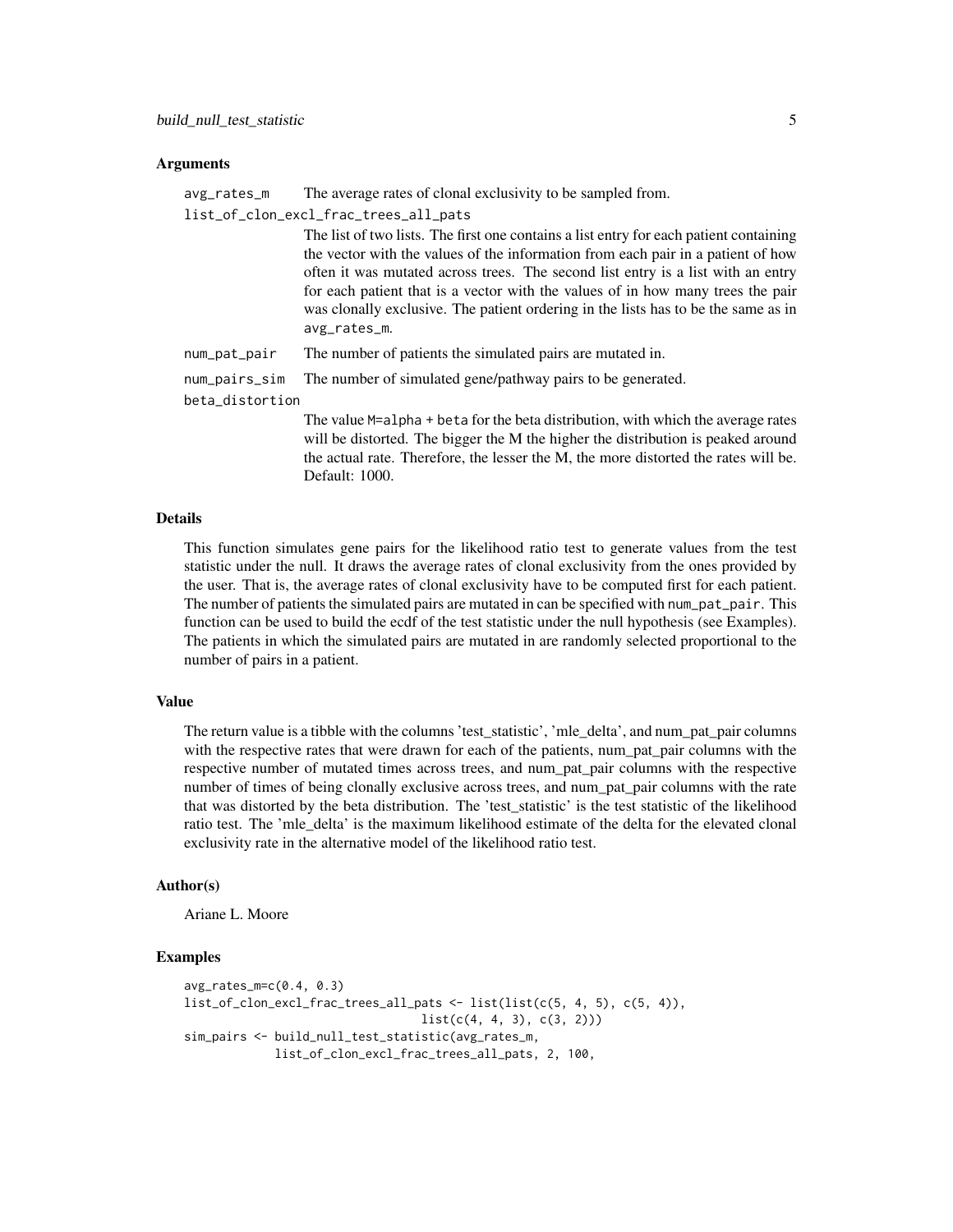```
beta_distortion=100)
ecdf_test_stat <-
 ecdf(as.numeric(as.character(sim_pairs$test_statistic)))
plot(ecdf_test_stat,
main="ECDF of the test statistic when num_pat_pair=2")
# assume the observed test statistic t=6.0,
# compute a p-value given the ecdf of
# the test statistic ecdf(T) from the null distribution
# p_value=P(T>t | H_0 true)=1-ecdf(t) ## (upper-tailed test)
p_value <- 1-ecdf_test_stat(6.0)
```
clone\_tbl\_all\_pats\_all\_trees

*The tibble with gene-to-clone assignments from all patients and all trees*

# Description

This is a tibble that contains the information, which gene is mutated in which clone from which patient.

#### Usage

clone\_tbl\_all\_pats\_all\_trees

#### Format

A tibble containing the following columns:

file\_name the name of the csv-file from which the data was read

patient\_id the patient identifier

altered\_entity ensembl gene identifier of the mutated gene

clone1 the indication whether the current gene is mutated in this clone

clone2 the indication whether the current gene is mutated in this clone

clone3 the indication whether the current gene is mutated in this clone

clone4 the indication whether the current gene is mutated in this clone

clone5 the indication whether the current gene is mutated in this clone

clone6 the indication whether the current gene is mutated in this clone

clone7 the indication whether the current gene is mutated in this clone

tree\_id the identifier that tells from which tree this gene-to-clone assignment comes

#### Source

The tibble can be generated for each patient separately with [create\\_tbl\\_tree\\_collection](#page-11-1) as demonstrated in the vignette.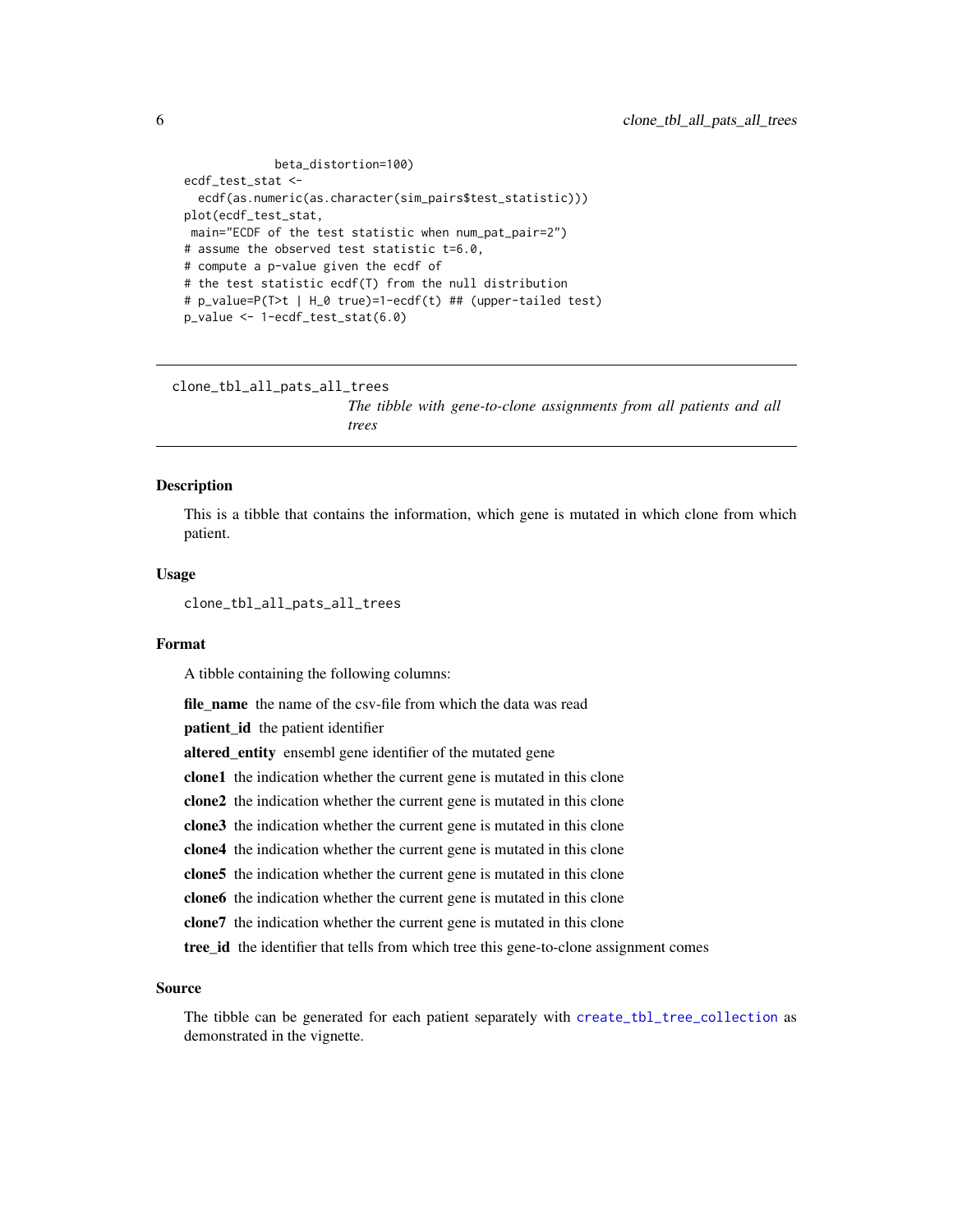<span id="page-6-1"></span><span id="page-6-0"></span>compute\_rates\_clon\_excl

*Get rates of clonal exclusivity for each tree inference*

#### Description

Compute the clonal exclusivity rates for each gene-to-clone-assignment from the collection of tree inferences.

#### Usage

compute\_rates\_clon\_excl(pat\_tbl)

#### Arguments

| pat_tbl | A tibble with the information of which gene/pathway is altered in which clone    |
|---------|----------------------------------------------------------------------------------|
|         | in the patient, and including this information from the collection of trees. Can |
|         | be created with with create_tbl_tree_collection.                                 |

# Details

Takes the gene-to-clone assignment tibble as created with [create\\_tbl\\_tree\\_collection](#page-11-1) and computes for each instance from the collection of trees the rate of clonal exclusivity. This rate is the fraction of gene/pathway pairs that were on a different branch in the tumor phylogeny, i.e. the fraction of pairs that was clonally exclusive.

# Value

A vector with all rates of clonal exclusivity from all tree inferences.

#### Author(s)

Ariane L. Moore

```
clone_tbl <- dplyr::tibble(file_name =
   rep("fn1", 10),
    "patient_id"=rep("pat1", 10),
    "altered_entity"=paste0("gene",
   LETTERS[seq_len(10)]),
    "clone1"=c(0, 1, 0, 1, 0, 1, 0, 1, 1, 1),
    "clone2"=c(1, 0, 1, 0, 1, 1, 1, 0, 0, 1),
    "tree_id" = c(rep(1, 5), rep(2, 5)))compute_rates_clon_excl(clone_tbl)
```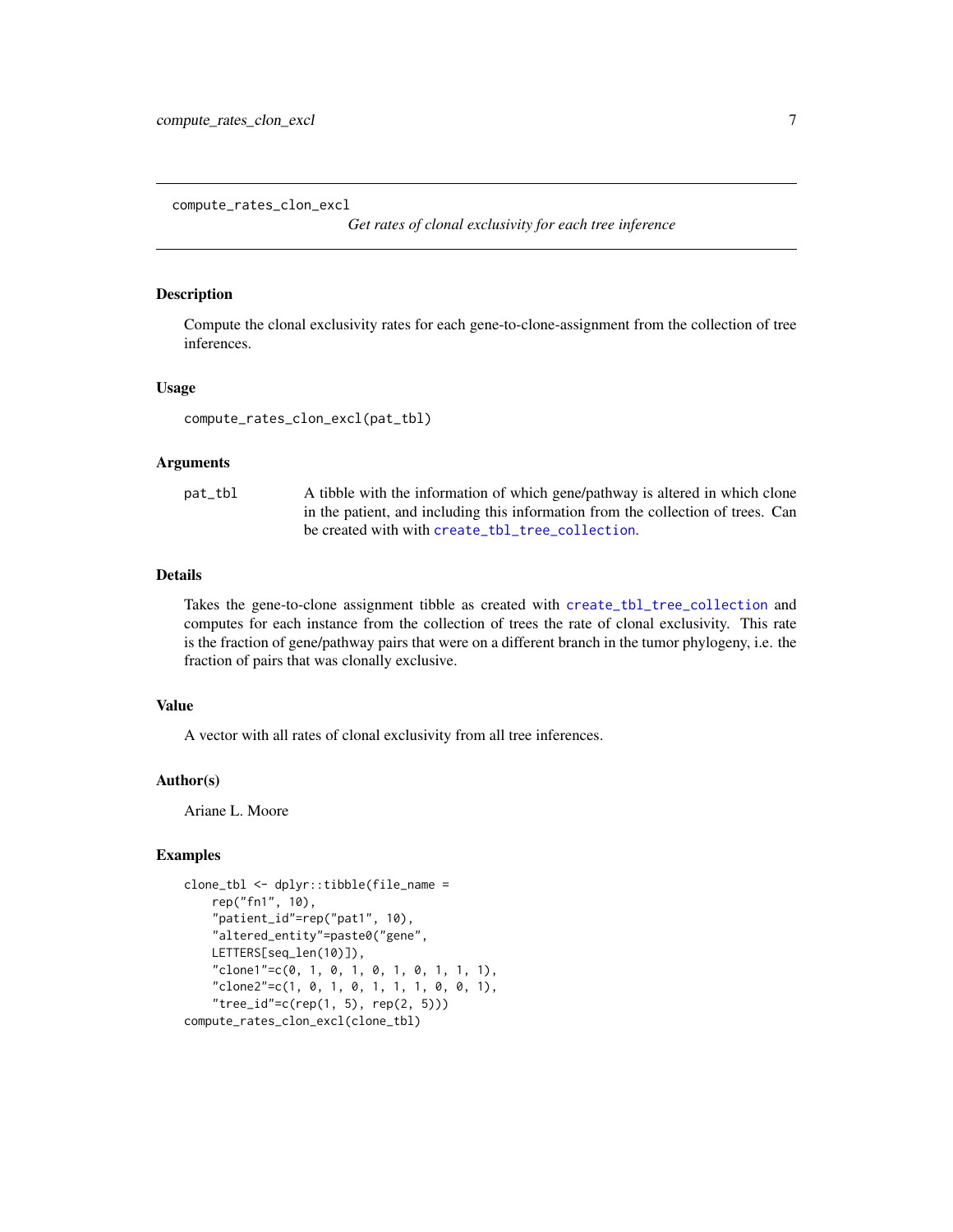```
compute_test_stat_avg_rate
```
*Compute the test statistic of the clonal exclusivity test (lrtest).*

# Description

Compute test statistic that is based on the average rates of clonal exclusivity of a patient, and the observed number of times a pair was clonally exclusive across several trees of the tree inference.

#### Usage

```
compute_test_stat_avg_rate(avg_rates_m, num_trees_pair, num_clon_excl)
```
#### **Arguments**

| avg_rates_m   | The vector of average rates of clonal exclusivity of each patient the pair is mu-<br>tated in. It was computed for each patient separately, and is averaged over all<br>gene pairs and all trees. Expected to be in the same (patient) order as the other<br>inputs to this function. |
|---------------|---------------------------------------------------------------------------------------------------------------------------------------------------------------------------------------------------------------------------------------------------------------------------------------|
|               | num_trees_pair The vector with the number of tree inferences in which the pair was occurring<br>in. Has to be the same order as avg_rates_m.                                                                                                                                          |
| num_clon_excl | The vector with the number of times the pair was clonally exclusive in the trees<br>in each patient. Has to be the same order as avg_rates_m.                                                                                                                                         |

# Details

For a given gene/pathway pair, this function takes as input: the average rates of clonal exclusivity of all patients in which the pair is mutated, the number of trees among the trees in the collection of trees from each patient in which the pair was occurring, and the number of times it was clonally exclusive

#### Value

A list with the test statistic of the clonal exclusivity test (lrtest), and the maximum likelihood estimate of delta.

#### Author(s)

Ariane L. Moore

```
compute_test_stat_avg_rate(c(0.1, 0.2), c(10, 10), c(9, 7))
compute_test_stat_avg_rate(c(0.05, 0.23), c(20, 20), c(8, 5))
```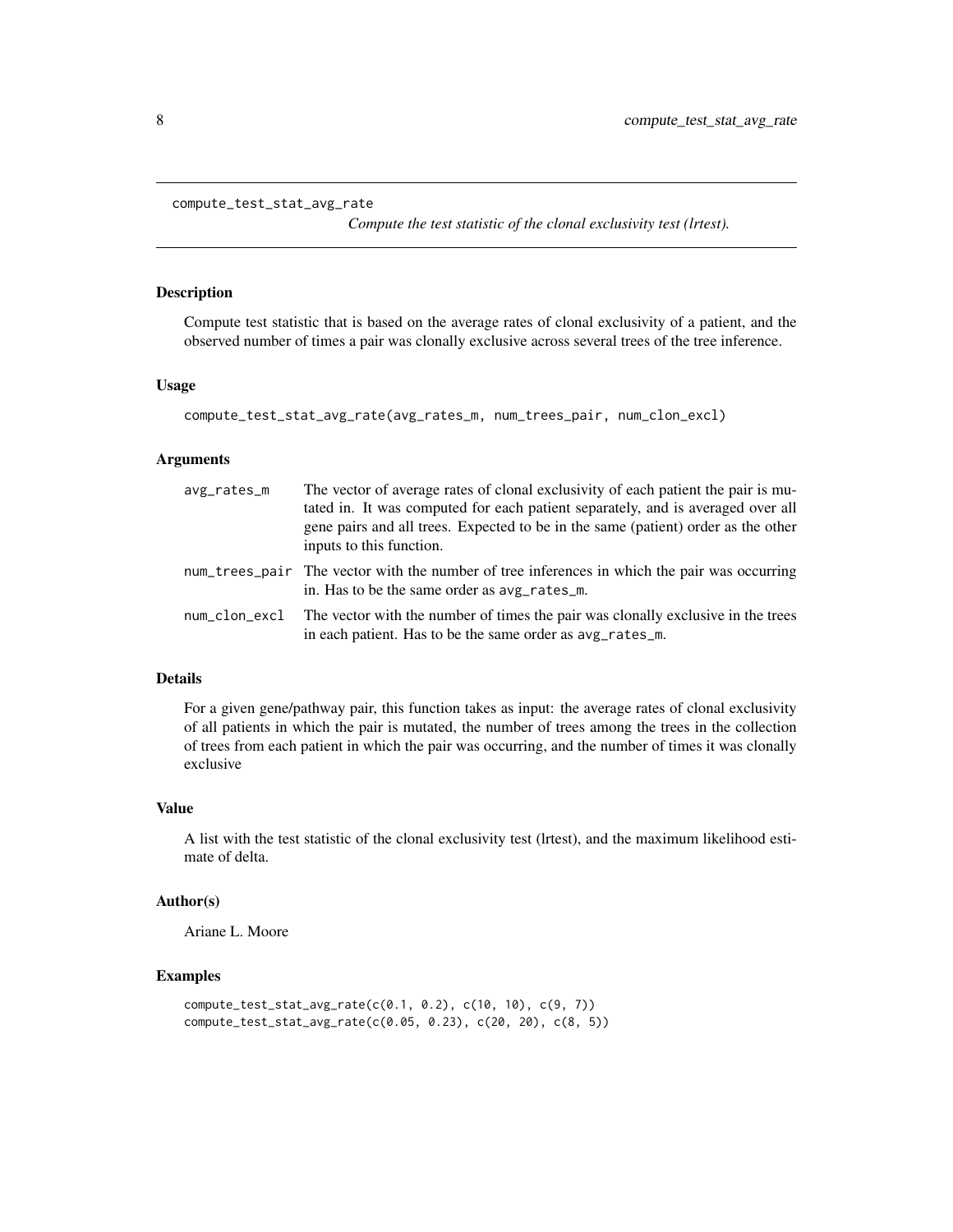<span id="page-8-0"></span>convert\_ensembl\_to\_reactome\_pw\_tbl

*Map ensembl gene id clone tibble to reactome pathway clone tibble.*

#### Description

For a tibble that contains the information which ensembl gene id is mutated in which clone, map the ensembl gene id to the reactome pathways that contain this gene.

#### Usage

convert\_ensembl\_to\_reactome\_pw\_tbl(mutated\_gene\_tbl, ensg\_reactome\_path\_map)

#### Arguments

mutated\_gene\_tbl

The tibble containing the information of which ensembl gene id is altered in which patient and clone. Can be created with e.g. [create\\_tbl\\_ent\\_clones](#page-10-1).

ensg\_reactome\_path\_map

A tibble with all ensembl id's and their reactome pathways. Can be loaded with data("ensg\_reactome\_path\_map").

# Details

Such a tibble can be generated with e.g. the function [create\\_tbl\\_tree\\_collection](#page-11-1). If the altered entities in the lists were the ensembl gene id's, this function can convert the tibble into a tibble with the altered reactome pathways. It has the columns 'file\_name', 'patient\_id', 'altered\_entity', 'clone1', 'clone2', ... up to the maximal number of clones (Default: until 'clone7'). If the mutated entities are ensembl gene id's, they can be mapped with this function to the pathways from 'reactome'. The pathways are from the lowest level of hierarchy.

#### Value

The tibble containing the information of which pathway is altered in which clone.

#### Author(s)

Ariane L. Moore

```
data("ensg_reactome_path_map")
mutated_gene_tbl <-
 dplyr::tibble(file_name=c("pat1.csv", "pat1.csv"),
patient_id=c("1","1"),
altered_entity=c("ENSG00000134086",
"ENSG00000141510"),
clone1=c(1,0),
```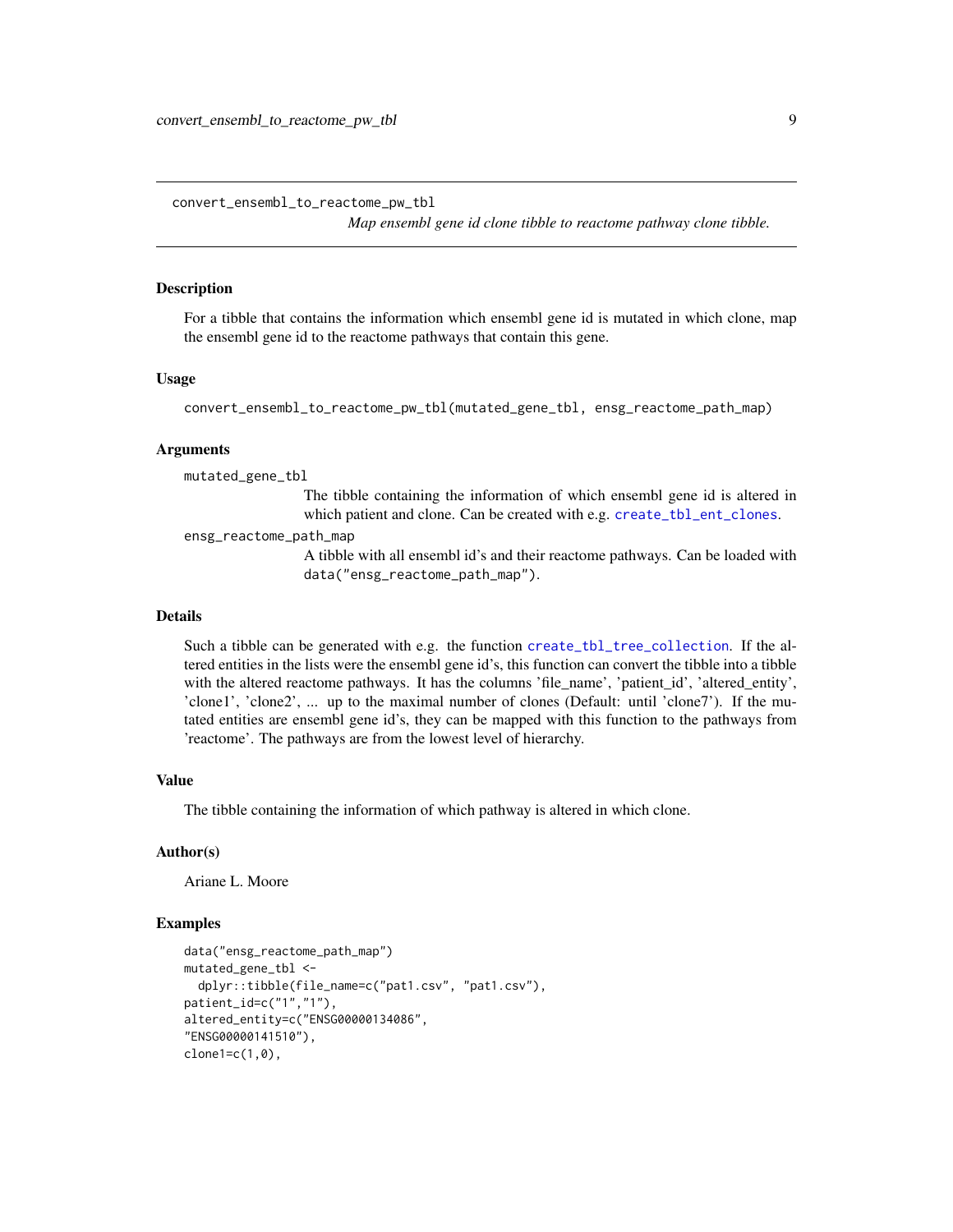```
clone2=c(0,1))convert_ensembl_to_reactome_pw_tbl(mutated_gene_tbl,
    ensg_reactome_path_map)
```
<span id="page-9-1"></span>create\_ensembl\_gene\_tbl\_hg

*Get a tibble of all gene ensembl id's, gene names (hgnc), entrez gene id's, uniprot/swissprot gene id's and genomic coordinates.*

#### Description

Retrieve a mapping between different gene identifiers.

# Usage

```
create_ensembl_gene_tbl_hg(GRCh = 37, ensembl_version = 88)
```
#### Arguments

GRCh The human genome version. Default: 37.

ensembl\_version

The version of the ensembl data base. Default: 88.

#### Details

This function retrieves the ensembl gene id's from biomart together with the hgnc gene symbol, the entrez gene id, the uniprot/swissprot gene id, as well as chromosome, start and end position. This is done for the human genes from the human genome version hg19/GRCh37, and Ensembl Genes version 88. The user can also specify other human genome or ensembl versions.

# Value

A tibble with the following columns: ensembl\_gene\_id, hgnc\_symbol, entrezgene, uniprotswissprot, chromosome\_name, start\_position, end\_position. The entrez gene id, as well as the start and end positions are numeric, and the other columns are characters. The chromosome is specified without "chr", i.e. the chromosome 13 for example, would be specified with "13".

## Author(s)

Ariane L. Moore

# Examples

```
## Not run:
create_ensembl_gene_tbl_hg()
```
## End(Not run)

<span id="page-9-0"></span>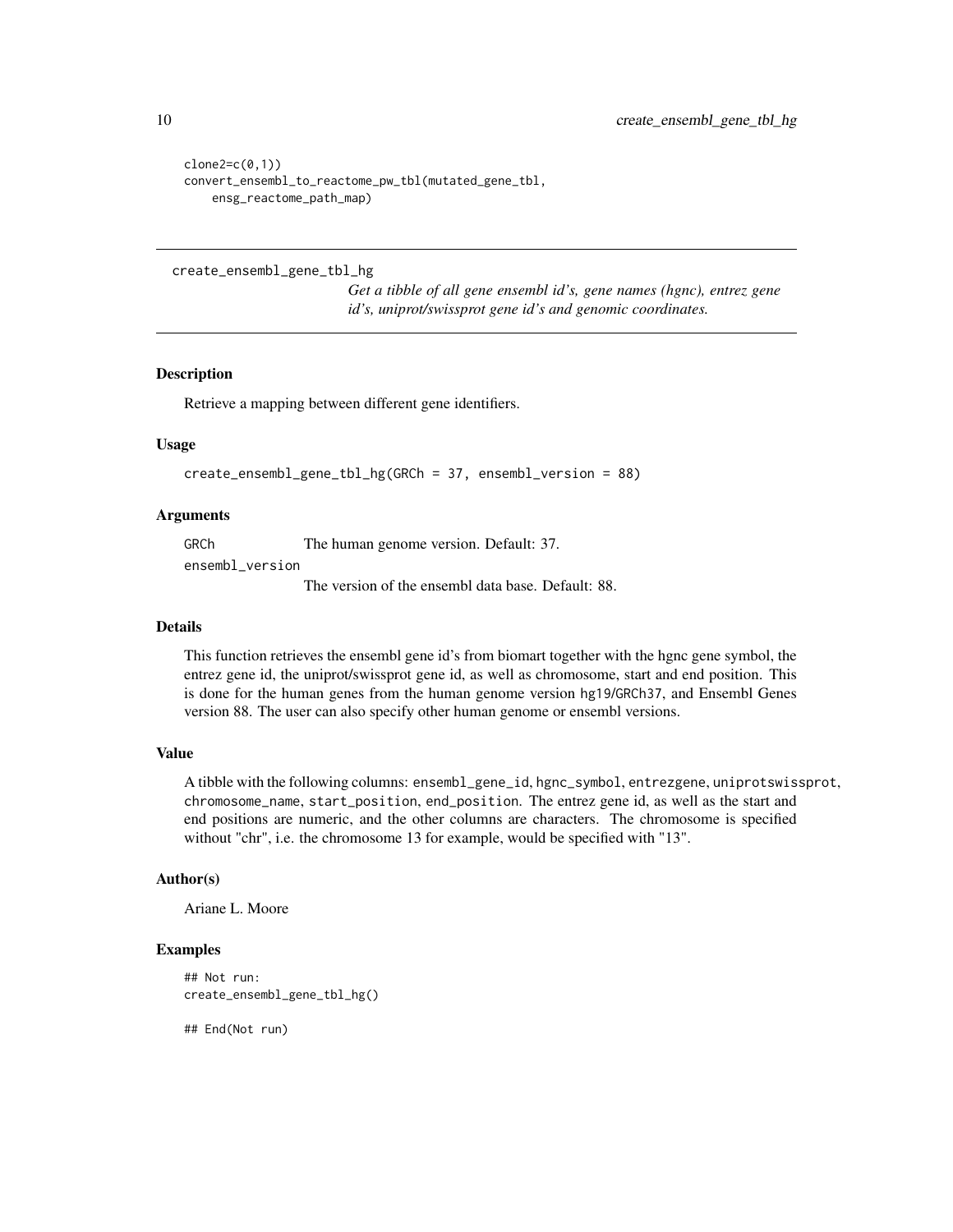<span id="page-10-1"></span><span id="page-10-0"></span>create\_tbl\_ent\_clones *Get clone alteration tibble.*

#### **Description**

Creates a tibble containing the information of which genes/pathways are altered in a patient in which clone.

#### Usage

```
create_tbl_ent_clones(path_to_file, max_num_clones = 7)
```
#### Arguments

| path_to_file The path to the file with the table of altered genes/pathways and their clone<br>affiliation. |
|------------------------------------------------------------------------------------------------------------|
| max_num_clones The upper bound for the number of clones that were found per tumor. Default:                |

#### Details

It expects a comma-separated table where the first column is the name of the altered gene or pathway. The other columns are for the clones in the respective tumor. Such a table can be generated with a tool that identifies clones in tumor samples, e.g. Cloe.

The table is expected to be comma-separated and to have the columns 'altered\_entity', 'clone1', 'clone2', ..., 'cloneN', depending on how many clones were detected in the respective tumor. Each row then contains in the first column the name of the mutated gene or affected pathway, e.g. "ENSG00000134086", and in the other columns it has either zeros or ones, indicating in which clone the respective gene/pathway is altered.

#### Value

The tibble containing the information of which gene/pathway is altered in which clone in a patient. Has the columns 'file\_name', 'patient\_id', 'altered\_entity', 'clone1', 'clone2', ... up to the maximal number of clones (Default: until 'clone7'). Note that the labelling of the clones does not matter and only needs to stay fixed within each patient and tree inference.

#### Author(s)

Ariane L. Moore

```
ext_data_dir <- system.file('extdata', package='GeneAccord')
create_tbl_ent_clones(paste(ext_data_dir,
    "/clonal_genotypes/cloe_seed5/01.csv", sep=""))
```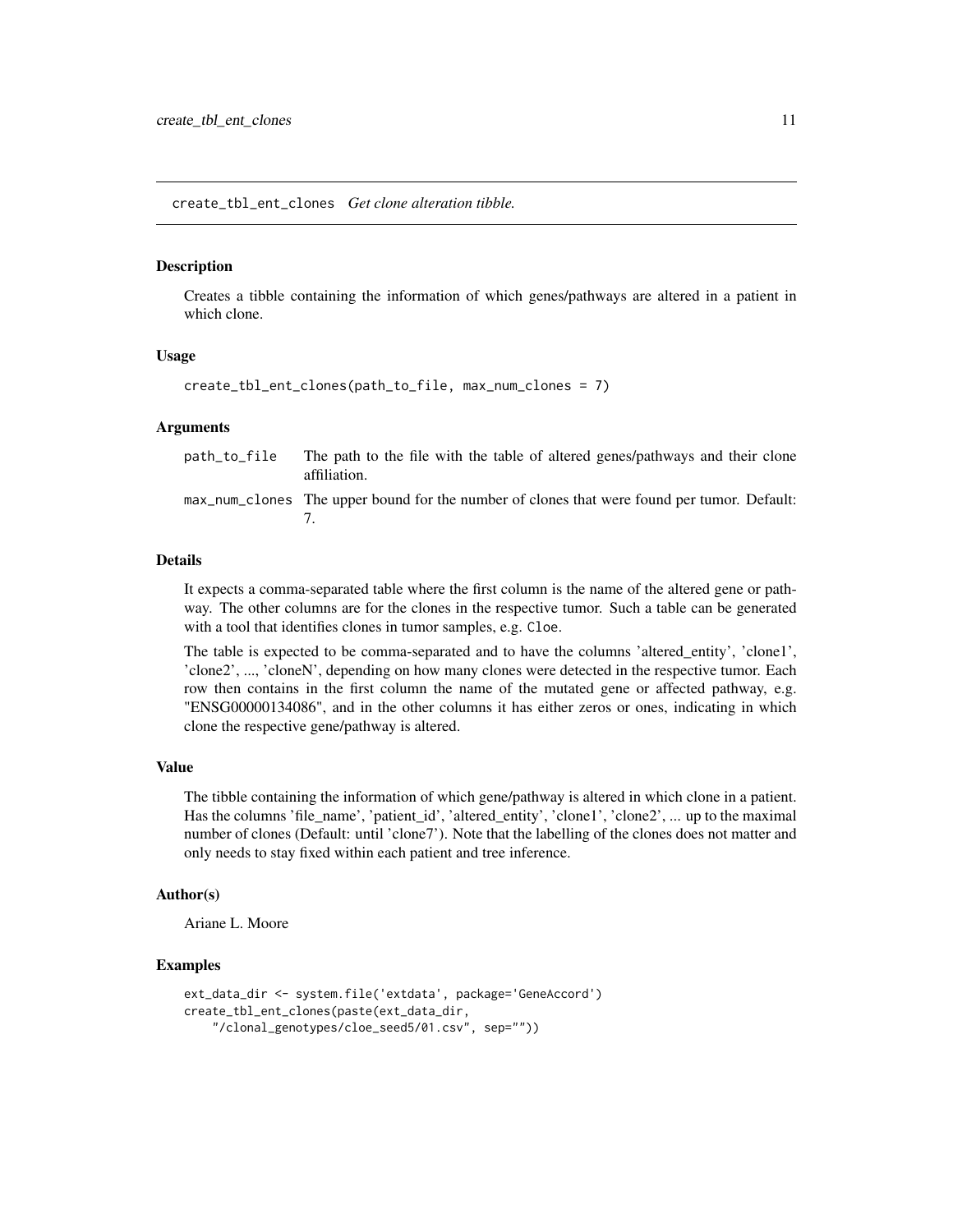```
create_tbl_tree_collection
```
*Get clone alteration tibble across the collection of trees.*

#### **Description**

Read in the patient's gene-to-clone assignment across a collection of trees

#### Usage

```
create_tbl_tree_collection(input_files, no_noisy_ents = 0.9,
 max_num_clones = 7)
```
## Arguments

| input_files   | A vector containing the paths to the files with the tables of altered genes/pathways<br>and their clone affiliation from the collection of tree inferences.                                                                                |  |  |  |  |
|---------------|--------------------------------------------------------------------------------------------------------------------------------------------------------------------------------------------------------------------------------------------|--|--|--|--|
| no_noisy_ents | Minimum fraction for genes/pathways of how often they have to occur across<br>the collection of trees in order to be in the tibble. This makes sure that noisy<br>genes, which were not assigned to many trees are excluded. Default: 0.9. |  |  |  |  |
|               | max_num_clones The upper bound for the number of clones that were found per tumor. Default:                                                                                                                                                |  |  |  |  |

# Details

Creates a tibble containing the information of which genes/pathways are altered in which clone in a patient across a collection of tree inferences. It expects a list containing the paths to the commaseparated tables where the first column is the name of the altered gene or pathway. The other columns are for the clones in the respective tumor. Such tables can be generated by repeatedly performing the phylogenetic tree inference with e.g. the package Cloe, or by sampling from the posterior. The tables are expected to be comma-separated and to have the columns 'altered\_entity', 'clone1', 'clone2', ..., 'cloneN', depending on how many clones were detected in the respective tumor. Each row then contains in the first column the name of the mutated gene or affected pathway, e.g. "ENSG00000134086", and in the other columns it has either zeros or ones, indicating in which clone the respective gene/pathway is altered.

#### Value

A clean tibble with the information of which gene/pathway is altered in which clone in the patient, and with an entry for each tree inference where it occurred. Has the columns 'file\_name', 'patient\_id', 'altered\_entity', 'clone1', 'clone2', ... up to the maximal number of clones (Default: until 'clone7'), and 'tree\_id' as an indication in which tree the assignment was found. Note that the labelling of the clones does not matter and only needs to stay fixed within each patient and tree inference.

#### Author(s)

Ariane L. Moore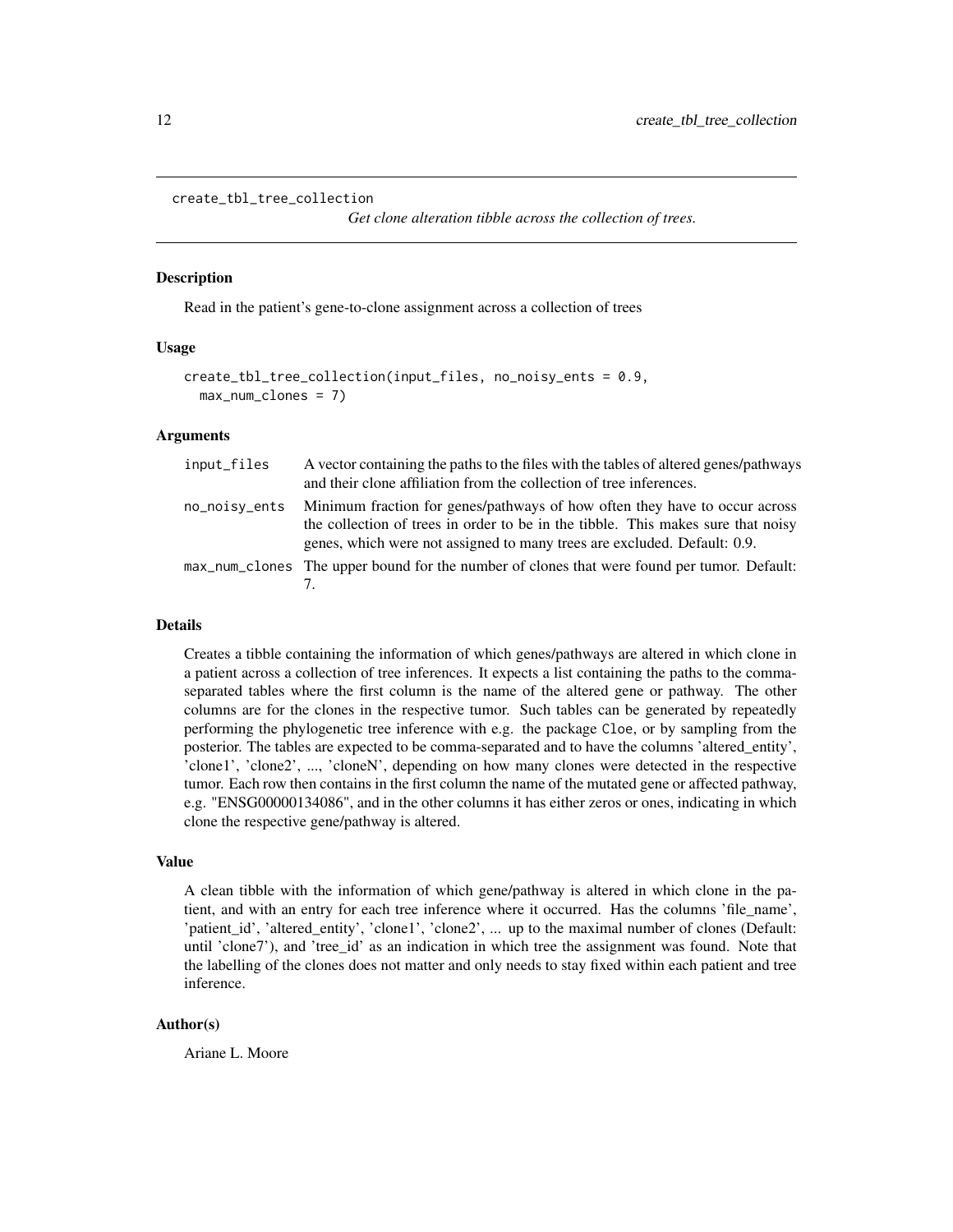#### <span id="page-12-0"></span>ecdf\_list 13

# Examples

```
ext_data_dir <- system.file('extdata', package='GeneAccord')
this_patient <- "01"
input_files_01 <- paste(ext_data_dir,
    "/clonal_genotypes/cloe_seed", seq(5, 100, by=5),
    "/", this_patient, ".csv", sep="")
create_tbl_tree_collection(input_files_01)
```
ecdf\_list *The list with the ECDF's of the test statistic under the null hypothesis*

# Description

This is a list whose entries are the empirical cumulative distribution functions for different number of patients that pairs can be mutated in.

#### Usage

ecdf\_list

#### Format

A list whose entries are the empirical cumulative distribution functions. Entry 1 is set to NULL, because GeneAccord does not test pairs that occur in just one patient. Entry 2 then contains the ECDF of the test statistic under the null hypothesis for the case that pairs are mutated in two patients. Entry 3 contains the ECDF for the case where pairs occur in three patients.

## Source

The list was generated with the function [generate\\_ecdf\\_test\\_stat](#page-21-1) as demonstrated in the vignette, just that the following parameter was set as num\_pairs\_sim = 100000.

ecdf\_lr\_test\_clon\_excl\_avg\_rate

*Compare observed likelihood ratio test statistic to its ecdf under null.*

### Description

Compare the likelihood ratio test statistic to its ecdf under the null for two mutated genes/pathways in clones of patients.

#### Usage

```
ecdf_lr_test_clon_excl_avg_rate(entA, entB, clone_tbl, avg_rates_m, ecdf_list,
  alternative)
```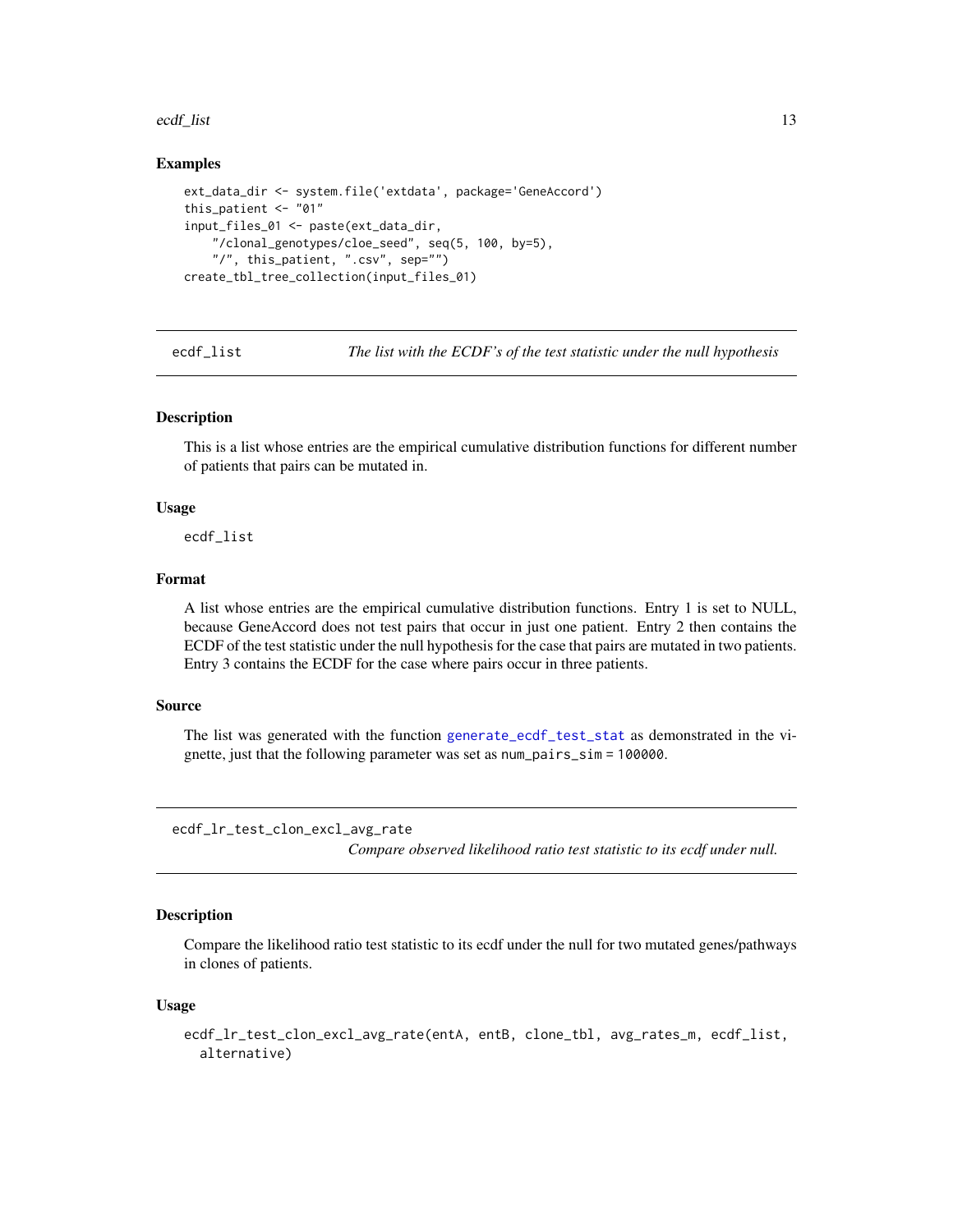#### <span id="page-13-0"></span>Arguments

| entA        | One gene/pathway of the pair.                                                                                                                                                                                            |
|-------------|--------------------------------------------------------------------------------------------------------------------------------------------------------------------------------------------------------------------------|
| entB        | The other gene/pathway of the pair.                                                                                                                                                                                      |
| clone_tbl   | The clone tibble as generated with create_tbl_tree_collection from several<br>trees of the tree inference, i.e. it also contains a column 'tree_id'.                                                                     |
| avg_rates_m | The average rates of clonal exclusivity for each patient. The name of each rate<br>is the respective patient id.                                                                                                         |
| ecdf_list   | The list of ECDF's of the test statistic under the null distribution. Can be gen-<br>erated with generate_ecdf_test_stat. It is important that the rates that are<br>used for that are the same as the avg_rates_m here. |
| alternative | The character indicating whether pairs should only be tested if delta $> 0$ or if all<br>pairs should be tested. Can be one of "greater" or "two.sided".                                                                 |

# **Details**

Tests whether the observed number of clonal exclusivities of mutated entities (genes or pathways) A and B in clones of patients is significantly different from what would be expected given the average clonal exclusivity rates. The observed test statistic is compared to the ecdf of the test statistic under the null hypothesis.

#### Value

Returns list(p\_val, num\_patients, mle\_delta, test\_statistic), i.e. a list with the p-value, the number of patients in which both of the genes/pathways were mutated, the maximum likelihood estimate of the delta, and the test statistic.

# Author(s)

Ariane L. Moore

```
clone_tbl <- dplyr::tibble("file_name"=
          rep(c(rep(c("fn1", "fn2"), each=3)), 2),
          "patient_id"=rep(c(rep(c("pat1", "pat2"), each=3)), 2),
          "altered_entity"=c(rep(c("geneA", "geneB", "geneC"), 4)),
          "clone1" = c(0, 1, 0, 1, 0, 1, 0, 1, 1, 0, 0),"clone2" = c(1, 0, 1, 0, 1, 1, 1, 0, 0, 1, 0, 1),"tree_id" = c(rep(5, 6), rep(10, 6)))clone_tbl_pat1 <- dplyr::filter(clone_tbl, patient_id == "pat1")
clone_tbl_pat2 <- dplyr::filter(clone_tbl, patient_id == "pat2")
rates_exmpl_1 <- compute_rates_clon_excl(clone_tbl_pat1)
rates_exmpl_2 <- compute_rates_clon_excl(clone_tbl_pat2)
avg_rates_m <- apply(cbind(rates_exmpl_1, rates_exmpl_2), 2, mean)
names(avg_rates_m) <- c(names(rates_exmpl_1)[1],
   names(rates_exmpl_2)[1])
values_clon_excl_num_trees_pat1 <- get_hist_clon_excl(clone_tbl_pat1)
values_clon_excl_num_trees_pat2 <- get_hist_clon_excl(clone_tbl_pat2)
list_of_num_trees_all_pats <-
```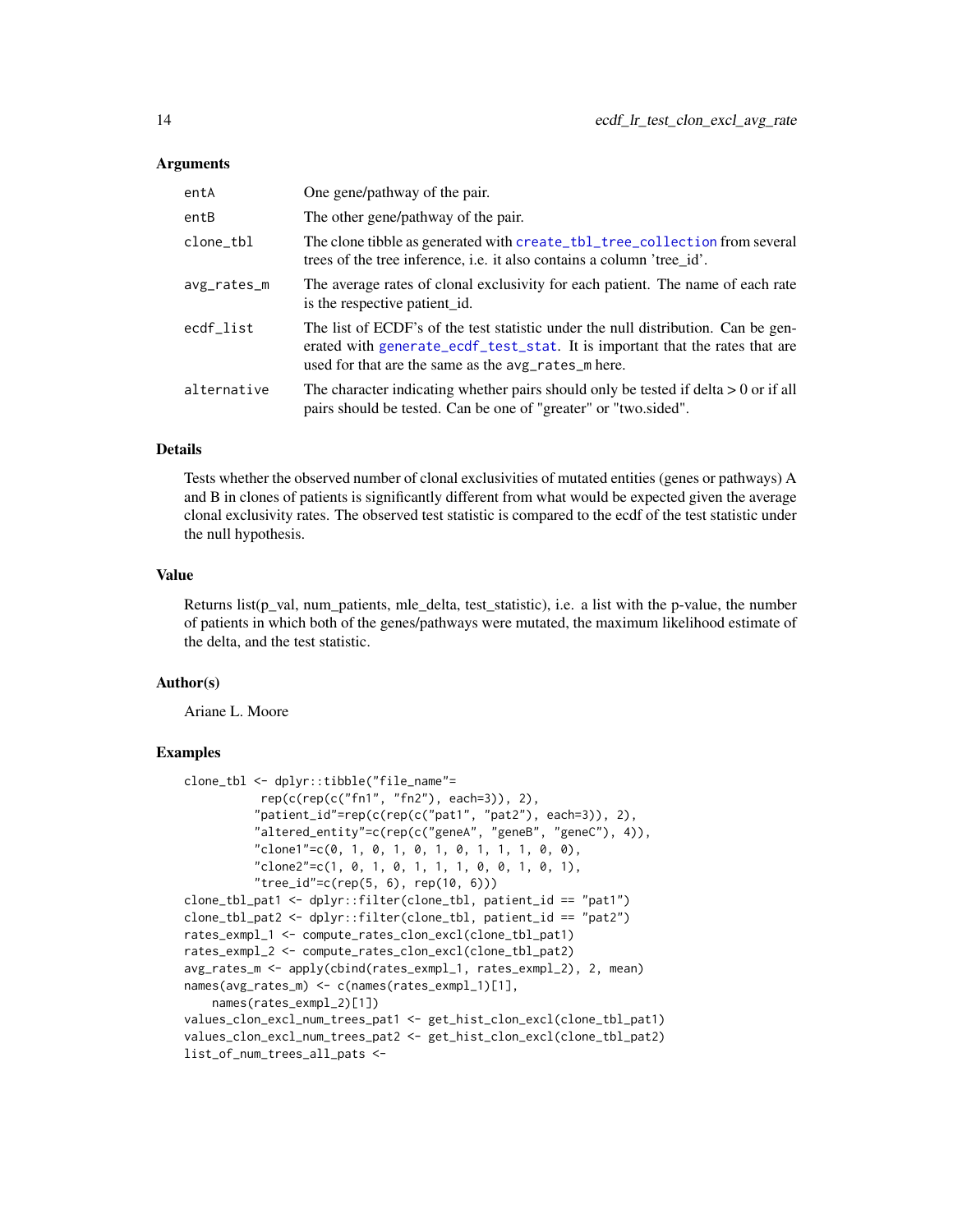# <span id="page-14-0"></span>ensembl\_to\_hgnc 15

```
list(pat1=values_clon_excl_num_trees_pat1[[1]],
      pat2=values_clon_excl_num_trees_pat2[[1]])
list_of_clon_excl_all_pats <-
  list(pat1=values_clon_excl_num_trees_pat1[[2]],
       pat2=values_clon_excl_num_trees_pat2[[2]])
num_pat_pair_max <- 2
num_pairs_sim <- 10
ecdf_list <- generate_ecdf_test_stat(avg_rates_m,
                               list_of_num_trees_all_pats,
                               list_of_clon_excl_all_pats,
                               num_pat_pair_max,
                               num_pairs_sim)
ecdf_lr_test_clon_excl_avg_rate("geneA", "geneB", clone_tbl,
                                  avg_rates_m,
                                  ecdf_list, "greater")
```
ensembl\_to\_hgnc *Get the hgnc gene symbol for an ensembl gene id.*

# Description

Map a given ensembl gene id to the hgnc gene symbol.

#### Usage

```
ensembl_to_hgnc(this_ensembl, all_genes_tbl)
```
# Arguments

| this_ensembl | The ensembl id of a gene.                                                |
|--------------|--------------------------------------------------------------------------|
|              | $all\_genes\_tbl$ A tibble with all genes ensembl id's and hgnc symbols. |

# Details

For an ensembl id and a tibble with all genes as input, this function returns the matching hgnc gene symbol. The tibble with all genes can be generated with [create\\_ensembl\\_gene\\_tbl\\_hg](#page-9-1).

# Value

The matching hgnc gene symbol.

#### Author(s)

Ariane L. Moore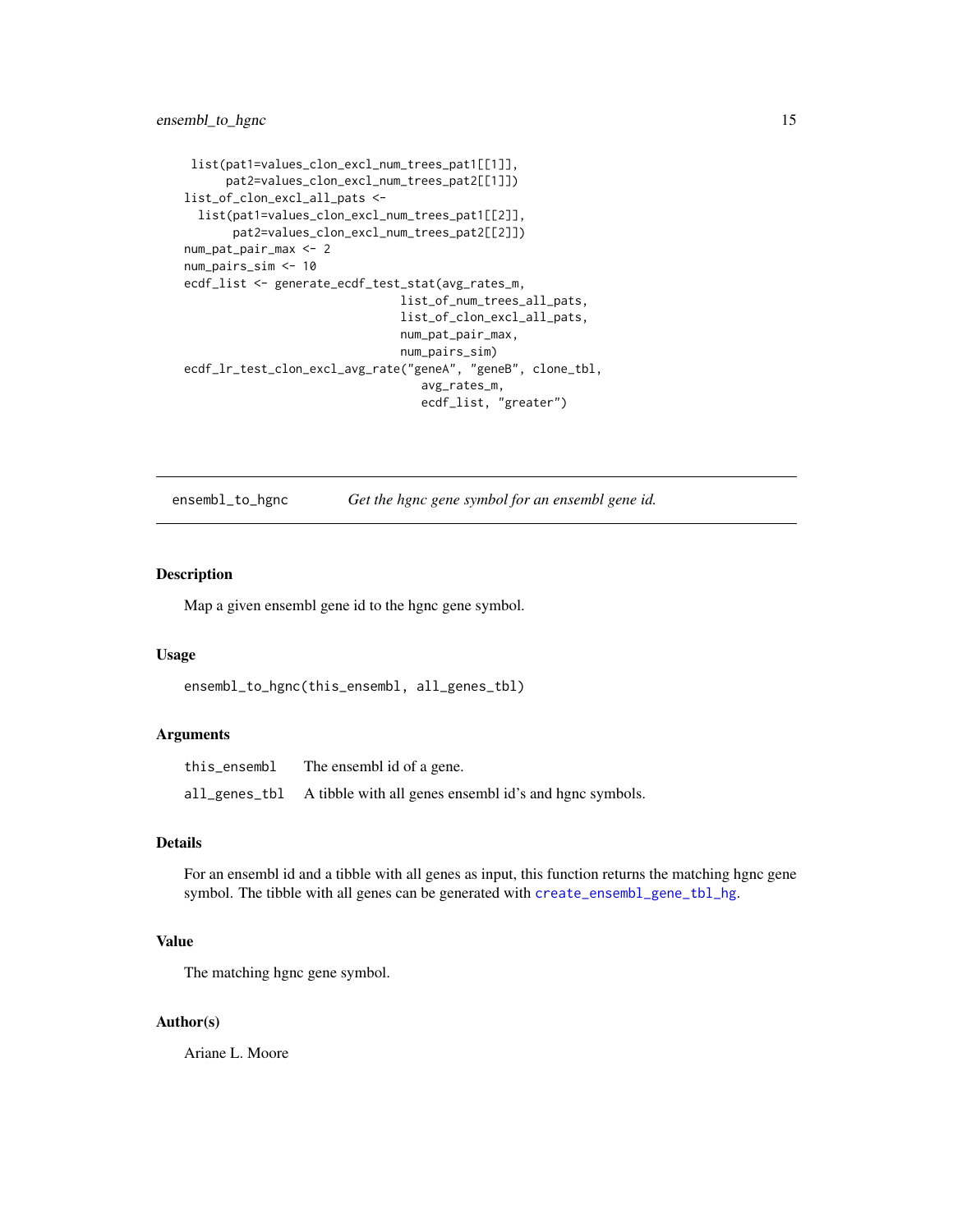```
## Not run:
all_genes_tbl <- create_ensembl_gene_tbl_hg()
ensembl_to_hgnc("ENSG00000134086", all_genes_tbl)
ensembl_to_hgnc("ENSG00000141510", all_genes_tbl)
```

```
## End(Not run)
```
ensembl\_to\_reactome *Get the reactome pathways for an ensembl gene id.*

# Description

Map a given ensembl gene id to the reactome pathways that contain this gene.

#### Usage

```
ensembl_to_reactome(this_ensembl, ensg_reactome_path_map)
```
#### Arguments

this\_ensembl The ensembl id of a gene.

ensg\_reactome\_path\_map

A tibble with all ensembl id's and their reactome pathways. Can be loaded with data("ensg\_reactome\_path\_map").

#### Details

As input, an ensembl gene id is given as well as the tibble 'ensg\_reactome\_path\_map'. It can be loaded with data("ensg\_reactome\_path\_map"), and contains the ensembl gene id to reactome pathway mappings. The reactome pathways are from the lowest level of the hierarchy. This function returns the reactome pathways for the input gene.

# Value

The pathways that contain this gene as a character vector.

#### Author(s)

Ariane L. Moore

```
data("ensg_reactome_path_map")
ensg_gene <- "ENSG00000134086"
ensembl_to_reactome(ensg_gene, ensg_reactome_path_map)
```
<span id="page-15-0"></span>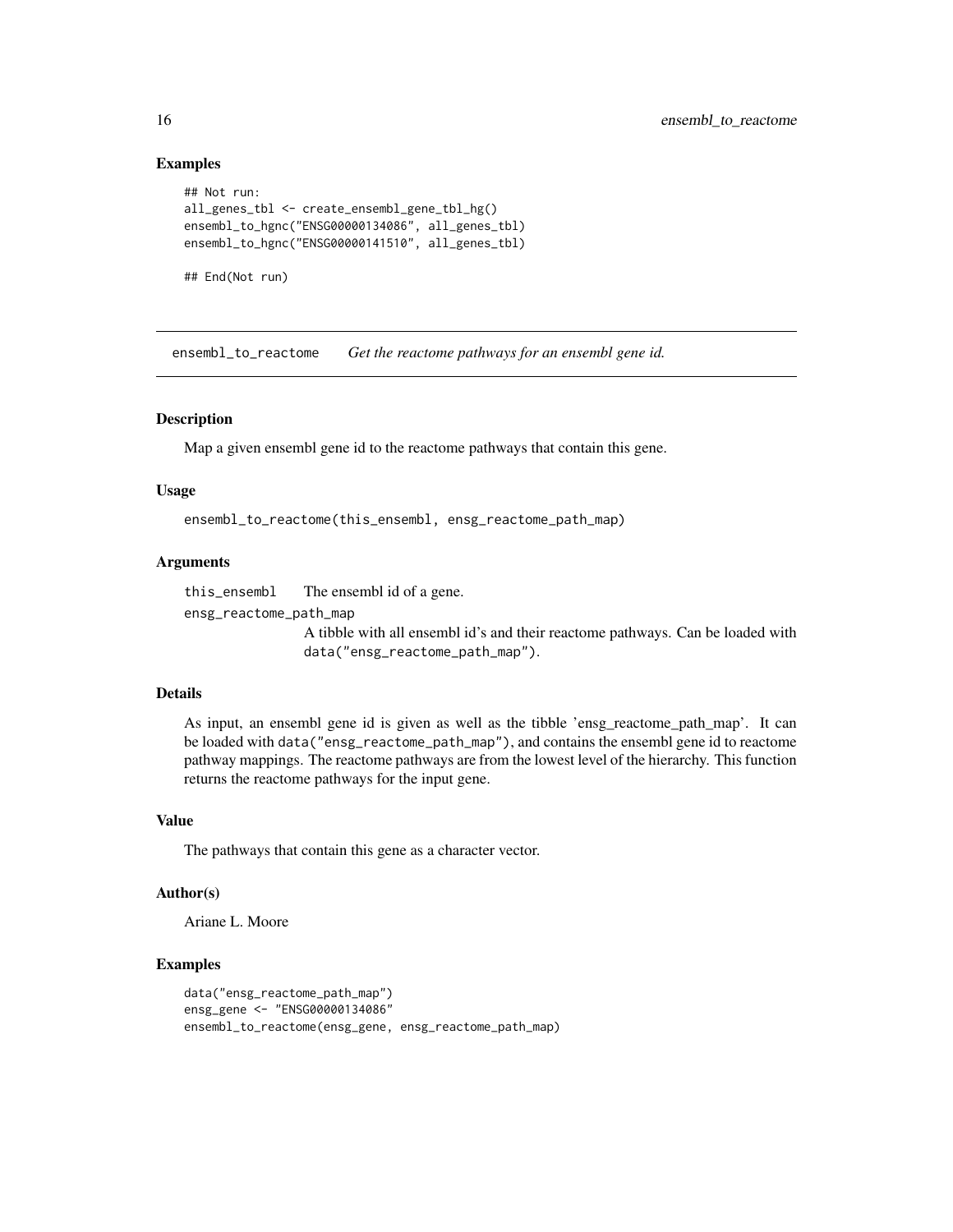<span id="page-16-0"></span>ensg\_reactome\_path\_map

*Ensembl gene id's and the Reactome pathways.*

# Description

This is a tibble that contains mappings between ensembl gene id's and reactome pathways. The reactome pathways are from the lowest level in the hierarchy ("Lowest level pathway diagram / Subset of the pathway"), and were obtained by download from the Reactome website ([https://](https://reactome.org/download-data) [reactome.org/download-data](https://reactome.org/download-data); "ENSEMBL to pathways"). The following commands were used: wget https://reactome.org/download/current/Ensembl2Reactome.txt; cat Ensembl2Reactome.txt | grep "Homo sapiens" > Ensembl2Reactome\_homo\_sapiens.txt

#### Usage

ensg\_reactome\_path\_map

#### Format

A tibble with 46'141 rows and six variables:

ensembl\_gene\_id the Ensembl gene id as a character

reactome\_pw\_id the Reactome pathway stable identifier

url The url leading to the pathway graph

reactome\_pw\_name the name of the Reactome pathway

evidence\_code the evidence code

species the species

#### Source

The tibble was created as follows: library(dplyr); ensg\_path\_map\_raw <- read.csv("Ensembl2Reactome\_homo\_sapiens.txt", header = F, sep = "\t", comment.char = "", check.names = F, skip = 0); stopifnot(dim(ensg\_path\_map\_raw)[1]  $=$  =46141); stopifnot(dim(ensg\_path\_map\_raw)[2]  $=$  6); colnames(ensg\_path\_map\_raw) <- c("ensembl\_gene\_id", "reactome\_pw\_id", "url", "reactome\_pw\_name", "evidence\_code", "species"); ensg\_path\_map\_raw <- dplyr::as.tbl(ensg\_path\_map\_raw); ensg\_reactome\_path\_map <- filter(filter(ensg\_path\_map\_raw, grepl("ENSG", ensg\_path\_map\_raw\$ensembl\_gene\_id)), species == "Homo sapiens")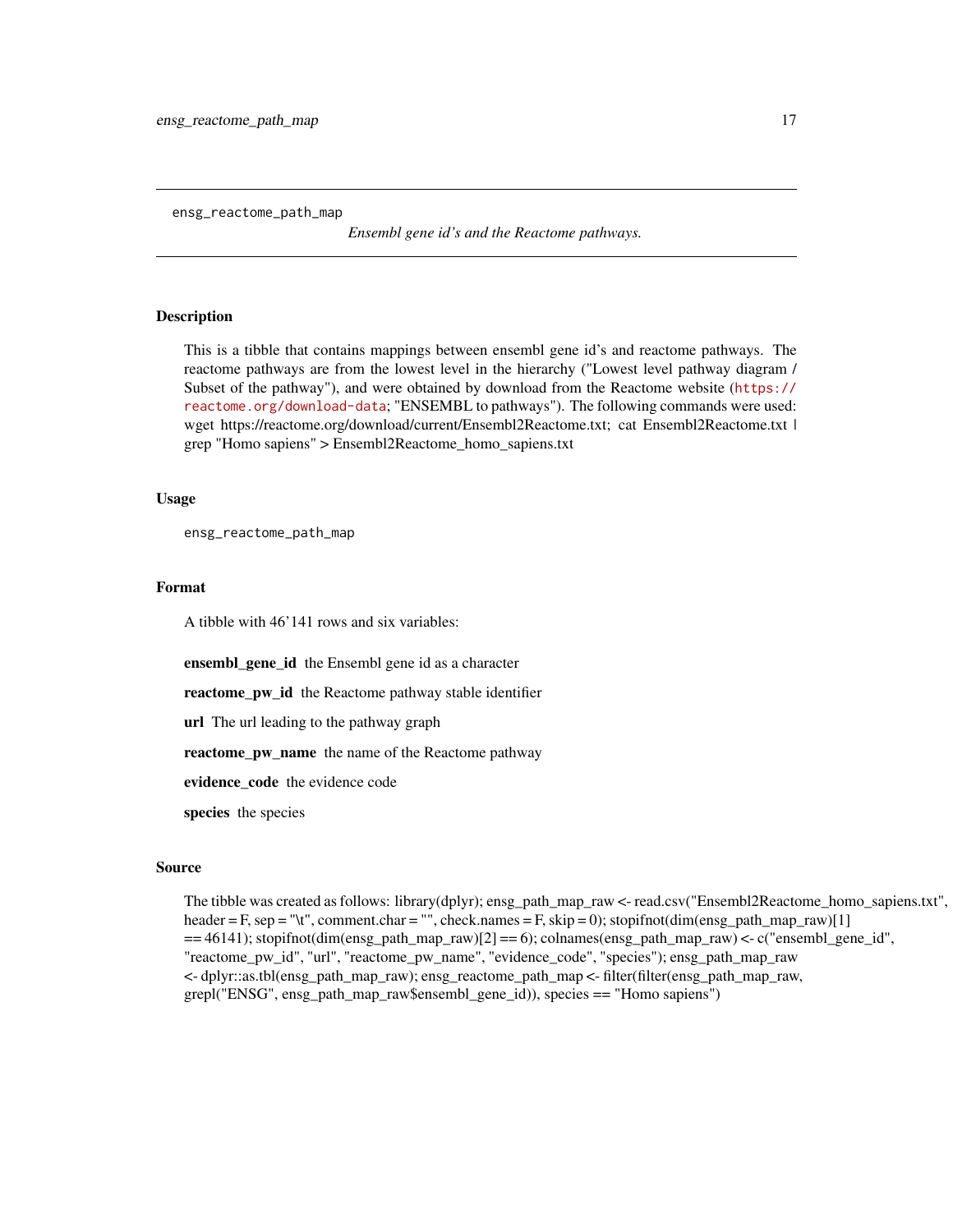```
ensmusg_reactome_path_map
```
*Ensembl gene id's and the Reactome pathways - for mouse!*

# Description

This is a tibble that contains mappings between mouse ensembl gene id's and reactome pathways. The reactome pathways are from the lowest level in the hierarchy ("Lowest level pathway diagram / Subset of the pathway"), and were obtained by download from the Reactome website ([https://](https://reactome.org/download-data) [reactome.org/download-data](https://reactome.org/download-data); "ENSEMBL to pathways"). The following commands were used: wget https://reactome.org/download/current/Ensembl2Reactome.txt; cat Ensembl2Reactome.txt | grep "Mus musculus" > Ensembl2Reactome\_mus\_musculus.txt # and then Ensembl2Reactome\_mus\_musculus\_woOmegaSy was created from this by just # replacing the greek 'omega'-symbol in pathway "R-MMU-9027604" with the word 'omega'.

#### Usage

ensmusg\_reactome\_path\_map

# Format

A tibble with 28,630 rows and six variables:

ensembl\_gene\_id the Ensembl gene id as a character

reactome\_pw\_id the Reactome pathway stable identifier

url The url leading to the pathway graph

reactome\_pw\_name the name of the Reactome pathway

evidence\_code the evidence code

species the species

#### Source

The tibble was created as follows: library(dplyr); ensmusg\_path\_map\_raw <- read.csv("Ensembl2Reactome\_mus\_musculus\_ header = F, sep = "\t", comment.char = "", check.names = F, skip = 0); stopifnot(dim(ensmusg\_path\_map\_raw)[1]  $== 28696$ ; stopifnot(dim(ensmusg\_path\_map\_raw)[2]  $== 6$ ; colnames(ensmusg\_path\_map\_raw) <- c("ensembl\_gene\_id", "reactome\_pw\_id", "url", "reactome\_pw\_name", "evidence\_code", "species"); ensmusg\_path\_map\_raw <- dplyr::as.tbl(ensmusg\_path\_map\_raw); ensmusg\_reactome\_path\_map <- filter(filter(ensmusg\_path\_map\_raw, grepl("ENSMUSG", ensmusg\_path\_map\_raw\$ensembl\_gene\_id)), species == "Mus musculus") stopifnot(dim(ensmusg\_reactome\_path\_map)[1] == 28630)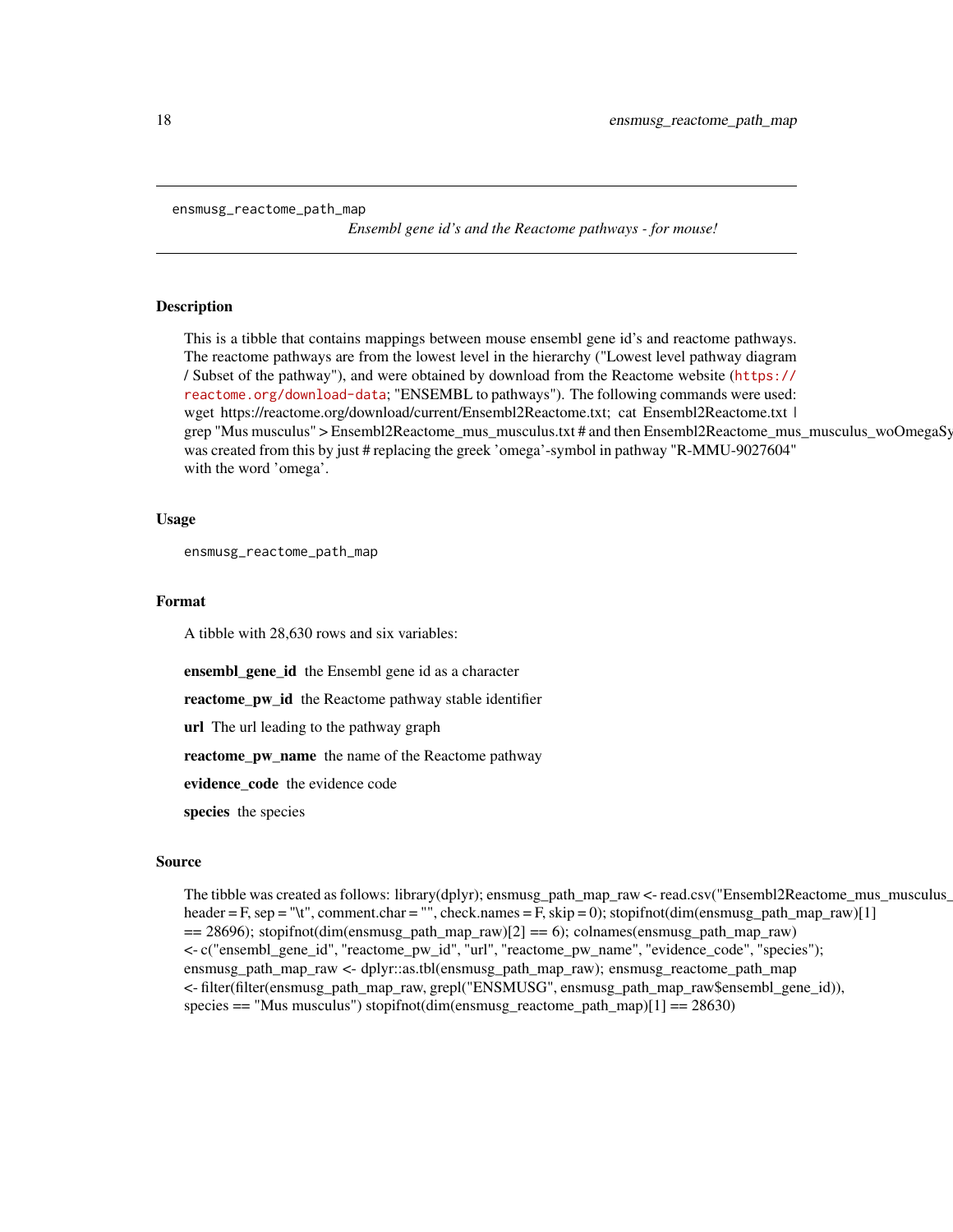<span id="page-18-0"></span>extract\_num\_clones\_tbl

*Extract number of clones.*

#### Description

Extract number of clones in each patient.

#### Usage

extract\_num\_clones\_tbl(clone\_tbl)

#### Arguments

clone\_tbl The tibble generated with [create\\_tbl\\_ent\\_clones](#page-10-1).

# Details

Given a clone tibble as created with [create\\_tbl\\_ent\\_clones](#page-10-1) this function extracts the information, how many clones there are in each patient. The counted clones will be those with at least one non-zero entry, i.e. at least one gene/pathway assigned to the clone.

# Value

A named vector with the number of clones in each patient. The name of each element is the respective patient\_id.

## Author(s)

Ariane L. Moore

```
clone_tbl <- dplyr::tibble(
   file_name=c(rep("fn1", 2), rep("fn2", 2)),
   patient_id=c(rep("pat1", 2), rep("pat2", 2)),
   altered_entity=c("pw1", "pw2", "pw1", "pw3"),
   clone1=c(0, 0, 0, 0),
   clone2=c(0, 1, 0, 1),clone3=c(1, 1, 0, 1),clone4=c(1, 0, 0, 0))
extract_num_clones_tbl(clone_tbl)
```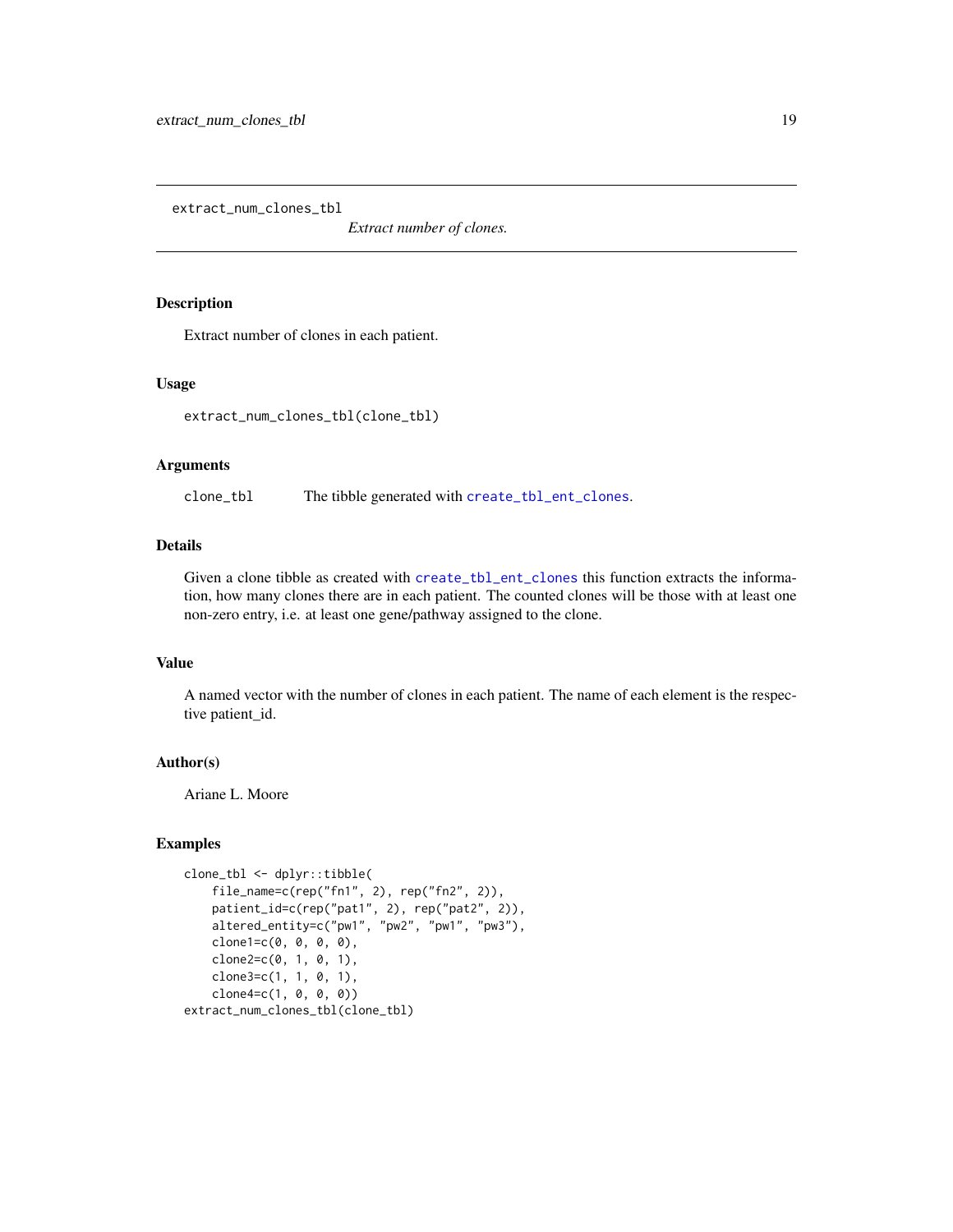<span id="page-19-1"></span><span id="page-19-0"></span>

# Description

Method to detect clonally exclusive gene or pathway pairs in a cohort of cancer patients

#### Usage

```
GeneAccord(clone_tbl, avg_rates_m, ecdf_list, alternative = "greater",
 genes_of_interest = "ALL", AND_OR = "OR")
```
### Arguments

| clone_tbl         | The tibble containing the information of which gene/pathway is mutated in<br>which clone from which patient and in which tree from the collection of trees.<br>Can be generated with create_tbl_tree_collection for each patient sepa-<br>rately and then appended.                                                                                                  |
|-------------------|----------------------------------------------------------------------------------------------------------------------------------------------------------------------------------------------------------------------------------------------------------------------------------------------------------------------------------------------------------------------|
| avg_rates_m       | The average rates of clonal exclusivity for each patient as computed with compute_rates_clon_excl.<br>The name of each rate is the respective patient id. The rates are assumed to be<br>the average over all tree inferences from a patient.                                                                                                                        |
| ecdf_list         | The list of ECDF's of the test statistic under the null distribution. Can be gener-<br>ated with generate_ecdf_test_stat.                                                                                                                                                                                                                                            |
| alternative       | The character indicating whether pairs should only be tested if delta $> 0$ or if<br>all pairs should be tested. Can be one of "greater" or "two.sided". Default:<br>"greater".                                                                                                                                                                                      |
| genes_of_interest |                                                                                                                                                                                                                                                                                                                                                                      |
|                   | A character vector of genes to test for clonal exclusivity. The genes have to be<br>in the same identifier as the one in the tibble. Per default, all genes are tested.<br>Default: "ALL".                                                                                                                                                                           |
| AND_OR            | If genes_of_interest is specified, this indicator tells whether to test only pairs<br>within the genes_of_interest (AND), or whether all pairs involving at least<br>one of these genes should be tested (OR). I.e. can be one of "AND", "OR".<br>Default: "OR". If genes_of_interest is "ALL", then all gene pairs will be<br>tested and this parameter is ignored. |

#### Details

After running a tool such as Cloe that identifies clones in a tumor and infers the phylogenetic history, the user has for each tumor a list of alterations and their clone assignments. Since the tree inference includes uncertainty, it may be run several times. Given a tibble containing the information of which genes/pathways are mutated in which patient and clone and from which tree, this function systematically tests the data for significant clonal exclusivities. That is, it checks for each gene/pathway pair whether the number of clonal exclusivities is significantly different from what would be expected by chance. Such a tibble can be generated with [create\\_tbl\\_tree\\_collection](#page-11-1), and then adding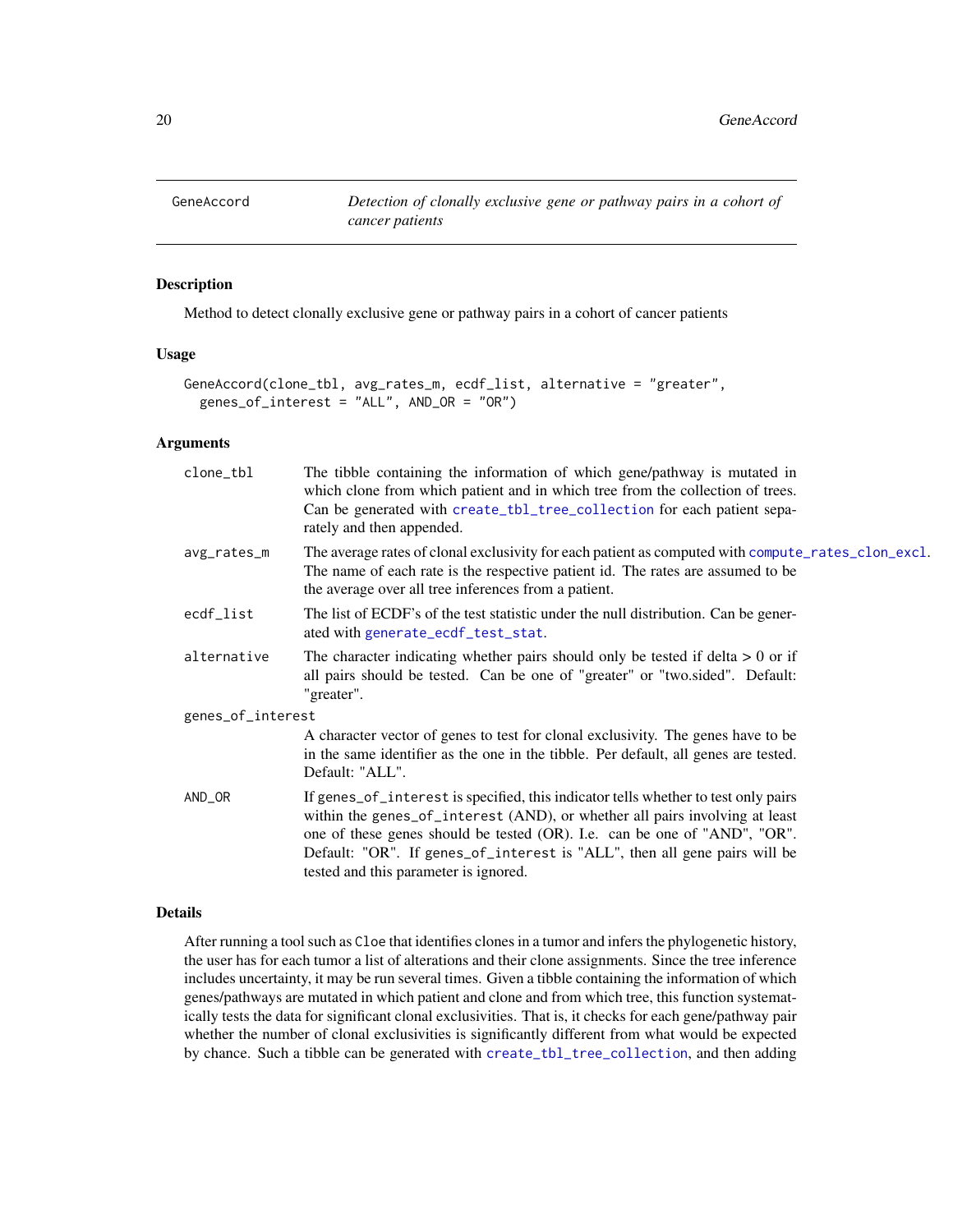#### GeneAccord 21

the additional column 'tree\_id' to indicate which tree of the tree inference was used. For instance, if the tree inference tool was run several times using different seeds, the column 'tree id' may contain the seed of the respective tree. Hence, the tibble is expected to have the columns 'file\_name', 'patient\_id', 'altered\_entity', 'clone1', 'clone2', ... up to the maximal number of clones (Default: until 'clone7'), and 'tree id'. Note that the labelling of the clones does not matter and only needs to stay fixed within each patient and tree inference. There is also the option to test two-sided, meaning that also pairs will be tested that tend to occur more often together in the same clones or separate in different clones. Hence it also allows to detect significant clonal co-occurrence. An additional option is to test only a specific subset of genes.

#### Value

A tibble containing the test result for each pair of mutated genes/pathways that was tested. More precisely, it contains the columns 'entity\_A', 'entity\_B', 'num\_patients', 'pval', 'mle\_delta', 'test\_statistic', and 'qval'. Each row is then a gene or pathway pair which is specified with 'entity  $A'$ , and 'entity\_B'. Note that the test is symmetric, hence switching the labels A and B does not change the results. The column 'num\_patients' contains the information in how many patients both of the genes/pathways were mutated and hence how many patients' rates were used for the test. The 'pval' is the p-value of the clonal exclusivity test. The 'mlde\_delta' is the maximum likelihood estimate of the delta for the elevated clonal exclusivity rate in the alternative model. The column 'test\_statistic' is the likelihood ratio test statistic. The 'qval' is the adjusted p-value after multiple testing correction with Benjamini-Hochberg.

#### Author(s)

Ariane L. Moore, <ariane.moore@bsse.ethz.ch>

```
clone_tbl <- dplyr::tibble("file_name"=
   rep(c(rep(c("fn1", "fn2"), each=3)), 2),
   "patient_id"=rep(c(rep(c("pat1", "pat2"), each=3)), 2),
   "altered_entity"=c(rep(c("geneA", "geneB", "geneC"), 4)),
   "clone1"=c(0, 1, 0, 1, 0, 1, 0, 1, 1, 1, 0, 0),
   "clone2"=c(1, 0, 1, 0, 1, 1, 1, 0, 0, 1, 0, 1),
   "tree_id"=c(rep(5, 6), rep(10, 6)))
clone_tbl_pat1 <- dplyr::filter(clone_tbl, patient_id == "pat1")
clone_tbl_pat2 <- dplyr::filter(clone_tbl, patient_id == "pat2")
rates_exmpl_1 <- compute_rates_clon_excl(clone_tbl_pat1)
rates_exmpl_2 <- compute_rates_clon_excl(clone_tbl_pat2)
avg_rates_m <- apply(cbind(rates_exmpl_1, rates_exmpl_2), 2, mean)
names(avg_rates_m) <- c(names(rates_exmpl_1)[1],
names(rates_exmpl_2)[1])
values_clon_excl_num_trees_pat1 <- get_hist_clon_excl(clone_tbl_pat1)
values_clon_excl_num_trees_pat2 <- get_hist_clon_excl(clone_tbl_pat2)
list_of_num_trees_all_pats <-
    list(pat1=values_clon_excl_num_trees_pat1[[1]],
   pat2=values_clon_excl_num_trees_pat2[[1]])
list_of_clon_excl_all_pats <-
   list(pat1=values_clon_excl_num_trees_pat1[[2]],
    pat2=values_clon_excl_num_trees_pat2[[2]])
```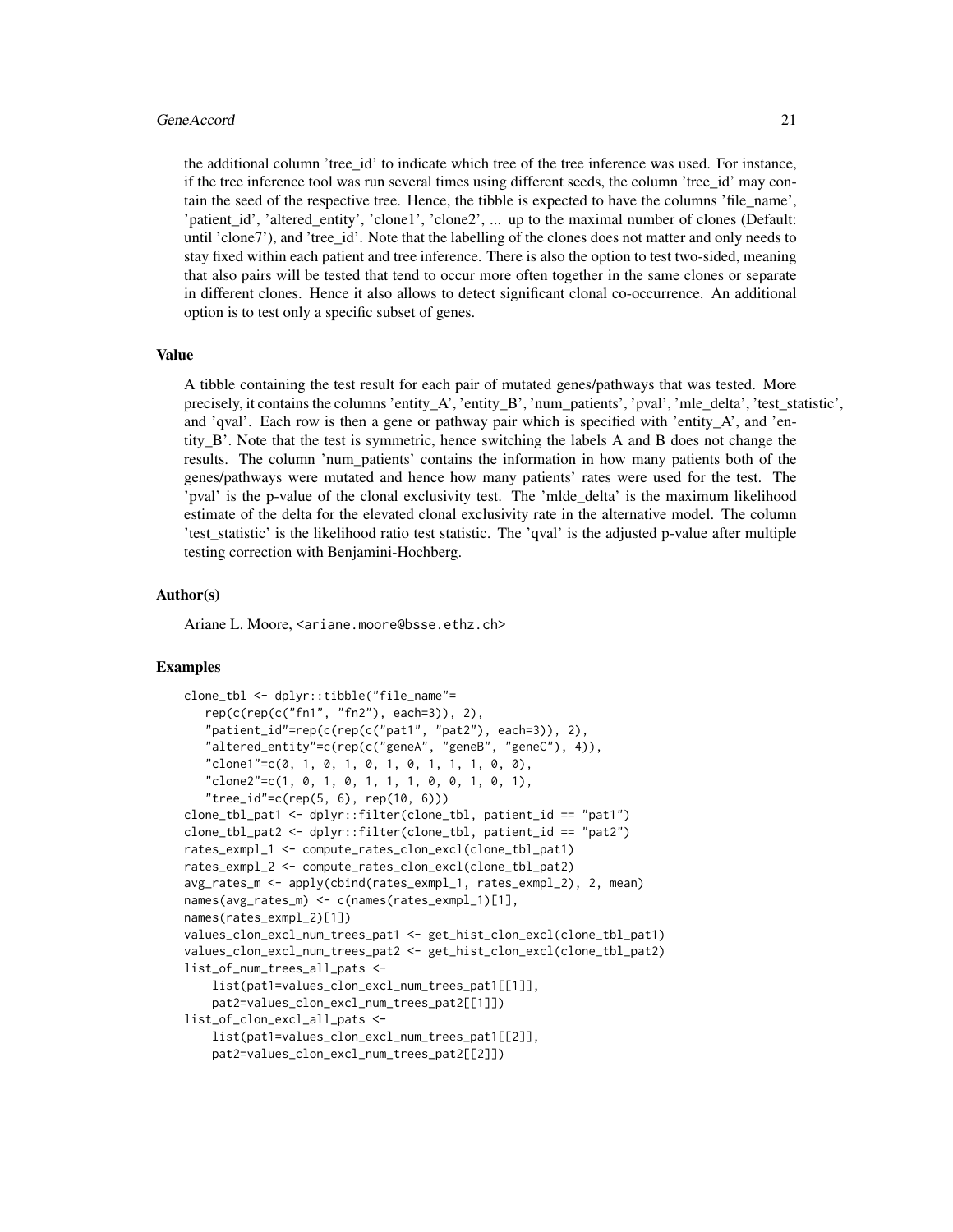```
num_pat_pair_max <- 2
num_pairs_sim <- 10
ecdf_list <- generate_ecdf_test_stat(avg_rates_m,
 list_of_num_trees_all_pats,
 list_of_clon_excl_all_pats,
 num_pat_pair_max,
 num_pairs_sim)
alternative <- "greater"
GeneAccord(clone_tbl, avg_rates_m, ecdf_list, alternative)
alternative <- "two.sided"
GeneAccord(clone_tbl, avg_rates_m, ecdf_list, alternative)
genes_of_interest <- c("geneB", "geneC")
GeneAccord(clone_tbl, avg_rates_m, ecdf_list,
            alternative, genes_of_interest)
AND\_OR < - "AND"
GeneAccord(clone_tbl, avg_rates_m, ecdf_list,
            alternative, genes_of_interest, AND_OR)
```
<span id="page-21-1"></span>generate\_ecdf\_test\_stat

*Generate the ECDF of the test statistic under the null distribution taking the average rates of clonal exclusivity*

# Description

Generate the ECDF of the test statistic under the null distribution - taking the average rates of clonal exclusivity, as well as sampling from the real data for each patient, in how many trees a pair occurs and is clonally excl.

### Usage

```
generate_ecdf_test_stat(avg_rates_m, list_of_num_trees_all_pats,
  list_of_clon_excl_all_pats, num_pat_pair_max, num_pairs_sim,
 beta_distortion = 1000)
```
#### Arguments

avg\_rates\_m The average rates of clonal exclusivity from all the patients in the cohort, and averaged over several trees from the collection of tree inferences.

```
list_of_num_trees_all_pats
```
A named list that contains an entry for each patient which is the vector with the values of the information from each pair in a patient of how often it was mutated across trees. The patient odering in the list has to be the same as in avg\_rates\_m.

list\_of\_clon\_excl\_all\_pats

A named list with an entry for each patient that is a vector with the values of in how many trees a pair was clonally exclusive. The patient ordering in the list has to be the same as in avg\_rates\_m.

<span id="page-21-0"></span>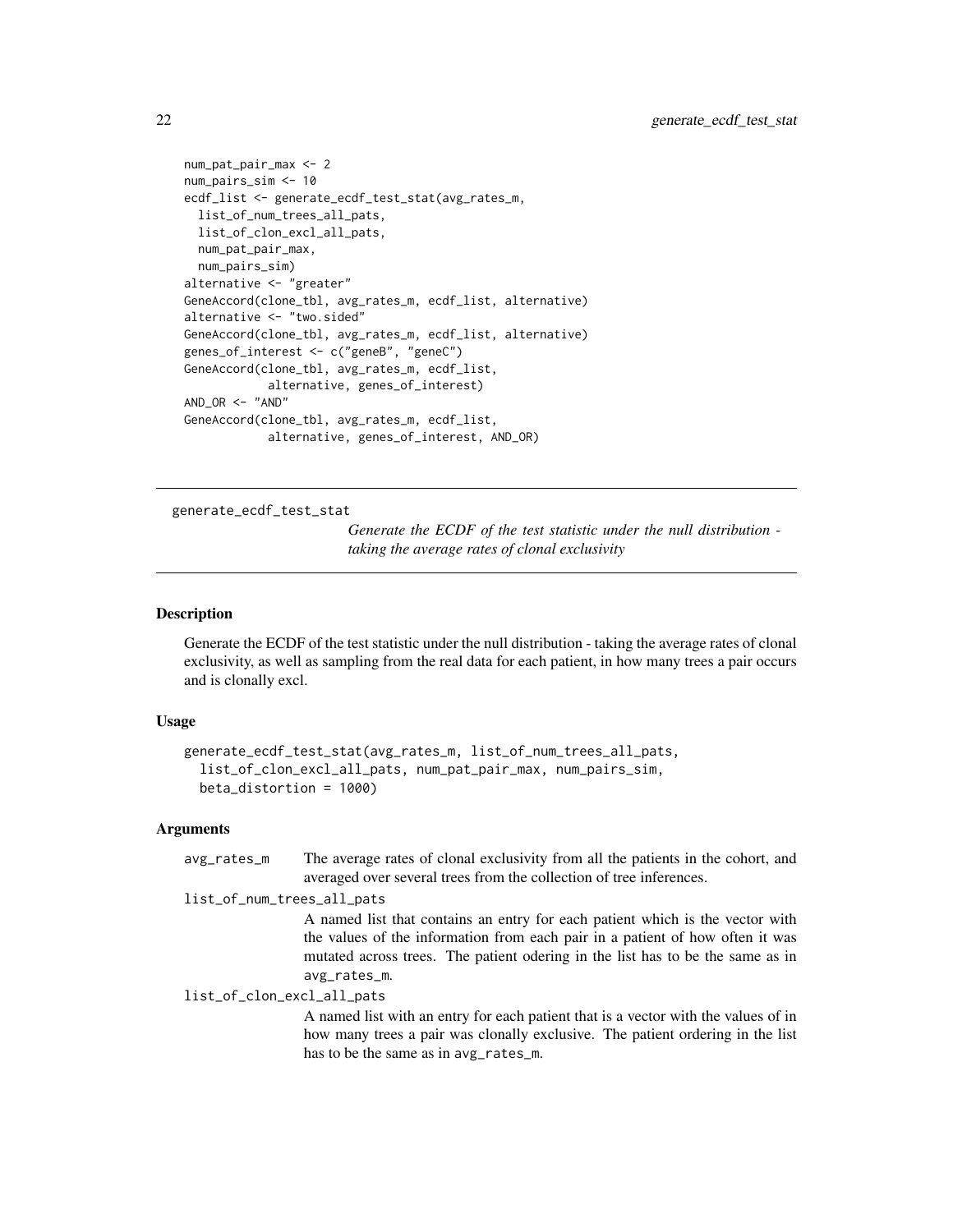| num_pat_pair_max |                                                                                                                                                                                                                                                                               |  |  |  |
|------------------|-------------------------------------------------------------------------------------------------------------------------------------------------------------------------------------------------------------------------------------------------------------------------------|--|--|--|
|                  | The maximum number of patients a pair is mutated in.                                                                                                                                                                                                                          |  |  |  |
| num_pairs_sim    | The number of simulated gene/pathway pairs to be generated, i.e. the number of<br>times the test statistic is computed. Recommended to choose a big number, e.g.<br>100000.                                                                                                   |  |  |  |
| beta_distortion  |                                                                                                                                                                                                                                                                               |  |  |  |
|                  | The value M=alpha + beta for the beta distribution, with which the average rates<br>will be distorted. The bigger the M the higher the distribution is peaked around<br>the actual rate. Therefore, the lesser the M, the more distorted the rates will be.<br>Default: 1000. |  |  |  |

#### **Details**

This function takes the computed average rates of clonal exclusivity from the data  $(m1, ... mN)$ , which are specific to each patient and averaged over several trees from the collection of tree inferences. It also takes the histogram for each patient, of the values of how often a pair was clonally exclusive over the number of trees it was mutated in. It then simulates the test statistic under the null for each number of patients a pair is be mutated in from 2, 3, ... 'num\_pat\_pair\_max'. Afterwards, it generates the empirical cumulative distribution function (ECDF) using the ecdf function of the stats package and returns the list with the ECDF's for the number of patients  $n=2, 3, ..., N$ . This step is necessary for each new data set before the clonal exclusivity test can be done. In the clonal exclusivity test, the observed test statistics are compared to the ECDF.

#### Value

The return value is a list with ECDF's. The first list entry is just set to NULL for technical reasons.

### Author(s)

Ariane L. Moore

```
clone_tbl <- dplyr::tibble("file_name" =
   rep(c(rep(c("fn1", "fn2"), each=3)), 2),
   "patient_id"=rep(c(rep(c("pat1", "pat2"), each=3)), 2),
   "altered_entity"=c(rep(c("geneA", "geneB", "geneC"), 4)),
   "clone1" = c(0, 1, 0, 1, 0, 1, 0, 1, 1, 1, 0, 0),"clone2" = c(1, 0, 1, 0, 1, 1, 1, 0, 0, 1, 0, 1),"tree_id" = c(rep(5, 6), rep(10, 6)))clone_tbl_pat1 <- dplyr::filter(clone_tbl, patient_id == "pat1")
clone_tbl_pat2 <- dplyr::filter(clone_tbl, patient_id == "pat2")
rates_exmpl_1 <- compute_rates_clon_excl(clone_tbl_pat1)
rates_exmpl_2 <- compute_rates_clon_excl(clone_tbl_pat2)
avg_rates_m <- apply(cbind(rates_exmpl_1, rates_exmpl_2), 2, mean)
names(avg_rates_m) <- c(names(rates_exmpl_1)[1], names(rates_exmpl_2)[1])
values_clon_excl_num_trees_pat1 <- get_hist_clon_excl(clone_tbl_pat1)
values_clon_excl_num_trees_pat2 <- get_hist_clon_excl(clone_tbl_pat2)
list_of_num_trees_all_pats <-
    list(pat1=values_clon_excl_num_trees_pat1[[1]],
    pat2=values_clon_excl_num_trees_pat2[[1]])
```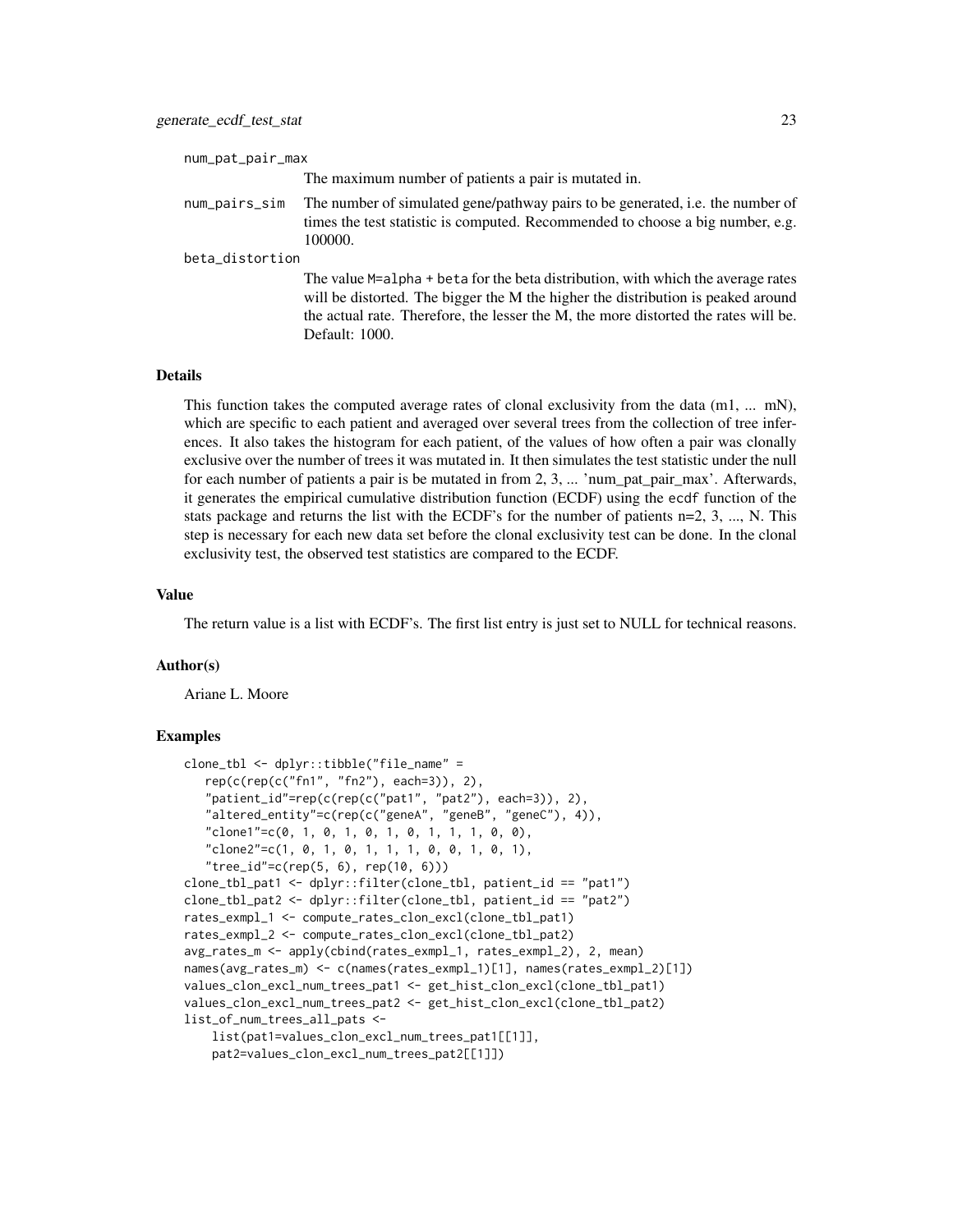```
list_of_clon_excl_all_pats <-
    list(pat1=values_clon_excl_num_trees_pat1[[2]],
    pat2=values_clon_excl_num_trees_pat2[[2]])
num_pat_pair_max <- 2
num_pairs_sim <- 10
ecdf_list <- generate_ecdf_test_stat(avg_rates_m,
                list_of_num_trees_all_pats, list_of_clon_excl_all_pats,
                num_pat_pair_max, num_pairs_sim)
plot(ecdf_list[[2]])
```
<span id="page-23-1"></span>generate\_test\_stat\_hist

*Generate the test statistic and p-values under the null distribution*

#### **Description**

Generate the values of the test statistic under the null, and also p-values of the clonal exclusivity test under the null. Taking the average rates of clonal exclusivity, as well as sampling from the real data for each patient, in how many trees a pair occurs and is clonally exclusive.

#### Usage

```
generate_test_stat_hist(avg_rates_m, list_of_num_trees_all_pats,
  list_of_clon_excl_all_pats, ecdf_list, num_pat_pair_max, num_pairs_sim,
 beta_distortion = 1000)
```
#### Arguments

avg\_rates\_m The average rates of clonal exclusivity from all the patients in the cohort, and averaged over several trees from the collection of tree inferences.

list\_of\_num\_trees\_all\_pats

A named list that contains an entry for each patient which is the vector with the values of the information from each pair in a patient of how often it was mutated across trees. The patient odering in the list has to be the same as in avg\_rates\_m.

list\_of\_clon\_excl\_all\_pats

A named list with an entry for each patient that is a vector with the values of in how many trees a pair was clonally exclusive. The patient ordering in the list has to be the same as in avg\_rates\_m.

ecdf\_list The list with ECDF's as generated with [generate\\_ecdf\\_test\\_stat](#page-21-1).

num\_pat\_pair\_max

The maximum number of patients a pair is mutated in.

```
num_pairs_sim The number of simulated gene/pathway pairs to be generated, i.e. the number of
                  times the test statistic is computed.
```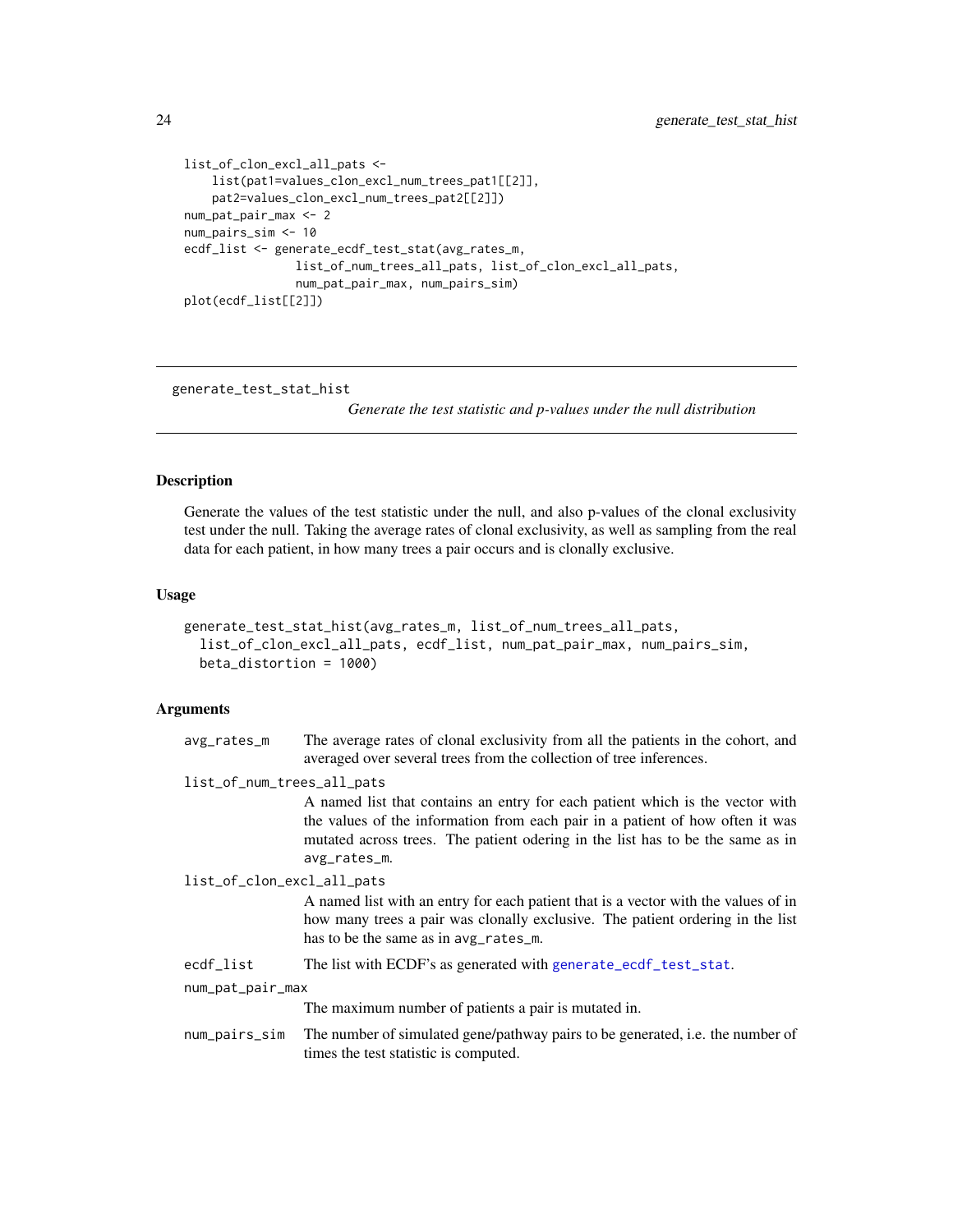<span id="page-24-0"></span>beta\_distortion

The value M=alpha + beta for the beta distribution, with which the average rates will be distorted. The bigger the M the higher the distribution is peaked around the actual rate. Therefore, the lesser the M, the more distorted the rates will be. Default: 1000.

# Details

This function takes the computed average rates of clonal exclusivity from the data  $(m1, ... mN)$ , which are specific to each patient and averaged over several trees from the collection of tree inferences. It also takes the histogram for each patient, of the values of how often a pair was clonally exclusive over the number of trees it was mutated in. It also takes the empirical cumulative distribution function (ECDF) which was generated with [generate\\_ecdf\\_test\\_stat](#page-21-1). It then computes the p-value of the simulated pairs under the null.

# Value

The return value is a list of tibbles with a tibble for each number of patients, a pair can be mutated in. Each tibble contains the columns 'test\_statistic', 'mle\_delta', and then num\_pat\_pair columns of the rates of each patient 'pat1', 'pat2', ...; as well as num\_pat\_pair columns with the information about each patient, in how many trees the pair was occurring and in how many trees the pair was clonally exclusive. The tibble also contains a column 'pval' with the p-value of the simulated pair. The list of tibbles is of length minnum pat pair max, length(avg rates m).

#### Author(s)

Ariane L. Moore

```
clone_tbl <- dplyr::tibble("file_name" =
      rep(c(rep(c("fn1", "fn2"), each=3)), 2),
       "patient_id"=rep(c(rep(c("pat1", "pat2"), each=3)), 2),
       "altered_entity"=c(rep(c("geneA", "geneB", "geneC"), 4)),
       "clone1"=c(0, 1, 0, 1, 0, 1, 0, 1, 1, 1, 0, 0),
       "clone2"=c(1, 0, 1, 0, 1, 1, 1, 0, 0, 1, 0, 1),
       "tree_id"=c(rep(5, 6), rep(10, 6)))
clone_tbl_pat1 <- dplyr::filter(clone_tbl, patient_id == "pat1")
clone_tbl_pat2 <- dplyr::filter(clone_tbl, patient_id == "pat2")
rates_exmpl_1 <- compute_rates_clon_excl(clone_tbl_pat1)
rates_exmpl_2 <- compute_rates_clon_excl(clone_tbl_pat2)
avg_rates_m <- apply(cbind(rates_exmpl_1, rates_exmpl_2), 2, mean)
names(avg_rates_m) <- c(names(rates_exmpl_1)[1], names(rates_exmpl_2)[1])
values_clon_excl_num_trees_pat1 <- get_hist_clon_excl(clone_tbl_pat1)
values_clon_excl_num_trees_pat2 <- get_hist_clon_excl(clone_tbl_pat2)
list_of_num_trees_all_pats <-
list(pat1=values_clon_excl_num_trees_pat1[[1]],
     pat2=values_clon_excl_num_trees_pat2[[1]])
list_of_clon_excl_all_pats <-
 list(pat1=values_clon_excl_num_trees_pat1[[2]],
      pat2=values_clon_excl_num_trees_pat2[[2]])
```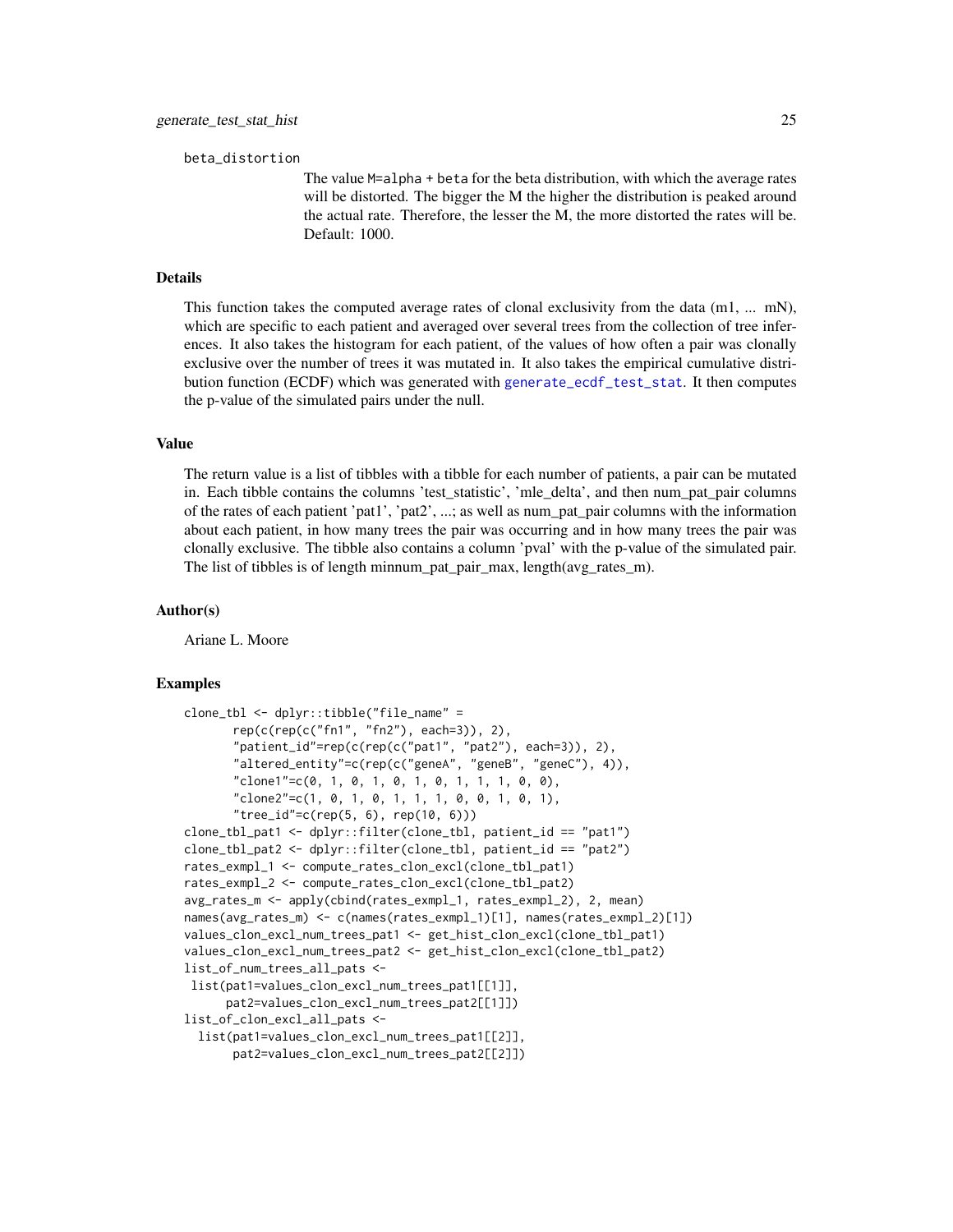```
num_pat_pair_max <- 2
num_pairs_sim <- 10
ecdf_list <- generate_ecdf_test_stat(avg_rates_m,
                           list_of_num_trees_all_pats,
                           list_of_clon_excl_all_pats,
                           num_pat_pair_max, num_pairs_sim)
sim_res <- generate_test_stat_hist(avg_rates_m,
                                  list_of_num_trees_all_pats,
                                  list_of_clon_excl_all_pats,
                                  ecdf_list,
                                  num_pat_pair_max,
                                  num_pairs_sim)
```
<span id="page-25-1"></span>

| get_hist_clon_excl | Compute all values of how often gene pairs were clonally exclusive |  |  |  |
|--------------------|--------------------------------------------------------------------|--|--|--|
|                    | across all trees for a patient.                                    |  |  |  |

#### Description

Compute all values of how often gene pairs were clonally exclusive/all trees for a patient.

#### Usage

get\_hist\_clon\_excl(clone\_tbl)

#### Arguments

clone\_tbl A tibble containing the columns 'altered\_entity', and then a column for each clone in the tumor, e.g. 'clone1', 'clone2', 'clone3'. It also contains the column 'tree id', which specifies which tree of the collection of tree inferences was used. This tibble can be generated e.g. from the Cloe output.

### Details

It computes a histogram of the following two values: Amomg all gene/pathway pairs in a patient, the number of trees in which the both entities of a pair are assigned to a clone at all, and the number of trees in which the pair is clonally exclusive.

#### Value

A list with two vectors: The numbers of how often gene pairs were mutated across trees, and the numbers of how often they were clonally exclusive. The order of these two vectors is matching, i.e. the ith entry in each vector refers to the same gene pair.

# Author(s)

Ariane L. Moore

<span id="page-25-0"></span>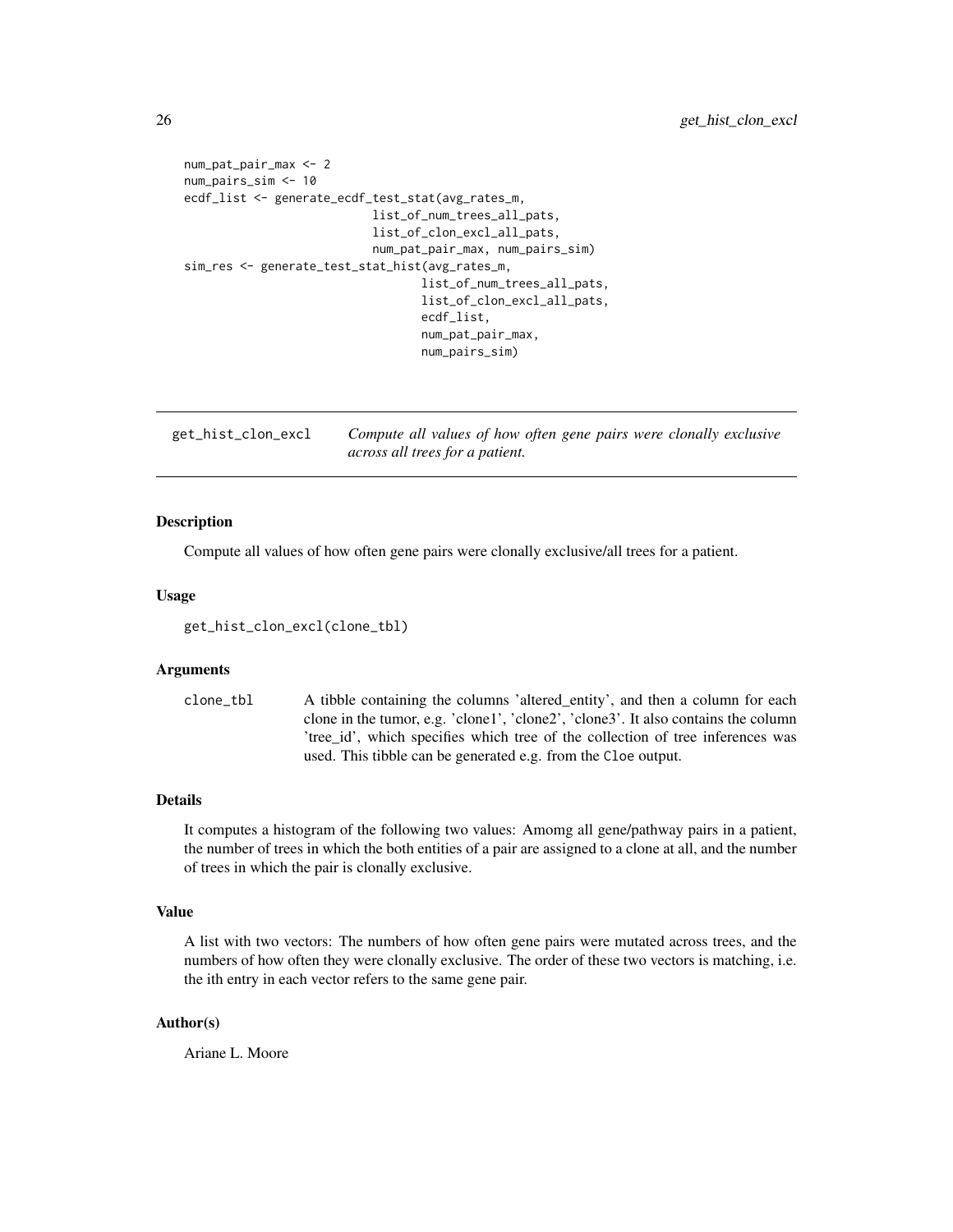```
clone_tbl <- dplyr::tibble(
    altered_entity=c(paste("gene", seq_len(10), sep="")),
   clone1=c(rep(0,10)),
    clone2=c(sample(c(0,1), 10, replace=TRUE)),
    clone3=c(sample(c(0,1), 10, replace=TRUE)),
    clone4=c(sample(c(0,1), 10, replace=TRUE)),
    tree_id=c(rep(5, 5), rep(10, 5)) )
get_hist_clon_excl(clone_tbl)
```

```
get_hist_clon_excl_this_pat_this_pair
```
*Check for a pair how often it was mutated in the current patient across trees, and how often also clonally exclusive.*

# Description

Check for a pair how often it was mutated in the current patient across trees, and how often also clonally exclusive.

#### Usage

get\_hist\_clon\_excl\_this\_pat\_this\_pair(entA, entB, clone\_tbl)

#### **Arguments**

| entA      | One gene/pathway of the pair                                                                                                                                                                                                                                                                                          |
|-----------|-----------------------------------------------------------------------------------------------------------------------------------------------------------------------------------------------------------------------------------------------------------------------------------------------------------------------|
| entB      | The other gene/pathway of the pair                                                                                                                                                                                                                                                                                    |
| clone_tbl | A tibble containing the columns 'altered entity', and then a column for each<br>clone in the tumor, e.g. 'clone1', 'clone2', 'clone3'. It also contains the column<br>'tree_id', which specifies which tree of the collection of tree inferences was<br>used. This tibble can be generated e.g. from the Cloe output. |

# Value

A vector with the values of in how many trees the pair was mutated, and in how many of those it was clonally exclusive.

# Author(s)

Ariane L. Moore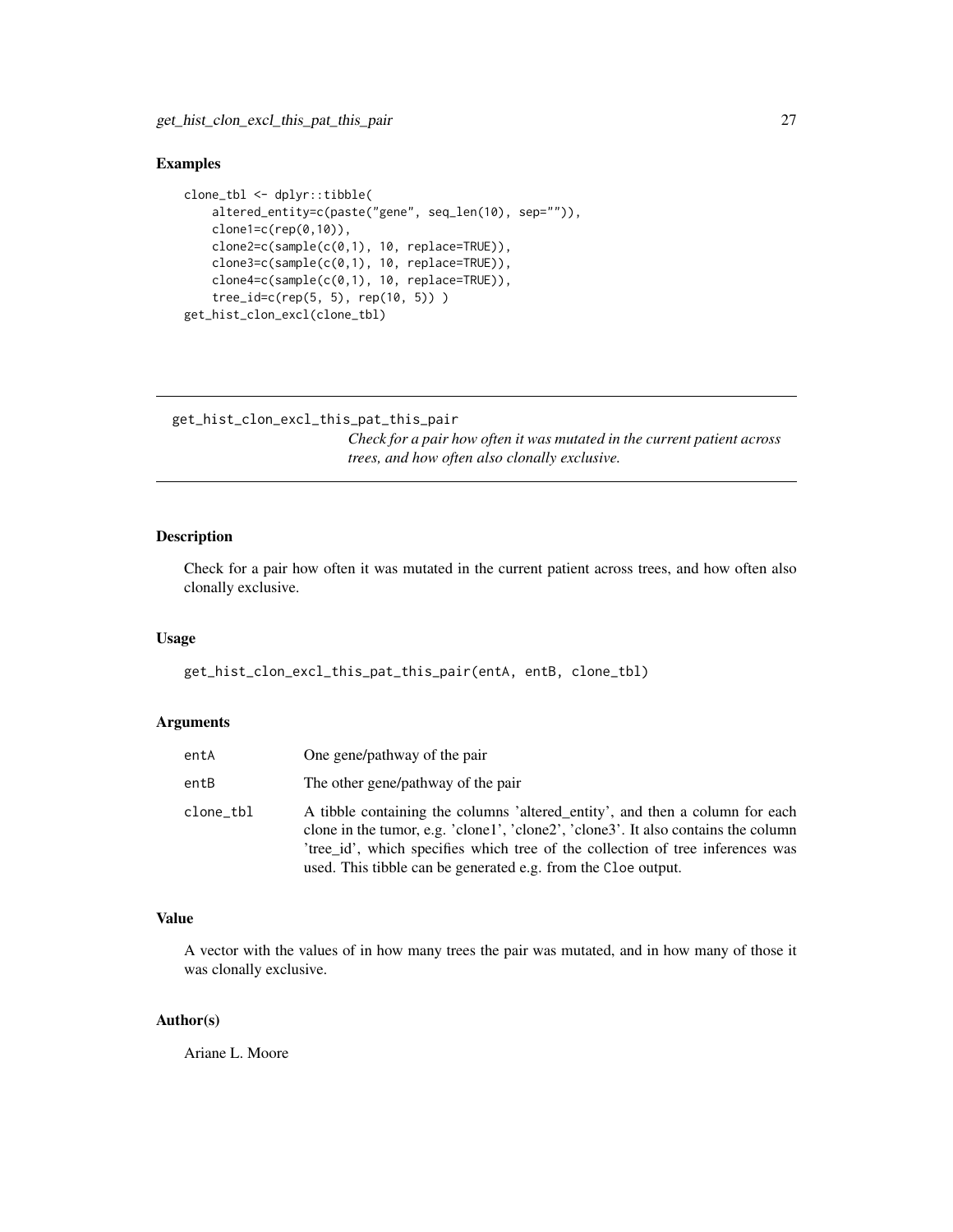```
clone_tbl <- dplyr::tibble(
   altered_entity=c(paste("gene", seq_len(10), sep="")),
   clone1=c(rep(0,10)),
    clone2=c(sample(c(0,1), 10, replace=TRUE)),
    clone3=c(sample(c(0,1), 10, replace=TRUE)),
    clone4=c(sample(c(0,1), 10, replace=TRUE)),
    tree_id=c(rep(5, 5), rep(10, 5)) )
get_hist_clon_excl_this_pat_this_pair("gene1", "gene2", clone_tbl)
```

```
get_rate_diff_branch_ent_pair
```
*Compute rate of being in different branches/clones.*

# Description

Compute the rate of mutated gene/pathway pairs being in different branches.

#### Usage

get\_rate\_diff\_branch\_ent\_pair(clone\_tbl)

#### Arguments

clone\_tbl A tibble containing the columns 'altered\_entity', and then a column for each clone

# Details

Given the output of a tool that identifies clones within tumors and their phylogenetic history, this function computes the rate of mutated gene/pathway pairs being in different branches. That is, it will calculate the number of times mutated gene/pathway pairs are in different branches/clones divided by the total number of all mutated gene/pathway pairs.

#### Value

The rate of occurrence of mutated gene/pathway pairs being in different clones.

#### Author(s)

Ariane L. Moore in the tumor, e.g. 'clone1', 'clone2', 'clone3'. This tibble can be generated e.g. from the Cloe output.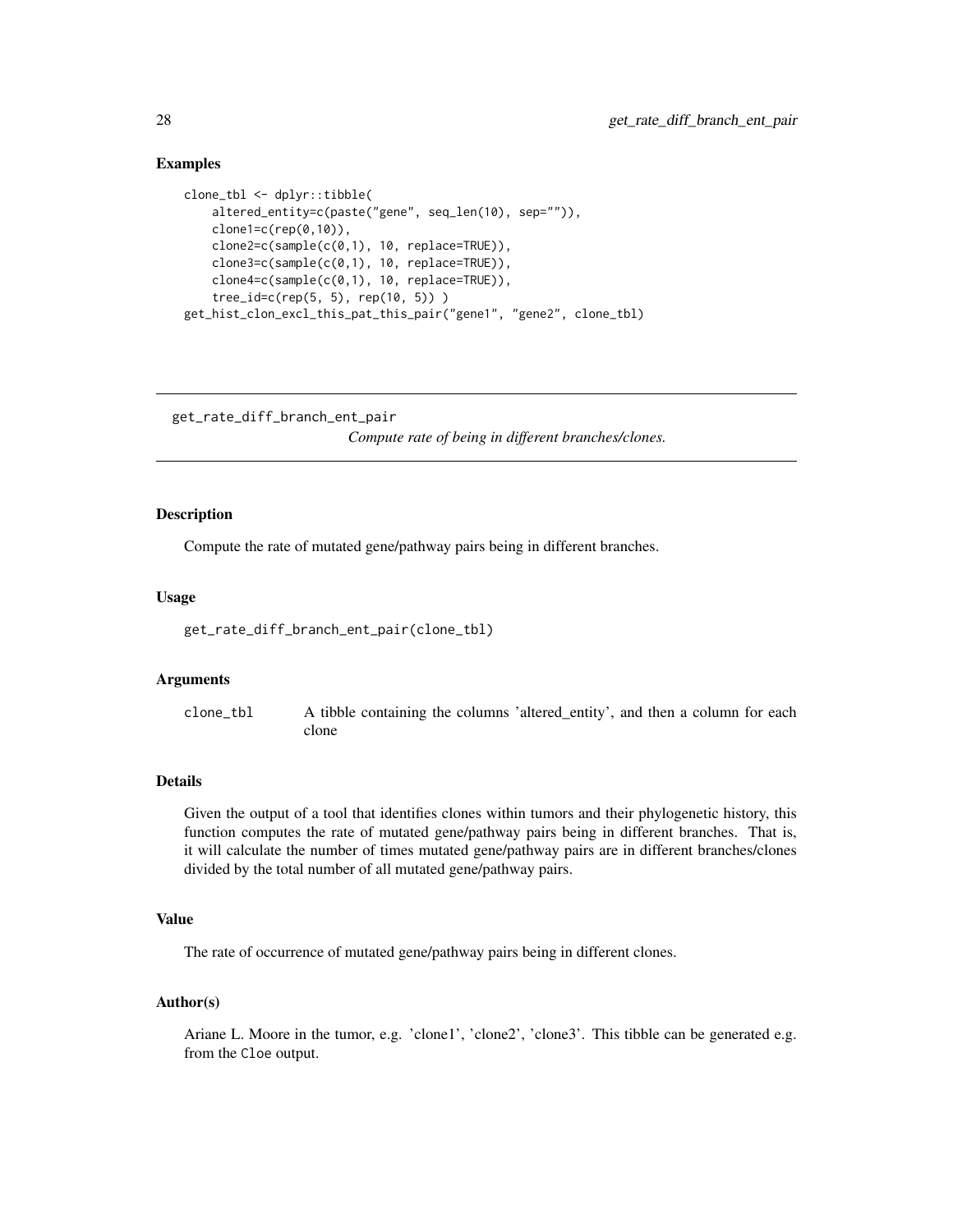```
clone_tbl <- dplyr::tibble(
    altered_entity=c(paste("gene", seq_len(10), sep="")),
    clone1=c(rep(\theta,1\theta)),
    clone2=c(sample(c(0,1), 10, replace=TRUE)),
    clone3=c(sample(c(0,1), 10, replace=TRUE)),
    clone4=c(sample(c(0,1), 10, replace=TRUE)))
get_rate_diff_branch_ent_pair(clone_tbl)
```
heatmap\_clones\_gene\_pat

*Heatmaps of gene pairs of interest*

#### Description

This function plots the heatmaps of final gene clone matrices.

#### Usage

```
heatmap_clones_gene_pat(pairs_of_interest, clone_tbl, all_genes_tbl,
  first_clone_is_N = FALSE, output_pdf = "direct")
```
# Arguments

pairs\_of\_interest

|                  | The tibble containing the pairs of genes/pathways that should be visualized in                                                                                                                                                                                                                      |
|------------------|-----------------------------------------------------------------------------------------------------------------------------------------------------------------------------------------------------------------------------------------------------------------------------------------------------|
|                  | the heatmap. This may be, e.g. the gene pairs were mle_delta > 0, qval < $0.1$ ,                                                                                                                                                                                                                    |
|                  | and num_patients > 1. It contains the columns 'entity_A', and 'entity_B', and                                                                                                                                                                                                                       |
|                  | can be generated with GeneAccord. For the plot, the function will attempt to                                                                                                                                                                                                                        |
|                  | map the gene ID's from ensembl ID to gene name. However, if the input genes<br>are not ensembl IDs, it does not matter.                                                                                                                                                                             |
| clone_tbl        | The tibble containing the information of which gene/pathway is mutated in<br>which clone from which patient. Here, it is assumed that only one tree from<br>the collection of trees was chosen per patient.                                                                                         |
| all_genes_tbl    | A tibble with all genes ensembl id's and hgnc symbols. Can be created with<br>create_ensembl_gene_tbl_hg.                                                                                                                                                                                           |
| first_clone_is_N |                                                                                                                                                                                                                                                                                                     |
|                  | Logical indicating whether the first clone column is actually representing the<br>normal or germline, and is not a tumor clone. In that case, it will have the name<br>'N', and all other columns will be one clone number smaller, e.g. 'clone2' is<br>then actually 'clone1' etc. Default: FALSE. |
| output_pdf       | The name of the pdf to be generated. Or if output_pdf is "direct", then the plot<br>is generated directly and not to a pdf. Default: "direct"                                                                                                                                                       |

#### Details

After running the [GeneAccord](#page-19-1), one may want to visualize the gene clone heatmap for significant gene pairs.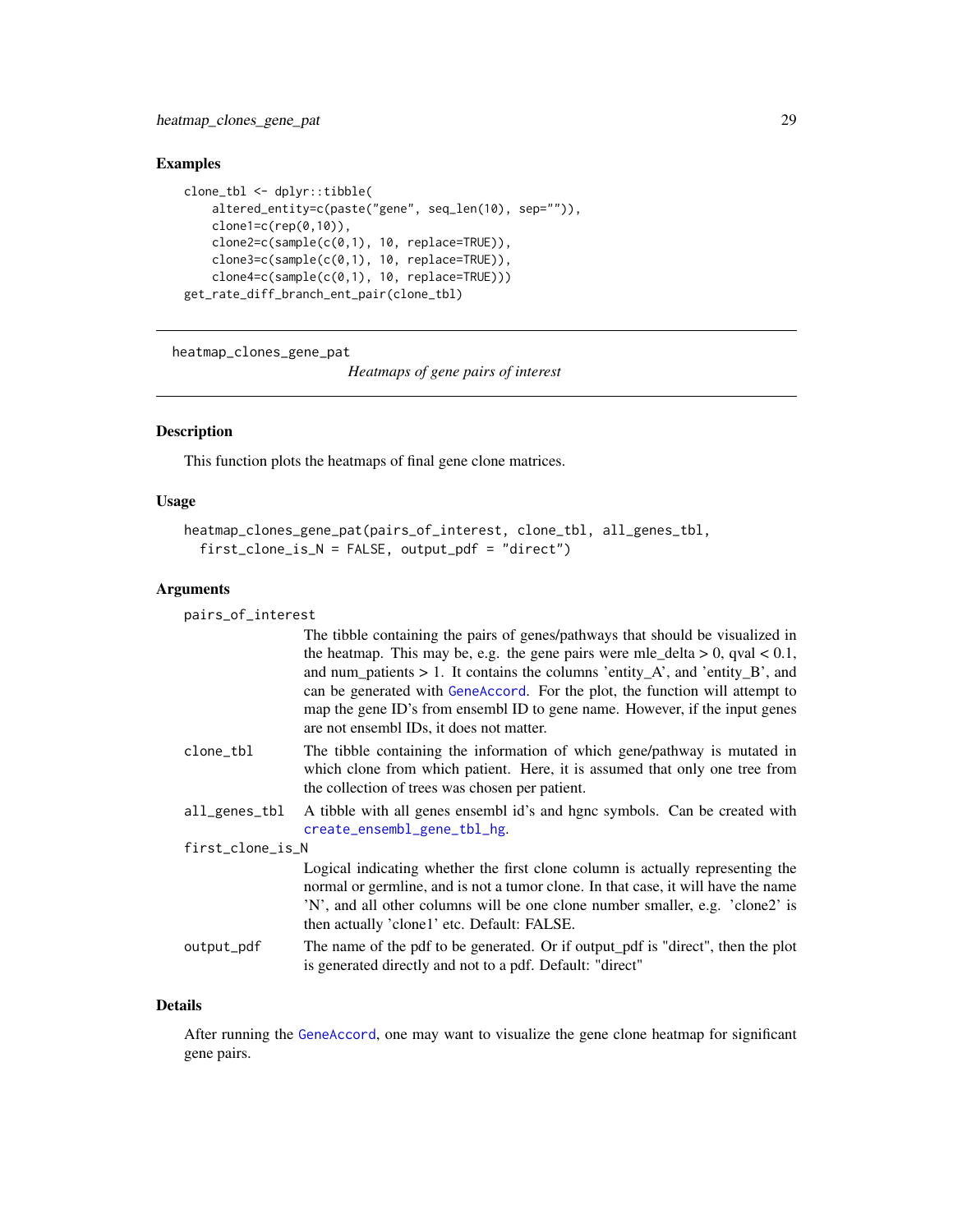<span id="page-29-0"></span>None, the function plots a gene-to-clone assignment heatmap.

# Author(s)

Ariane L. Moore

# Examples

```
pairs_of_interest <- dplyr::tibble(entity_A="SETD2",
                           entity_B="BAP1")
clone_tbl <- dplyr::tibble(
              file_name=c("X.csv", "X.csv", "Y.csv", "Y.csv"),
              patient_id=c("X", "X", "Y", "Y"),
              altered_entity=c("SETD2", "BAP1", "SETD2", "BAP1"),
              clone1=c(0, 1, 1, 0),
               clone2=c(1, 0, 0, 1))
## Not run: all_genes_tbl <- create_ensembl_gene_tbl_hg()
all_genes_tbl_example <- dplyr::tibble(
                 ensembl_gene_id=c("ENSG00000181555",
                 "ENSG00000163930"),
                 hgnc_symbol=c("SETD2", "BAP1"))
heatmap_clones_gene_pat(pairs_of_interest, clone_tbl,
all_genes_tbl_example)
```

| hgnc_to_ensembl | Get the ensembl gene id for a hgnc gene symbol. |  |
|-----------------|-------------------------------------------------|--|
|-----------------|-------------------------------------------------|--|

#### Description

Map a given hgnc gene symbol to the ensembl gene id.

#### Usage

```
hgnc_to_ensembl(this_hgnc, all_genes_tbl)
```
#### Arguments

| this_hgnc     | The hgnc gene symbol of a gene.                             |
|---------------|-------------------------------------------------------------|
| all_genes_tbl | A tibble with all genes ensembl id's and hgnc gene symbols. |

# Details

For a hgnc gene symbol and a tibble with all genes as input, this function returns the matching ensembl gene id. The tibble with all genes can be generated with [create\\_ensembl\\_gene\\_tbl\\_hg](#page-9-1).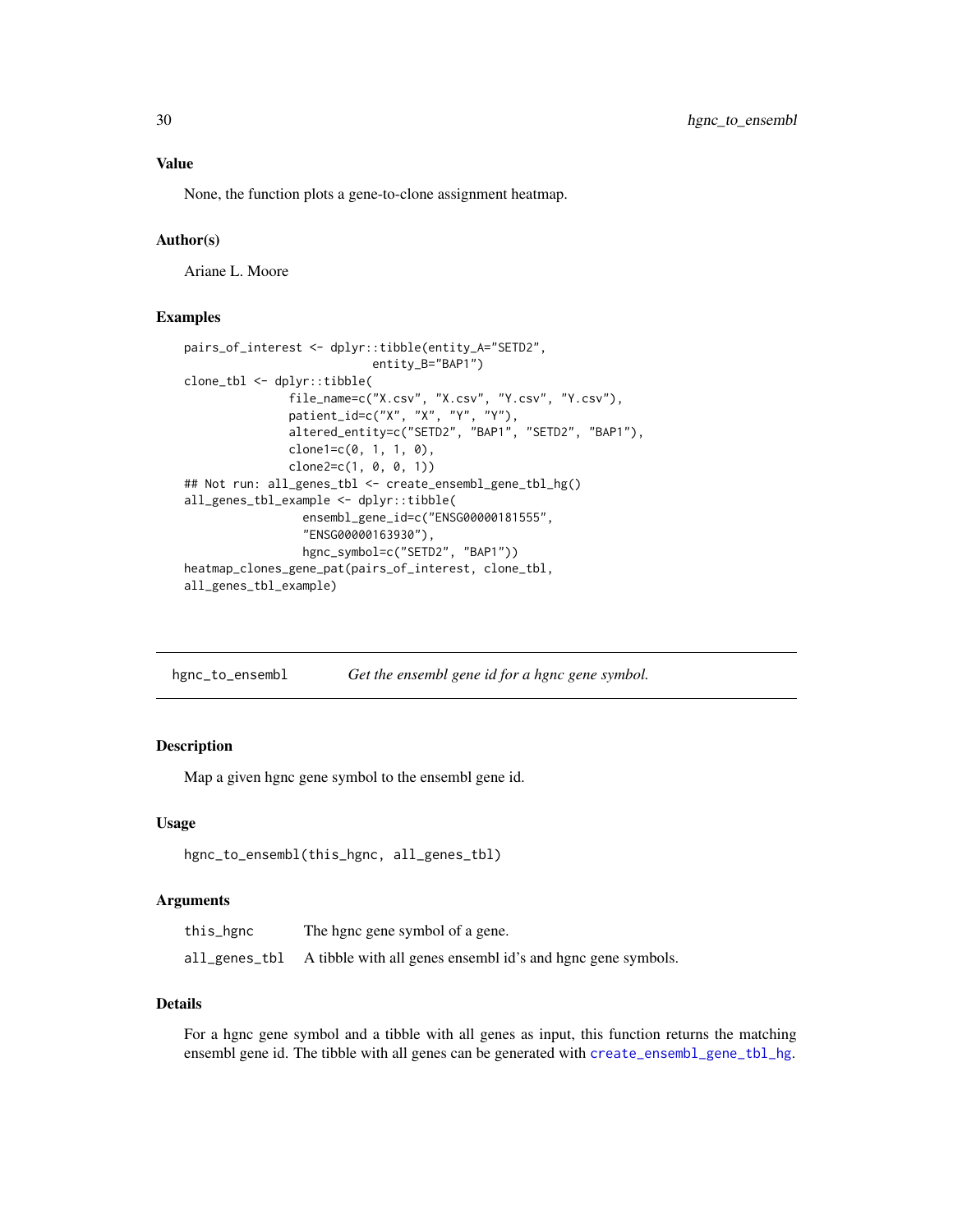# <span id="page-30-0"></span>Value

The matching ensembl gene id. In case several ensembl gene id's were found, they are all returned with ";" as a separator.

# Author(s)

Ariane L. Moore

# Examples

```
## Not run:
all_genes_tbl <- create_ensembl_gene_tbl_hg()
hgnc_to_ensembl("VHL", all_genes_tbl)
hgnc_to_ensembl("PBRM1", all_genes_tbl)
```
## End(Not run)

is\_diff\_branch\_ent\_pair

*Check whether pair is in different branches/clones.*

# Description

Check whether a given pair of mutated genes/pathways is in different branches/clones.

#### Usage

```
is_diff_branch_ent_pair(ent1, ent2, clone_tbl)
```
# Arguments

| ent1      | One mutated gene/pathway from the pair.                                                                                                                                                           |
|-----------|---------------------------------------------------------------------------------------------------------------------------------------------------------------------------------------------------|
| ent2      | The other mutated gene/pathway from the pair.                                                                                                                                                     |
| clone_tbl | A tibble containing the columns 'altered entity', and then a column for each<br>clone in the tumor, e.g. 'clone1', 'clone2', 'clone3'. This tibble can be generated<br>e.g. from the Cloe output. |

# Details

Given two mutated genes or pathways and the clone tibble as described in [get\\_rate\\_diff\\_branch\\_ent\\_pair](#page-27-1), this function returns TRUE or FALSE for whether the pair is mutated in different branches/clones.

#### Value

TRUE or FALSE for whether or not the pair is mutated in different clones/in different branches of the tree.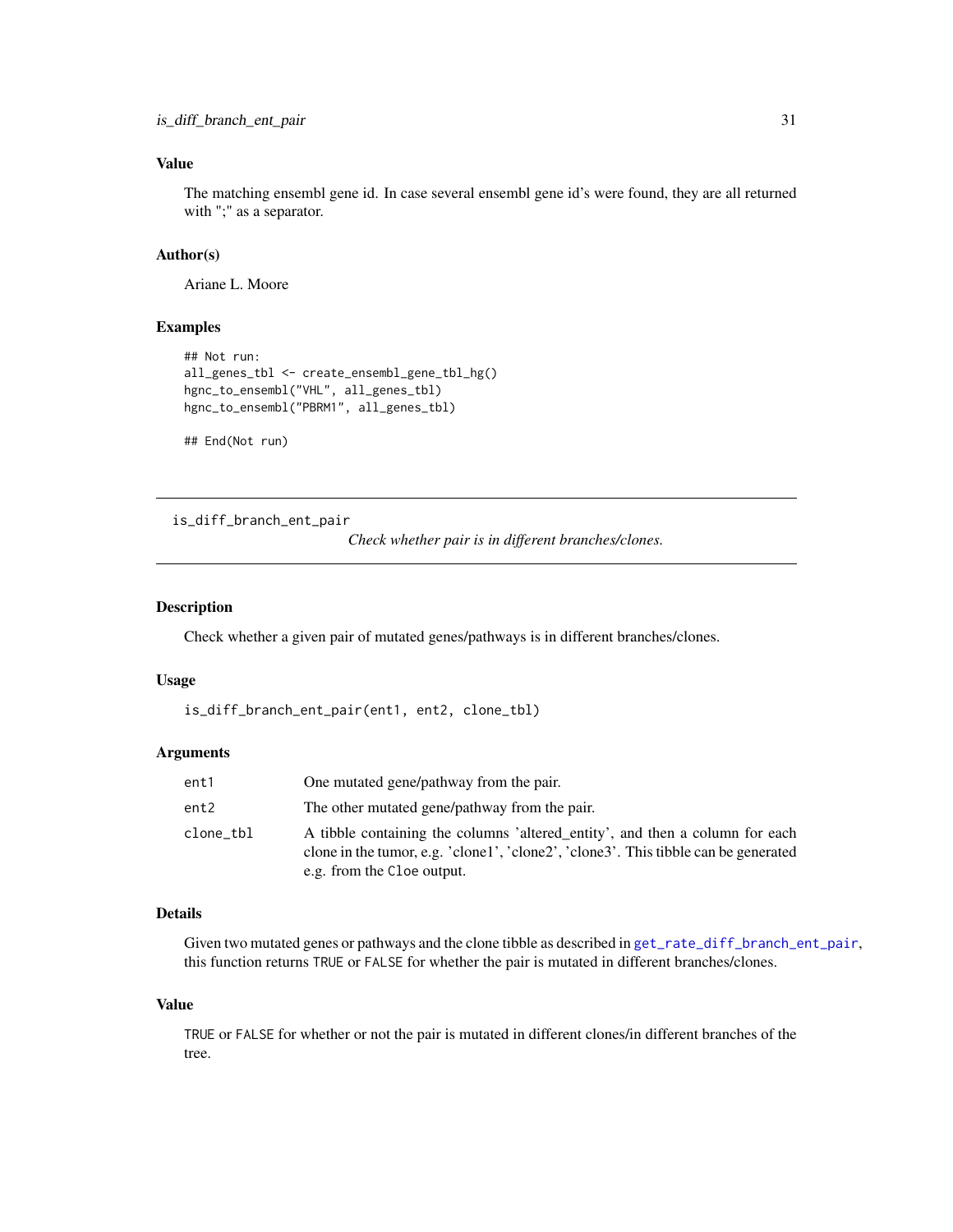### <span id="page-31-0"></span>Author(s)

Ariane L. Moore

#### Examples

```
clone_tbl <- dplyr::tibble(
   altered_entity=c(paste("gene", seq_len(10), sep="")),
   clone1=c(rep(0,10)),
   clone2=c(sample(c(0,1), 10, replace=TRUE)),
   clone3=c(sample(c(0,1), 10, replace=TRUE)),
    clone4=c(sample(c(0,1), 10, replace=TRUE)))
is_diff_branch_ent_pair("gene1", "gene2", clone_tbl)
```
list\_of\_clon\_excl\_all\_pats

*The list with the histogram of how often pairs are clonally exclusive across the collection of trees*

# Description

This is a named list whose entries for each patient are the histograms of how often pairs are clonally exclusive in all trees of a patient.

# Usage

list\_of\_clon\_excl\_all\_pats

# Format

A list whose entries are named after the patient, and they contain vectors with the numbers of how often the pairs in this patient are clonally exclusive accross trees.

#### Source

The histogram can be generated for each patient separately with [get\\_hist\\_clon\\_excl](#page-25-1) as demonstrated in the vignette.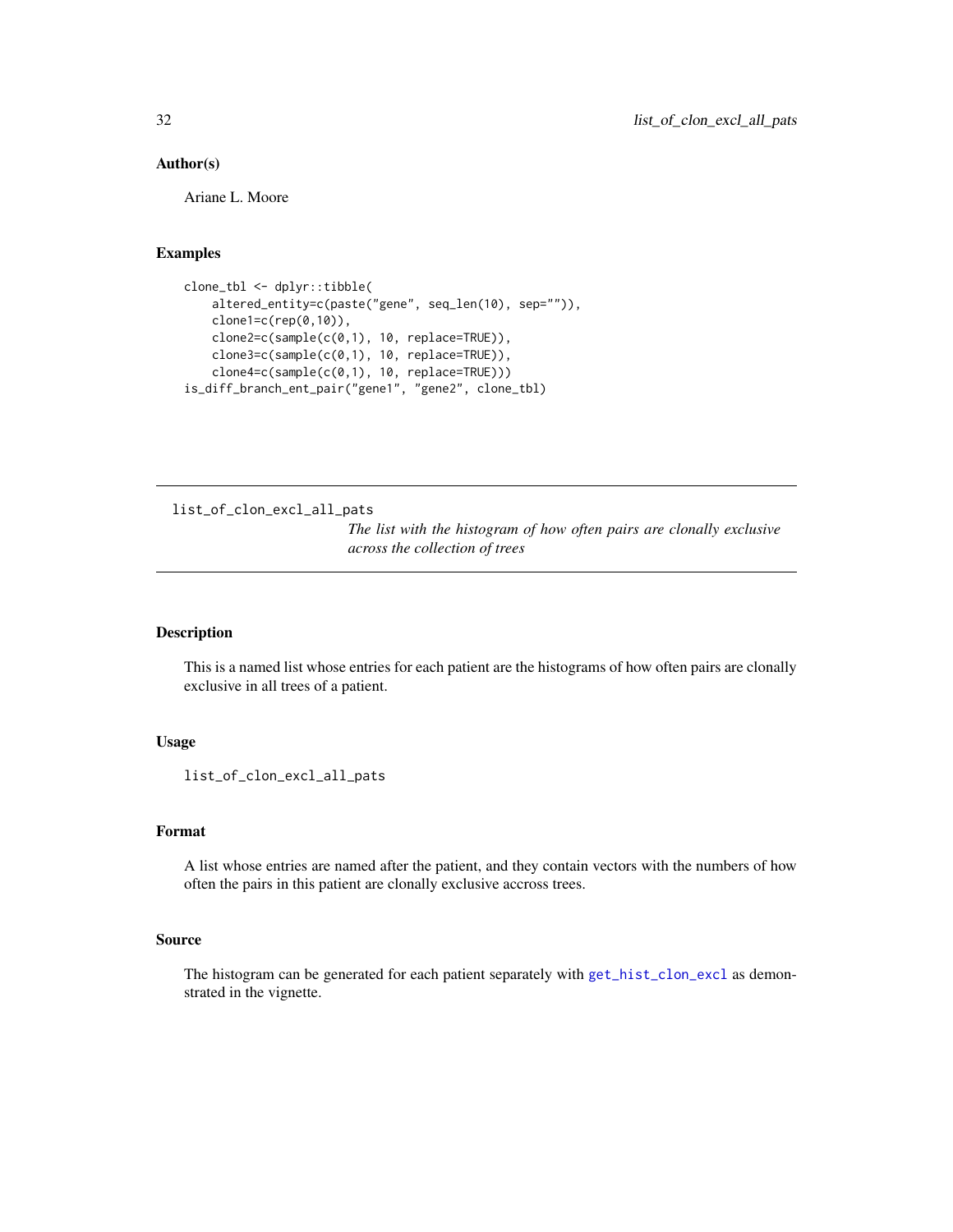```
list_of_num_trees_all_pats
```
*The list with the histogram of how often pairs are occurring across the collection of trees*

# Description

This is a named list whose entries for each patient are the histograms of how often pairs occurr in all trees of a patient.

### Usage

list\_of\_num\_trees\_all\_pats

# Format

A list whose entries are named after the patient, and they contain vectors with the numbers of how often the pairs in this patient occur accross trees.

# Source

The histogram can be generated for each patient separately with [get\\_hist\\_clon\\_excl](#page-25-1) as demonstrated in the vignette.

map\_pairs\_to\_hgnc\_symbols

*Map the ensembl gene ids to hgnc symbols from a tibble*

# Description

Map the ensembl gene ids to hgnc symbols from a tibble with pairs.

# Usage

```
map_pairs_to_hgnc_symbols(pairs_of_interest_tbl, all_genes_tbl)
```
#### Arguments

| pairs_of_interest_tbl |                                                                                                                               |
|-----------------------|-------------------------------------------------------------------------------------------------------------------------------|
|                       | A tibble containing pairs of mutated genes/pathways. More precisely, it contains<br>the columns 'entity A' and 'entity $B'$ . |
| all genes tbl         | A tibble with all genes ensembl id's and hgnc symbols. Can be created with<br>create_ensembl_gene_tbl_hg.                     |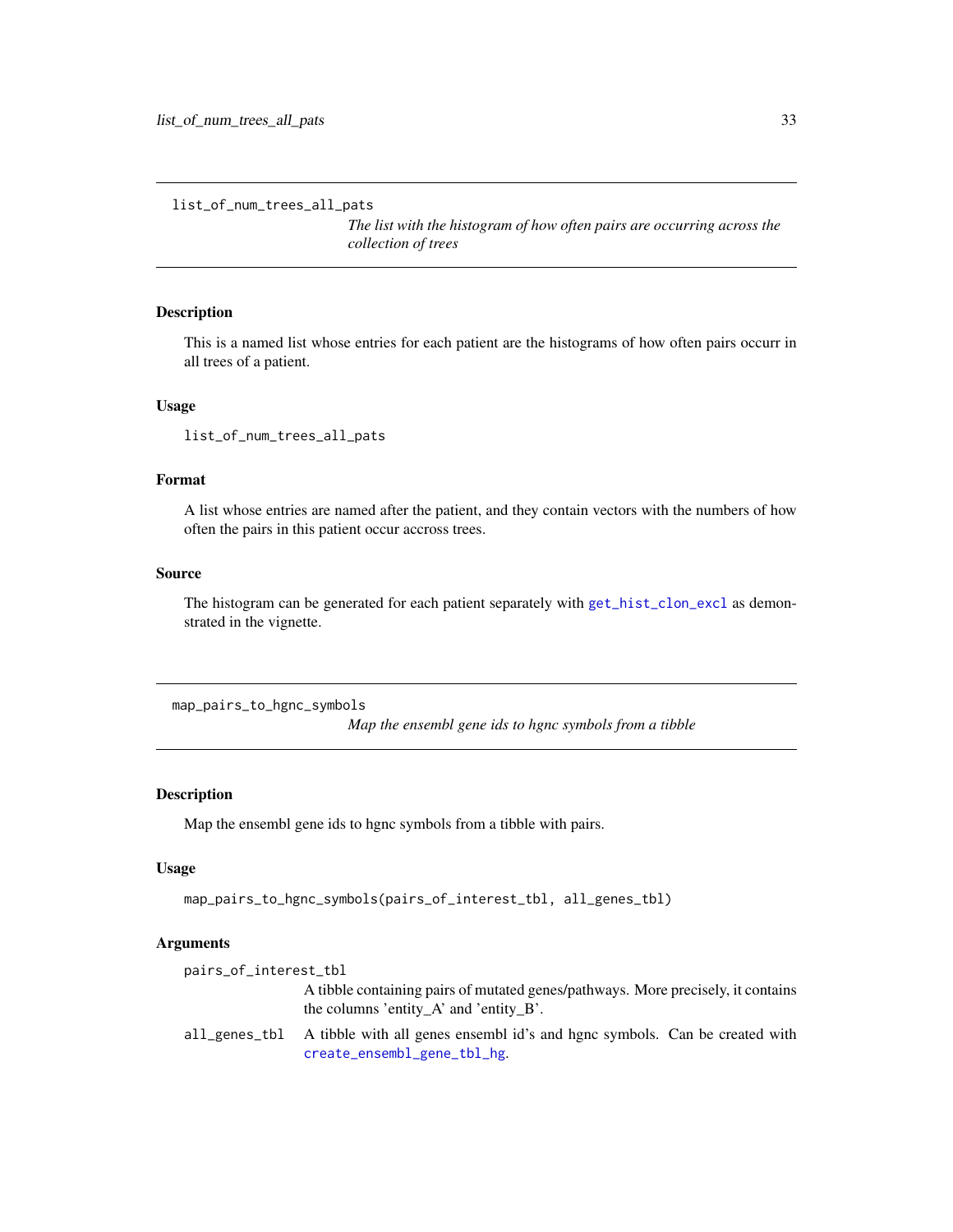#### <span id="page-33-0"></span>Details

After having extracted the pairs of interest, it is of interest to know the genes hgnc symbols of the pairs. Here, it is assumed that the current gene identifier of the pairs are ensembl gene ids. They will be mapped to the corresponding hgnc symbols.

#### Value

A tibble similar to the input pairs\_of\_interest\_tbl but with two additional columns, namely 'hgnc\_gene $A'$ , and 'hgnc\_gene  $B'$ . The column 'hgnc\_gene $A'$  contains the hgnc gene symbol of 'entity\_A', and the column 'hgnc\_gene\_B' the one of 'entity\_B'.

# Author(s)

Ariane L. Moore

#### Examples

```
## Not run:
pairs_of_interest <- dplyr::tibble(
    entity_A=c("ENSG00000181143", "ENSG00000163939"),
    entity_B=c("ENSG00000141510", "ENSG00000163930"))
all_genes_tbl <- create_ensembl_gene_tbl_hg()
map_pairs_to_hgnc_symbols(pairs_of_interest, all_genes_tbl)
```
## End(Not run)

merge\_clones\_identical\_ents

*Merge identical entities in clone tibble from one patient*

# Description

Merge clone profile of identical entities in clone tibble from one patient

#### Usage

```
merge_clones_identical_ents(clone_tbl)
```
## Arguments

clone\_tbl The clone tibble as generated with [create\\_tbl\\_ent\\_clones](#page-10-1) from one patient.

# Details

Given a clone tibble as created with [create\\_tbl\\_ent\\_clones](#page-10-1) from one patient and where the entities were possibly mapped from genes to pathways, this function checks whether there were several entities mapped to the same new entity. If so, the clone profile will be merged. This can be the case, for instance, of two mutated genes are in the same pathway(s).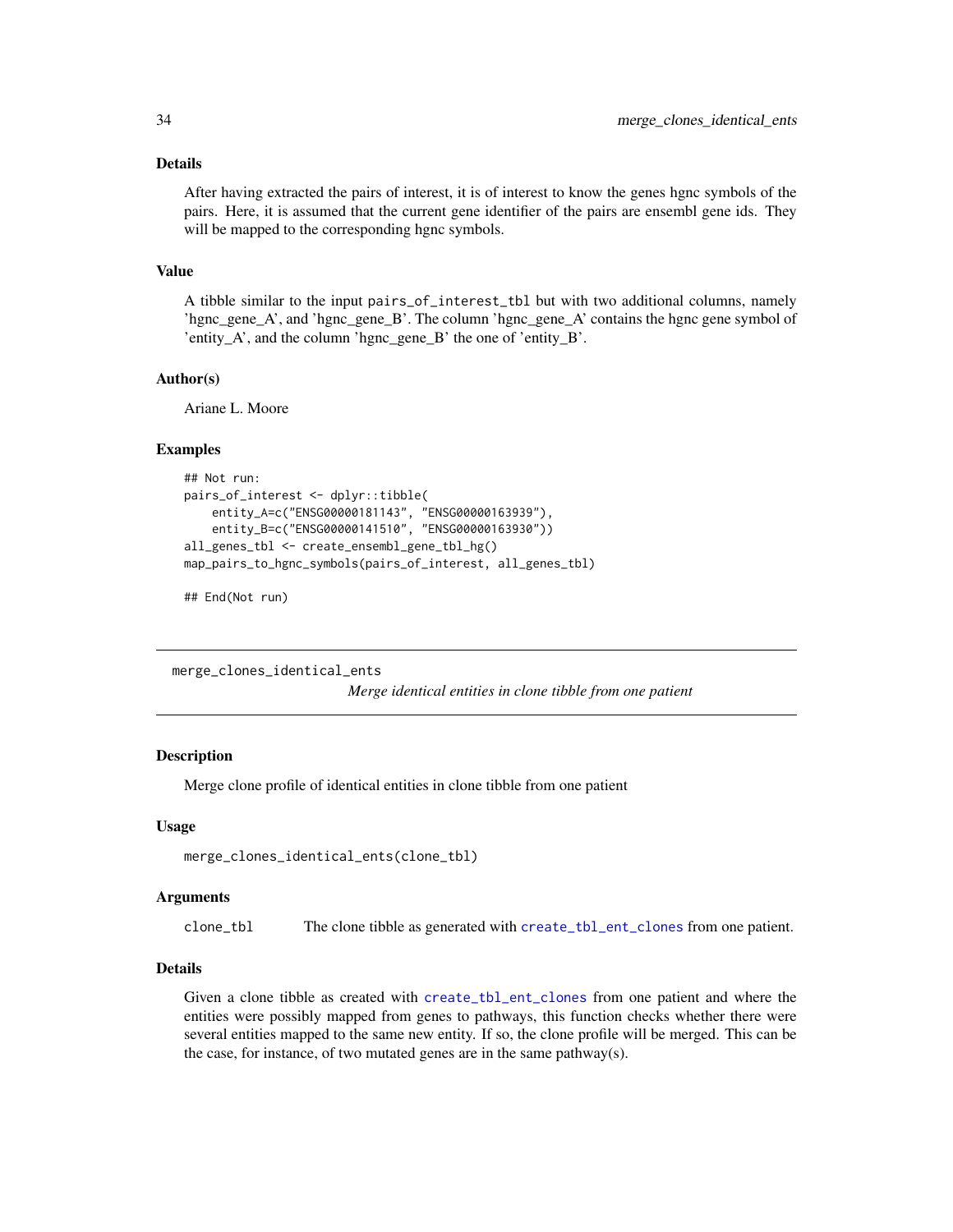# <span id="page-34-0"></span>Value

The same tibble but in case there were several identical genes/pathways in the same patient with different clone profiles, their profile will be merged together. This can happen if, e.g. two genes with different clone profiles are in the same pathway. When mapping them to the pathways, there will be two identical 'altered\_entities' with different clone profiles. These profiles would be merged by this function because the pathway is affected in the union of clones were the two genes were mutated.

# Author(s)

Ariane L. Moore

## Examples

```
clone_tbl <- dplyr::tibble(
    file_name=c(rep("fn1", 4)),
   patient_id=c(rep("pat1", 4)),
   altered_entity=c("pw1", "pw1",
                       "pw2", "pw3"),
    clone1 = c(1, 0, 1, 0),
    clone2=c(0, 1, 0, 1),
   clone3=c(1, 1, 0, 1),
    clone4=c(0, 1, 0, 0))merge_clones_identical_ents(clone_tbl)
```

```
pairs_in_patients_hist
```
*Pairs in how many patients histogram*

#### Description

Check in how many patients pairs are mutated in

#### Usage

```
pairs_in_patients_hist(clone_tbl)
```
#### Arguments

clone\_tbl The tibble containing the information of which gene/pathway is mutated in which clone from which patient and in which tree from the collection of trees. Can be generated with [create\\_tbl\\_tree\\_collection](#page-11-1) for each patient separately and then appended.

# Details

After having created the tibble with all gene-to-clone assignments from all patients and the whole collection of trees, we're interested in how many patients tha pairs are mutated in. This function creats a histogram that shows in how many patients the pairs are mutated in.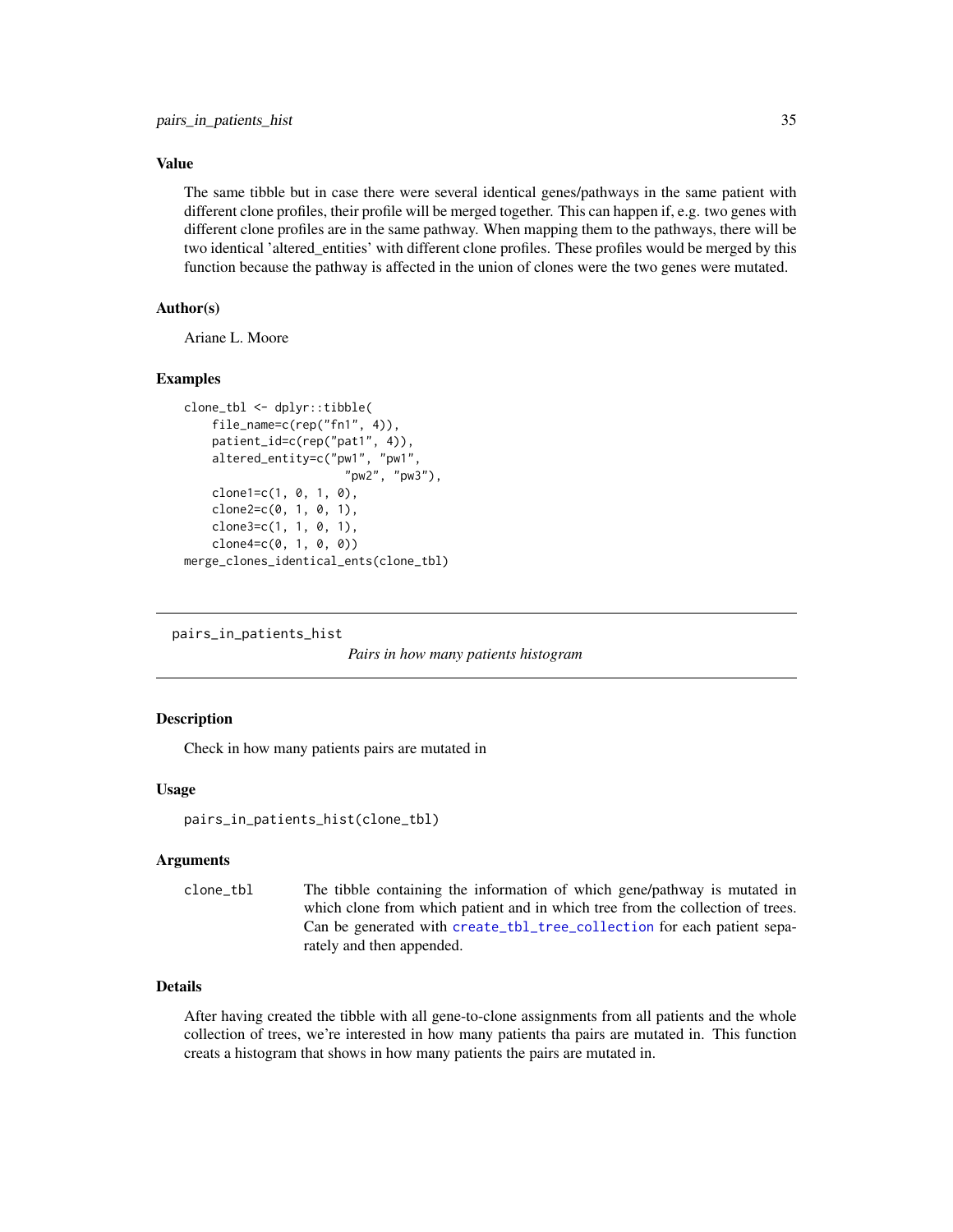<span id="page-35-0"></span>The tibble that summarizes the number of pairs that occur in how many patients.

#### Author(s)

Ariane L. Moore

# Examples

```
clone_tbl <- dplyr::tibble("file_name" =
   rep(c(rep(c("fn1", "fn2"), each=3)), 2),
    "patient_id"=rep(c(rep(c("pat1", "pat2"), each=3)), 2),
    "altered_entity"=c(rep(c("geneA", "geneB", "geneC"), 4)),
    "clone1"=c(0, 1, 0, 1, 0, 1, 0, 1, 1, 1, 0, 0),
    "clone2"=c(1, 0, 1, 0, 1, 1, 1, 0, 0, 1, 0, 1),
    "tree_id"=c(rep(5, 6), rep(10, 6)))
pairs_in_patients_hist(clone_tbl)
```
plot\_ecdf\_test\_stat *Plot empirical cumulative distribution functions of the test statistic under the null.*

#### Description

This function plots the ECDFs of the test statistic under the null hypothesis.

#### Usage

```
plot_ecdf_test_stat(ecdf_list, plot_idx = c(2, 3), num_panel_rows = 1,
 output_pdf = "direct")
```
# Arguments

| ecdf_list  | The list of ECDF's as generated with generate_ecdf_test_stat.                                                                                                                                                                                                                                                                                                                                    |
|------------|--------------------------------------------------------------------------------------------------------------------------------------------------------------------------------------------------------------------------------------------------------------------------------------------------------------------------------------------------------------------------------------------------|
| plot_idx   | The index of which of the list entries of the ecdf list to plot. Default: $c(2,3)$ .                                                                                                                                                                                                                                                                                                             |
|            | num_panel_rows The ECDF's will be plotted altogether, hence $par(mfrow=c(x, y))$ is used.<br>Here, $x$ is the number of panel rows, which has to be set with this parameter,<br>and y will be taken as ceil(#ECDF's/x). E.g., if you have 20 ECDF's in total,<br>you can set num_pane1_rows=4, and then your 20 ECDF's will be plotted in<br>panels with four rows, and five columns. Default=1. |
| output_pdf | The name of the pdf to be generated. Or if output_pdf is "direct", then the plot<br>is generated directly and not to a pdf. Default: "direct".                                                                                                                                                                                                                                                   |

# Details

The ECDF's of the test statistic under the null for a data set can be generated with [generate\\_ecdf\\_test\\_stat](#page-21-1). Afterwards, they can be visualized with this function. It is assumed that the first ECDF in the ecdf\_list is the ECDF for the case where pairs are mutated in two patients.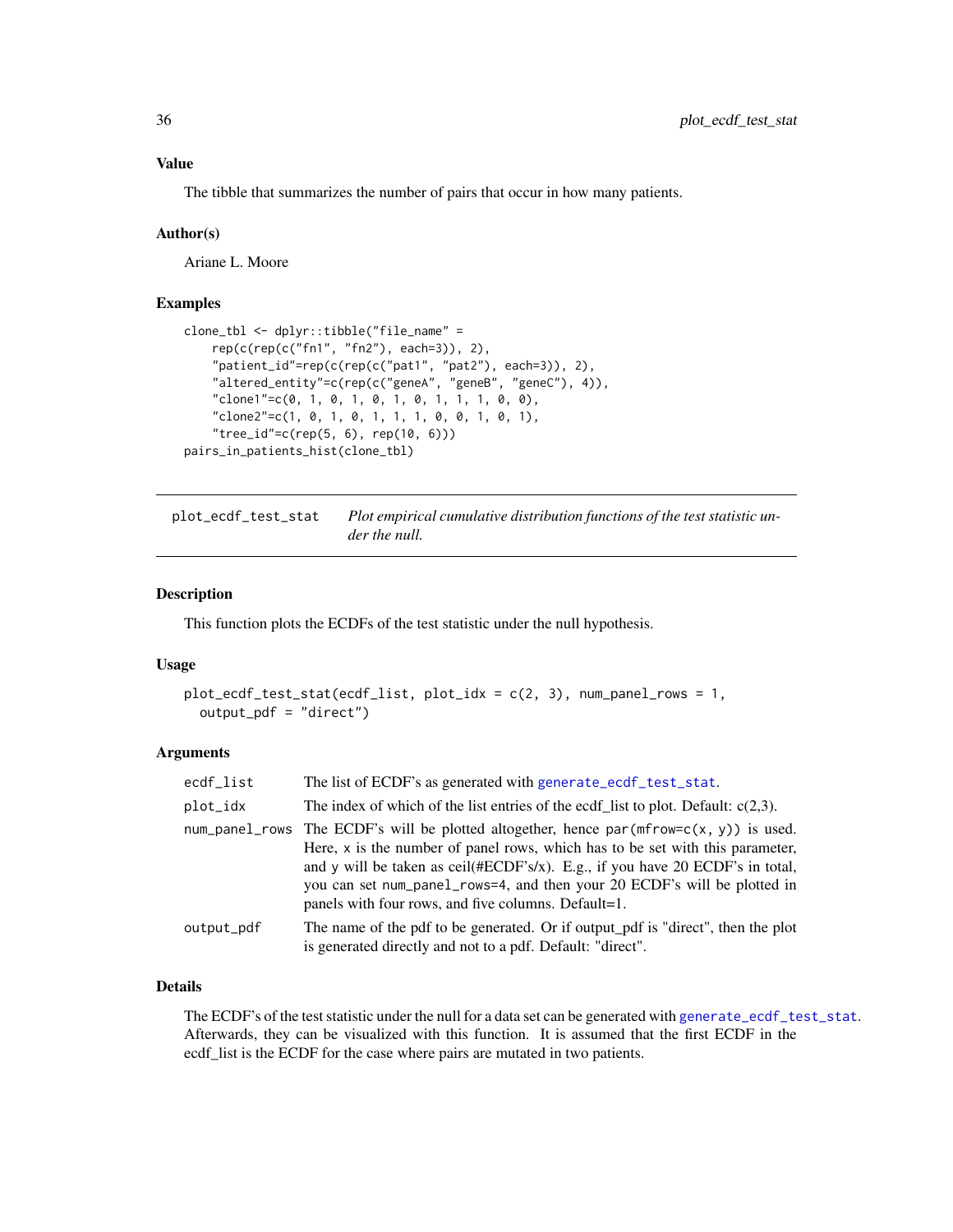<span id="page-36-0"></span>plot\_rates\_clon\_excl 37

# Value

None, the function plots ecdf curves.

# Author(s)

Ariane L. Moore

# Examples

```
avg_rates_m <- c(pat1=0.1, pat2=0.034, pat3=0.21, pat4=0.063)
list_of_num_trees_all_pats <- list(pat1=c(20, 20, 19),
                              pat2=c(20, 18, 20),
                              pat3=c(19, 20, 20),
                              pat4=c(20, 20, 20))
list_of_clon_excl_all_pats <- list(pat1=c(5, 0, 1),
                              pat2=c(10, 2, 0),
                              pat3=c(18, 12, 0),
                              pat4=c(0, 2, 0))
num_pat_pair_max <- 2
num_pairs_sim <- 10
ecdf_list <- generate_ecdf_test_stat(avg_rates_m,
                                     list_of_num_trees_all_pats,
                                     list_of_clon_excl_all_pats,
                                     num_pat_pair_max,
                                     num_pairs_sim)
plot_ecdf_test_stat(ecdf_list, plot_idx=2)
```
plot\_rates\_clon\_excl *Barplot of rates of clonal exclusivity and number of clones.*

# Description

This function plots the average rates of clonal exclusivity for each patient.

## Usage

```
plot_rates_clon_excl(avg_rates_m, clone_tbl, output_pdf = "direct")
```
# Arguments

| avg_rates_m | A named vector with the average rates of clonal exclusivity for each patient. The<br>name of each element is the patient id to be used in the barplot. |
|-------------|--------------------------------------------------------------------------------------------------------------------------------------------------------|
| clone_tbl   | The tibble containing the gene-to-clone assignments from all patients and all<br>trees from the collection of trees.                                   |
| output_pdf  | The name of the pdf to be generated. Or if output pdf is "direct", then the plot<br>is generated directly and not to a pdf. Default: "direct"          |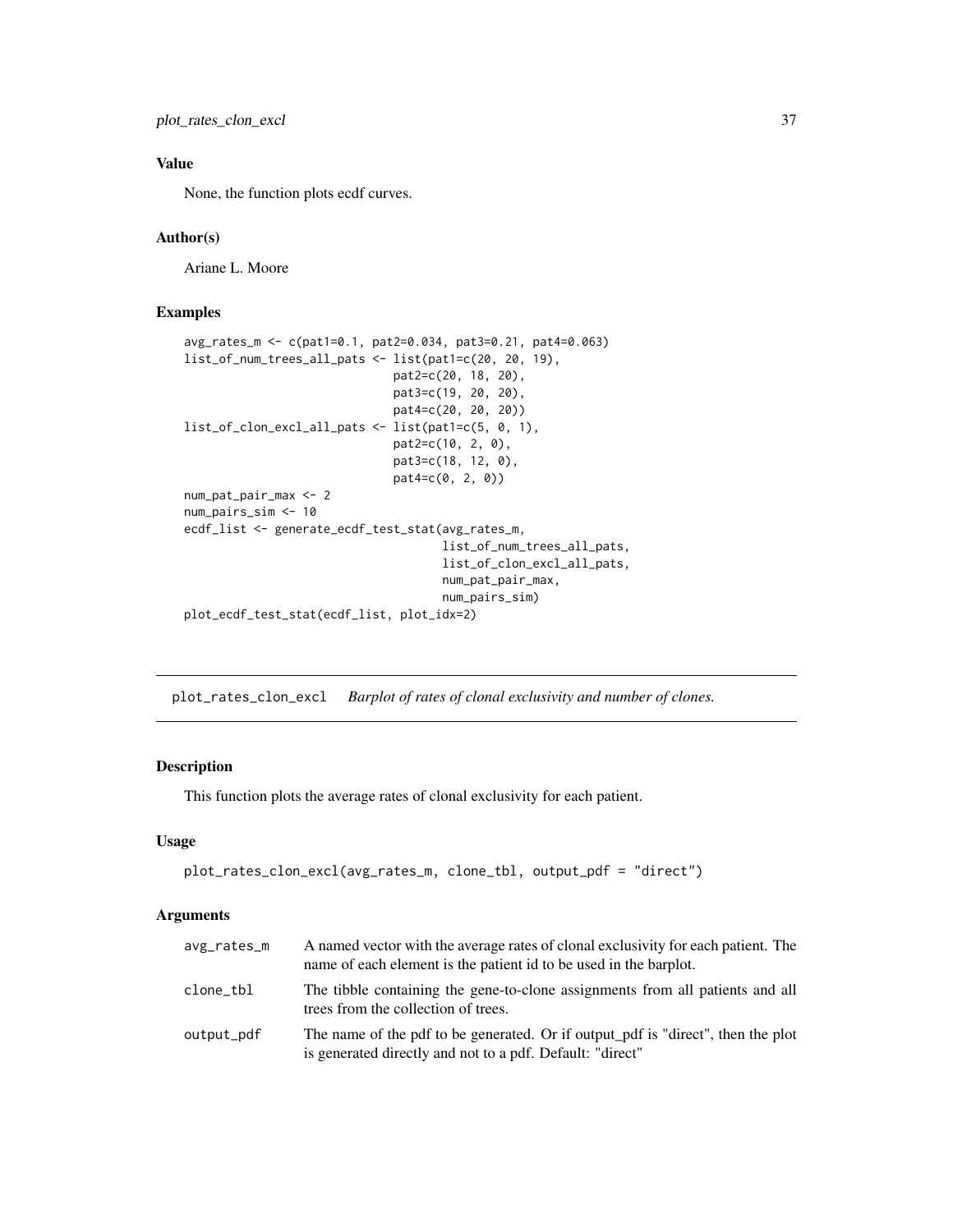# <span id="page-37-0"></span>Details

In addition to the average rate of clonal exclusivity, it also visualizes the average number of clones of each patient.

#### Value

None, the function plots the average rates of clonal exclusivity.

# Author(s)

Ariane L. Moore

#### Examples

```
clone_tbl <- dplyr::tibble(
            "file_name"=rep(c(rep(c("fn1", "fn2"), each=3)), 2),
            "patient_id"=rep(c(rep(c("pat1", "pat2"), each=3)), 2),
            "altered_entity"=c(rep(c("geneA", "geneB", "geneC"), 4)),
            "clone1"=c(0, 1, 0, 1, 0, 1, 0, 1, 1, 1, 0, 0),
            "clone2"=c(1, 0, 1, 0, 1, 1, 1, 0, 0, 1, 0, 1),
            "tree_id" = c(rep(1, 6), rep(2, 6)))avg_rates_m <- c(pat1=0.014, pat2=0.3)
plot_rates_clon_excl(avg_rates_m, clone_tbl)
```
take\_pairs\_and\_get\_patients

*Get the patients in which pairs are mutated*

# Description

Take the final pairs and return the patients id's, in which they are mutated, and the patients id's in which they are clonally exclusive.

### Usage

```
take_pairs_and_get_patients(clone_tbl_all_trees, pairs_of_interest_tbl)
```
#### Arguments

clone\_tbl\_all\_trees

The tibble containing the information of which gene/pathway is mutated in which clone from which patient across a collection of trees. Can be generated with [create\\_tbl\\_tree\\_collection](#page-11-1), repeatedly for each patient, and then combining them.

pairs\_of\_interest\_tbl

A tibble containing pairs of mutated genes/pathways. More precisely, it contains the columns 'entity\_A' and 'entity\_B'.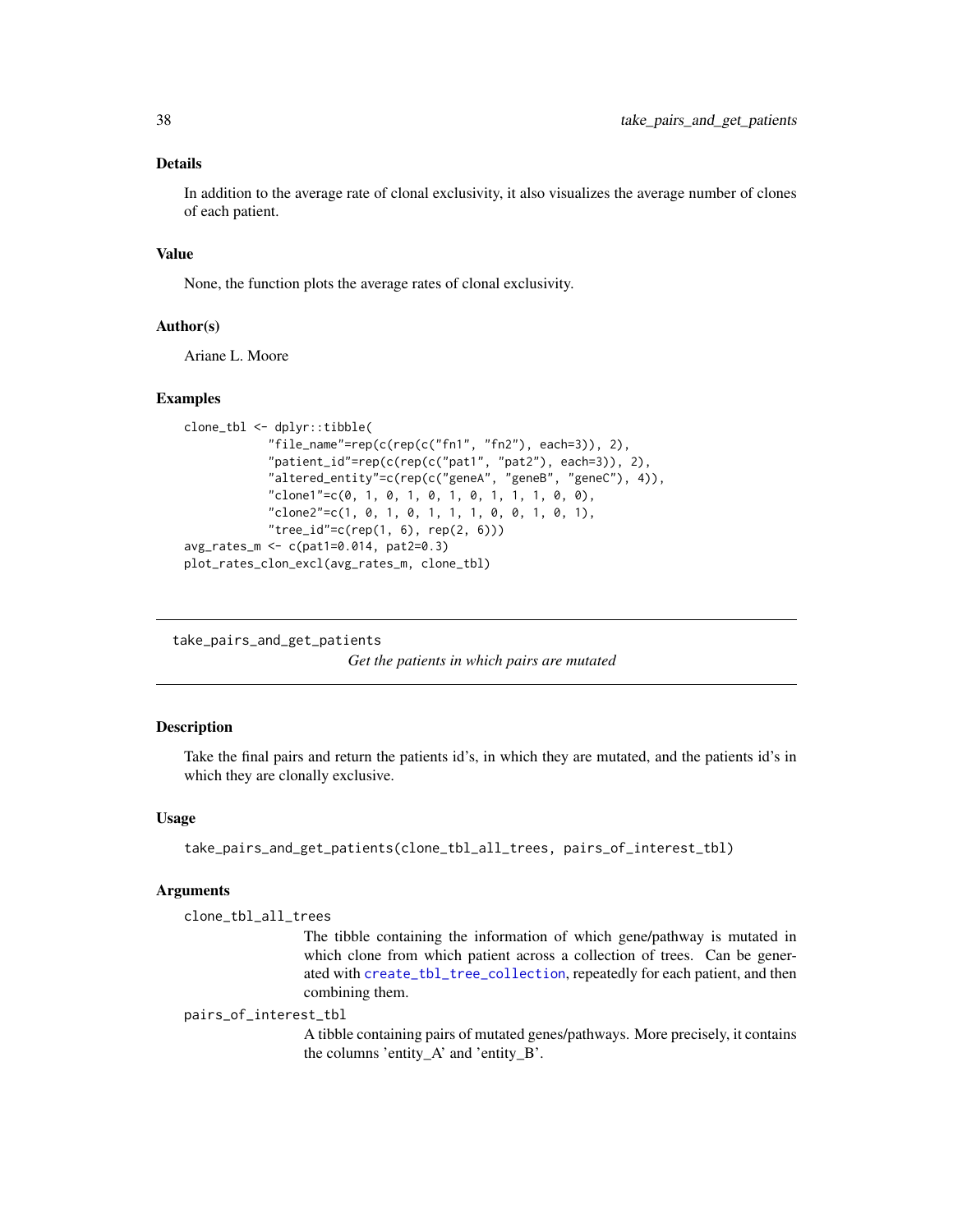# <span id="page-38-0"></span>Details

This function takes the final pairs of interest, and returns a tibble with the information for each gene pair, in which patient the pair was mutated, and in which of these patients the pair was clonally exclusive in the majority of the trees in the tree inference collection.

# Value

A tibble similar to the input pairs\_of\_interest\_tbl but with two additional columns, namely 'mutated\_in', and 'clonally\_exclusive\_in'. The column 'mutated\_in' contains the patient id's that the pair is mutated in separated by a semicolon. The column 'clonally\_exclusive\_in' contains the semicolon separated patient id's of the ones in which the pairs was also clonally exclusive in the majority of the trees in the collection of tree inferences.

#### Author(s)

Ariane L. Moore

#### Examples

```
clone_tbl <- dplyr::tibble(file_name=rep(c(rep(c("fn1", "fn2"),
    each=3)), 2),
   patient_id=rep(c(rep(c("pat1", "pat2"),
    each=3)), 2),
    altered_entity=c(rep(c("geneA", "geneB", "geneC"),
   4)),
    clone1=c(0, 1, 0, 1, 0, 1, 0,
    1, 1, 1, 0, 0),
    clone2=c(1, 0, 1, 0, 1, 1, 1,
    0, 0, 1, 0, 1),
    tree_id=c(rep(5, 6), rep(10, 6)))
pairs_of_interest <- dplyr::tibble(entity_A=c("geneA", "geneB"),
    entity_B=c("geneB", "geneC"))
take_pairs_and_get_patients(clone_tbl, pairs_of_interest)
```
vis\_pval\_distr\_num\_pat

*Plot histogram and empirical cumulative distribution function of pvalues.*

#### Description

This function visualizes the distribution of p-values.

#### Usage

```
vis_pval_distr_num_pat(res_sim, output_pdf = "direct")
```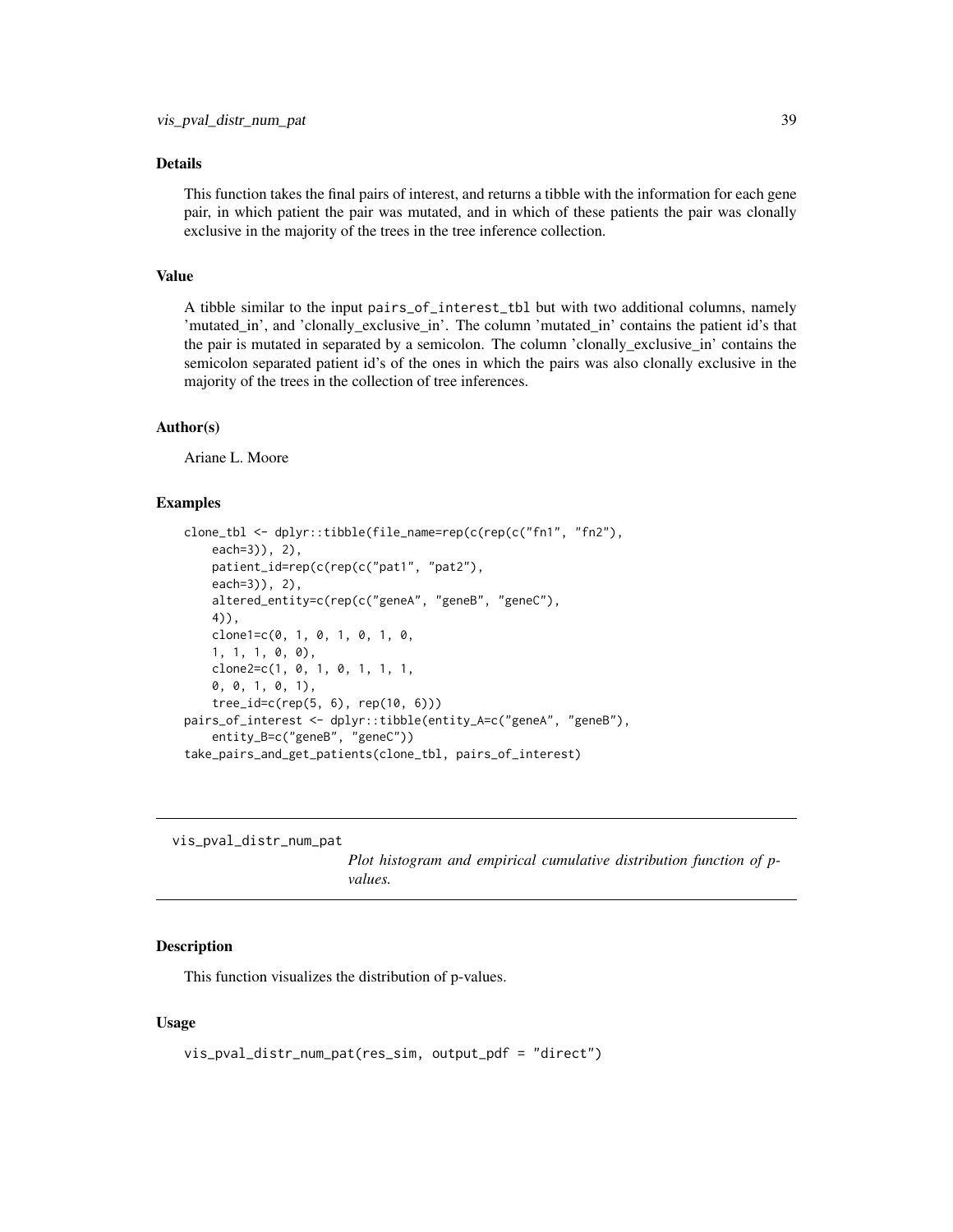#### <span id="page-39-0"></span>**Arguments**

| res_sim    | tibble containing the simulated pairs of genes/pathways. It contains the columns<br>'num patients', and 'pval', and can be generated with generate_test_stat_hist<br>and then concatenating the tibbles. |
|------------|----------------------------------------------------------------------------------------------------------------------------------------------------------------------------------------------------------|
| output_pdf | The name of the pdf to be generated. Or if output pdf is "direct", then the plot<br>is generated directly and not to a pdf. Default: "direct"                                                            |

# Details

It is especially useful, when exploring the results with simulated data under the null hypothesis, i.e. when delta is zero. In that scenario, the p-values are expected to be uniformly distributed. This function can take the p-values from [generate\\_test\\_stat\\_hist](#page-23-1) where the concatenated tibble contains different values for 'num\_pat\_pair', i.e. the number of patients the simulated pairs are mutated in. The input tibble is expected to have the two columns 'pval', and 'num\_patients'. Left panel: histogram of all p-values from the whole tibble. Right panel: ecdf of the p-values with different colors for different numbers of patients that the pairs were mutated in.

#### Value

None, the function plots a p-value histogram.

#### Author(s)

Ariane L. Moore

#### Examples

```
res_sim <- dplyr::tibble(num_patients=c(rep(2,100),
                          rep(3,100), rep(4,100)),
                          pval=c(runif(300)))
vis_pval_distr_num_pat(res_sim)
```
write\_res\_pairs\_to\_disk

*Write resulting significant pairs to disk*

#### Description

Write the resulting significant pairs tibble to disk as a tab-separated file.

#### Usage

```
write_res_pairs_to_disk(sig_pairs, avg_rates_m, tsv_file, num_digits = 2)
```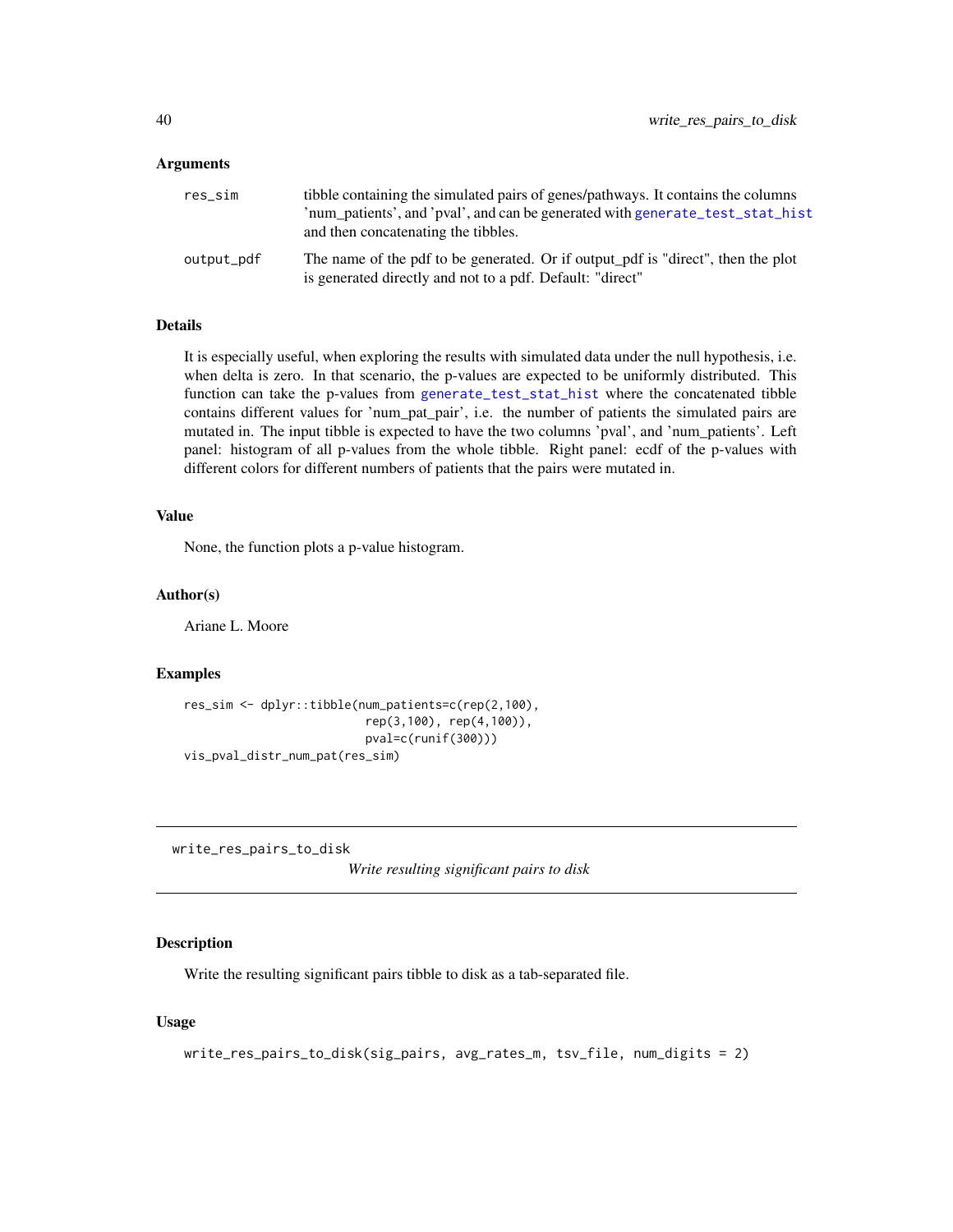#### Arguments

| sig_pairs   | The tibble containing the significant pairs of mutated genes/pathways.                                                     |
|-------------|----------------------------------------------------------------------------------------------------------------------------|
| avg_rates_m | The average rates of clonal exclusivity for each patient. The name of each rate<br>is the respective patient identifier.   |
| tsv_file    | The path to the tsy-file to which the results should be written.                                                           |
| num_digits  | The number of digits after the comma of the average rate m, the p-value and the<br>q-value (adjusted p-value). Default: 2. |

# Details

After having extracted the significant pairs. The tibble can be saved as a tab-separated file. It is assumed that the input tibble has the columns 'hgnc\_gene\_A', 'hgnc\_gene\_B', 'pval', 'qval', 'mutated\_in', 'clonally\_exclusive\_in'.

# Value

The tibble that is written to disk. It has the columns 'Gene A', 'Gene B', 'P-value', 'Adjusted p-value', 'Mutated in (rate)', 'Clonally exclusive in'.

#### Author(s)

Ariane L. Moore

```
sig_pairs <- dplyr::tibble(hgnc_gene_A=c("VHL", "BAP1"),
   hgnc_gene_B=c("PTEN", "KIT"),
   pval=c(0.001, 0.002),
   qval=c(0.01, 0.02),
   mutated_in=c("pat1; pat2", "pat1; pat2"),
   clonally_exclusive_in=c("pat1; pat2",
    "pat2"))
avg_rates_m <- c(pat1=0.0034, pat2=0.0021)
write_res_pairs_to_disk(sig_pairs, avg_rates_m, "test.tsv")
file.remove("test.tsv")
```